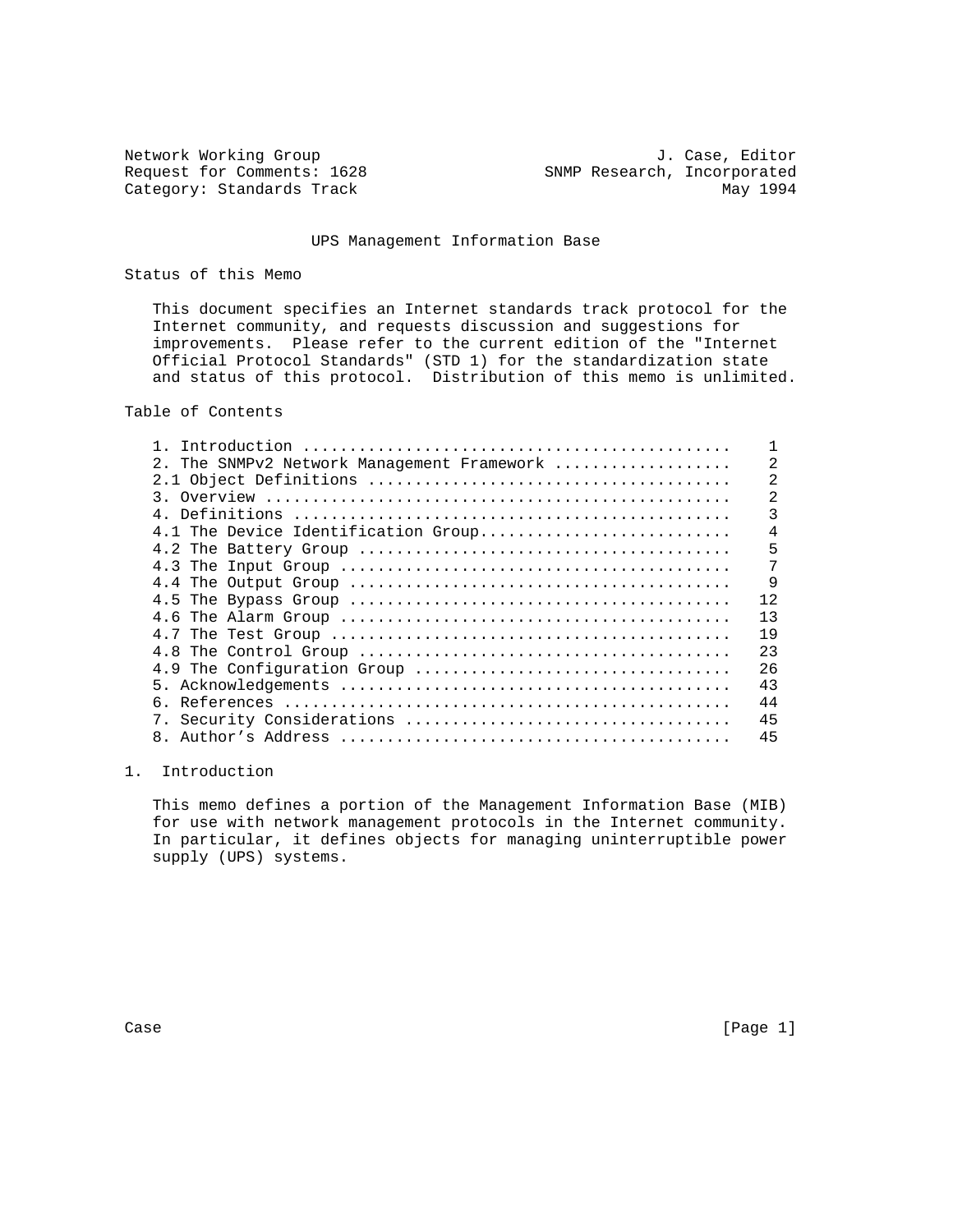2. The SNMPv2 Network Management Framework

 The SNMPv2 Network Management Framework consists of four major components. They are:

- o RFC 1442 which defines the SMI, the mechanisms used for describing and naming objects for the purpose of management.
- o STD 17, RFC 1213 defines MIB-II, the core set of managed objects for the Internet suite of protocols.
- o RFC 1445 which defines the administrative and other architectural aspects of the framework.
- o RFC 1448 which defines the protocol used for network access to managed objects.

 The Framework permits new objects to be defined for the purpose of experimentation and evaluation.

### 2.1. Object Definitions

 Managed objects are accessed via a virtual information store, termed the Management Information Base or MIB. Objects in the MIB are defined using the subset of Abstract Syntax Notation One (ASN.1) defined in the SMI. In particular, each object type is named by an OBJECT IDENTIFIER, an administratively assigned name. The object type together with an object instance serves to uniquely identify a specific instantiation of the object. For human convenience, we often use a textual string, termed the descriptor, to refer to the object type.

3. Overview

 This document defines the managed objects for Uninterruptible Power Supplies which are to be manageable via the Simple Network Management Protocol (SNMP).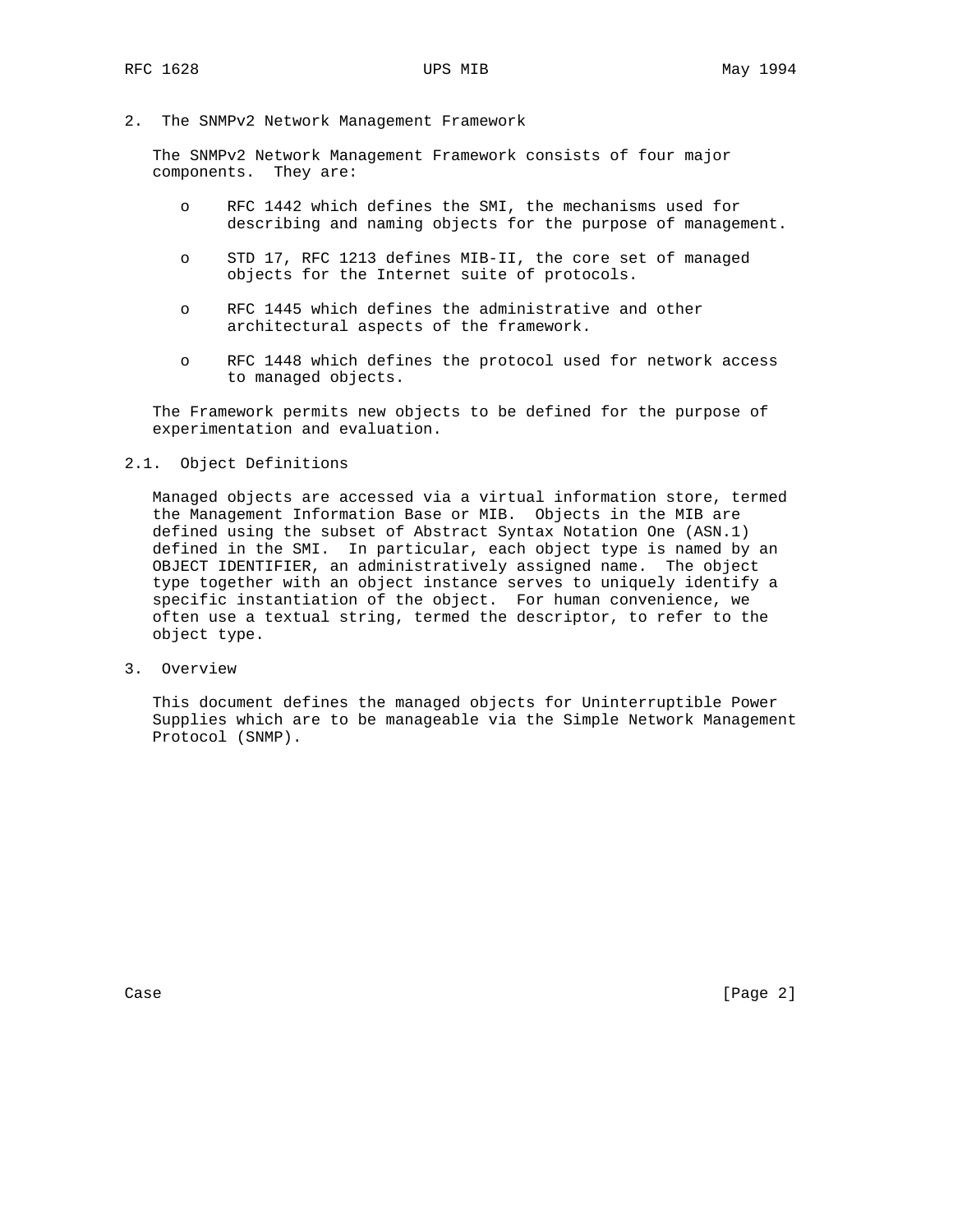4. Definitions UPS-MIB DEFINITIONS ::= BEGIN IMPORTS MODULE-IDENTITY, OBJECT-TYPE, NOTIFICATION-TYPE, OBJECT-IDENTITY, Counter32, Gauge32, Integer32 FROM SNMPv2-SMI DisplayString, TimeStamp, TimeInterval, TestAndIncr, AutonomousType FROM SNMPv2-TC MODULE-COMPLIANCE, OBJECT-GROUP FROM SNMPv2-CONF; upsMIB MODULE-IDENTITY LAST-UPDATED "9402230000Z" ORGANIZATION "IETF UPS MIB Working Group" CONTACT-INFO " Jeffrey D. Case Postal: SNMP Research, Incorporated 3001 Kimberlin Heights Road Knoxville, TN 37920 **US** *US*  Tel: +1 615 573 1434 Fax: +1 615 573 9197 E-mail: case@snmp.com" DESCRIPTION "The MIB module to describe Uninterruptible Power Supplies."  $::=$  { mib-2 33 } PositiveInteger ::= TEXTUAL-CONVENTION DISPLAY-HINT "d" STATUS current DESCRIPTION "This data type is a non-zero and non-negative value." SYNTAX INTEGER (1..2147483647) NonNegativeInteger ::= TEXTUAL-CONVENTION DISPLAY-HINT "d" STATUS current DESCRIPTION "This data type is a non-negative value."<br>SYNTAX INTEGER  $(0..2147483647)$ INTEGER (0..2147483647)

Case [Page 3]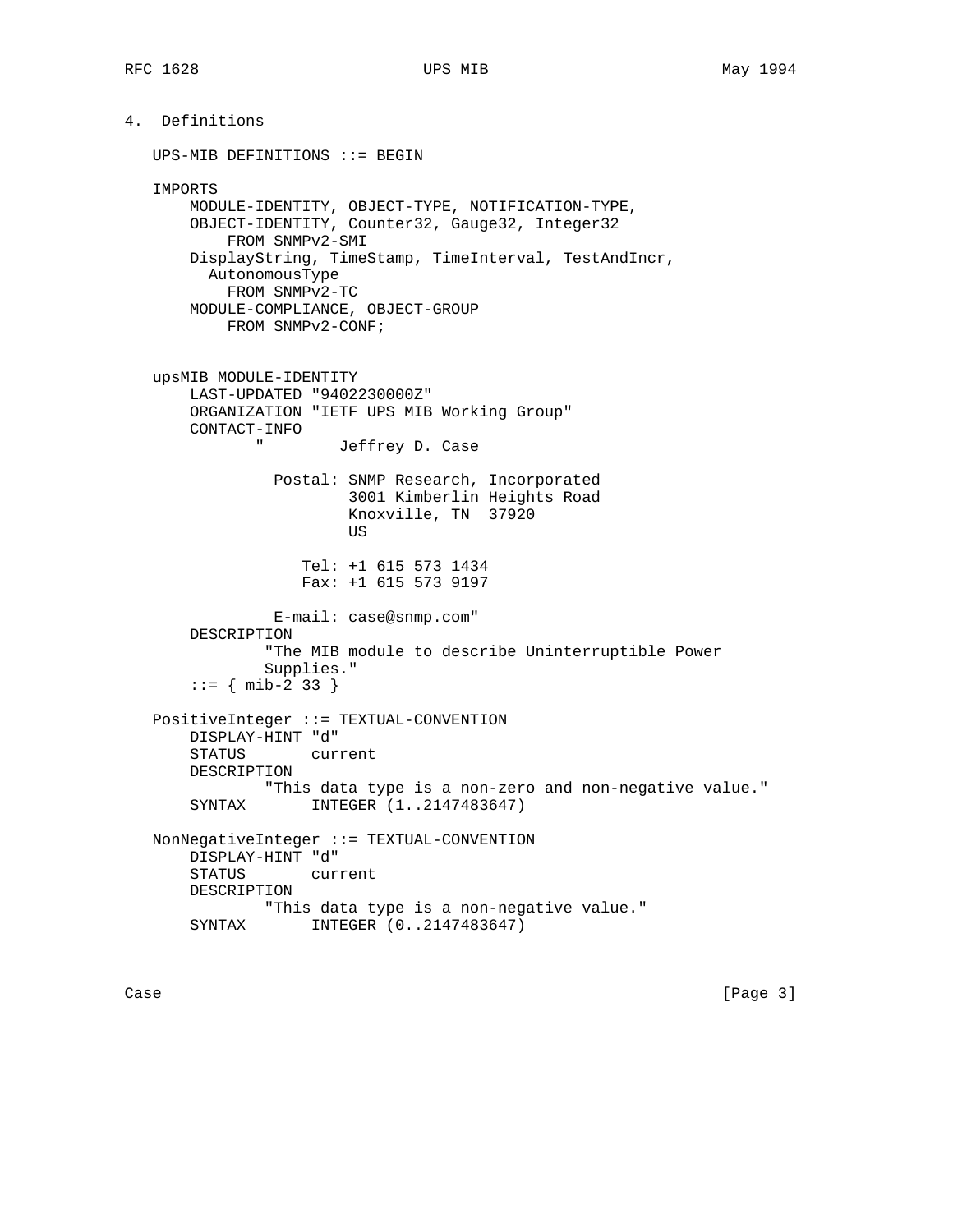```
 upsObjects OBJECT IDENTIFIER ::= { upsMIB 1 }
- - -- The Device Identification group.
 -- All objects in this group except for upsIdentName and
 -- upsIdentAttachedDevices are set at device initialization
 -- and remain static.
- upsIdent OBJECT IDENTIFIER ::= { upsObjects 1 }
 upsIdentManufacturer OBJECT-TYPE
     SYNTAX DisplayString (SIZE (0..31))
     MAX-ACCESS read-only
     STATUS current
    DESCRIPTION
             "The name of the UPS manufacturer."
    ::= { upsIdent 1 }
 upsIdentModel OBJECT-TYPE
     SYNTAX DisplayString (SIZE (0..63))
    MAX-ACCESS read-only
    STATUS current
    DESCRIPTION
             "The UPS Model designation."
    ::= { upsIdent 2 }
 upsIdentUPSSoftwareVersion OBJECT-TYPE
     SYNTAX DisplayString (SIZE (0..63))
    MAX-ACCESS read-only
    STATUS current
    DESCRIPTION
             "The UPS firmware/software version(s). This variable
            may or may not have the same value as
            upsIdentAgentSoftwareVersion in some implementations."
    ::= { upsIdent 3 }
 upsIdentAgentSoftwareVersion OBJECT-TYPE
     SYNTAX DisplayString (SIZE (0..63))
    MAX-ACCESS read-only
    STATUS current
    DESCRIPTION
             "The UPS agent software version. This variable may or
             may not have the same value as
             upsIdentUPSSoftwareVersion in some implementations."
    ::= { upsIdent 4 }
```
Case [Page 4] [Page 4]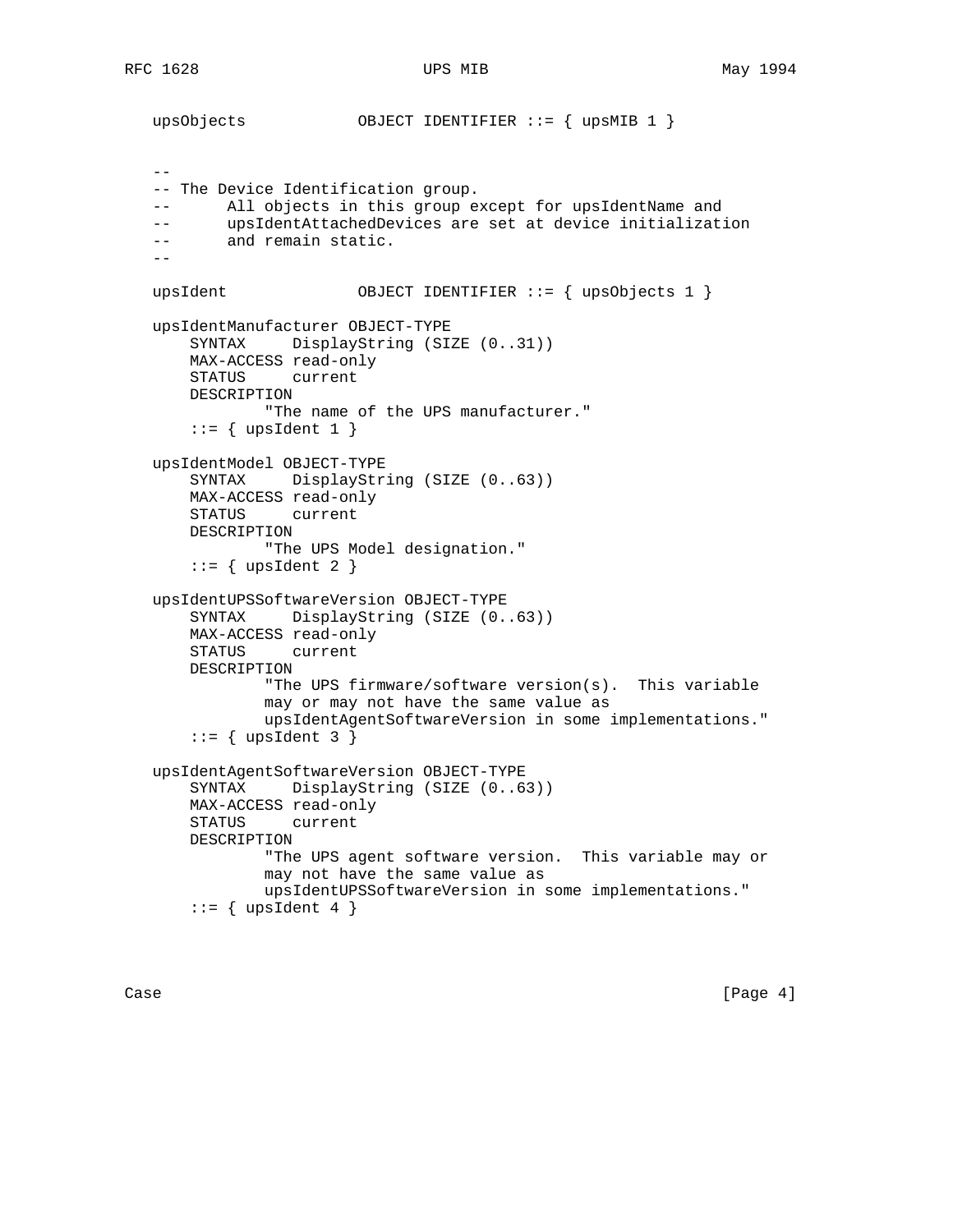```
 upsIdentName OBJECT-TYPE
       SYNTAX DisplayString (SIZE(0..63))
       MAX-ACCESS read-write
       STATUS current
       DESCRIPTION
                "A string identifying the UPS. This object should be
               set by the administrator."
      ::= { upsIdent 5 }
   upsIdentAttachedDevices OBJECT-TYPE
       SYNTAX DisplayString (SIZE(0..63))
       MAX-ACCESS read-write
       STATUS current
       DESCRIPTION
               "A string identifying the devices attached to the
               output(s) of the UPS. This object should be set by
               the administrator."
      ::= { upsIdent 6 }
- -- Battery Group
  - - upsBattery OBJECT IDENTIFIER ::= { upsObjects 2 }
   upsBatteryStatus OBJECT-TYPE
       SYNTAX INTEGER {
           unknown(1),
           batteryNormal(2),
           batteryLow(3),
           batteryDepleted(4)
       }
       MAX-ACCESS read-only
       STATUS current
       DESCRIPTION
               "The indication of the capacity remaining in the UPS
               system's batteries. A value of batteryNormal
               indicates that the remaining run-time is greater than
               upsConfigLowBattTime. A value of batteryLow indicates
               that the remaining battery run-time is less than or
               equal to upsConfigLowBattTime. A value of
               batteryDepleted indicates that the UPS will be unable
               to sustain the present load when and if the utility
               power is lost (including the possibility that the
               utility power is currently absent and the UPS is
               unable to sustain the output)."
      ::= { upsBattery 1 }
```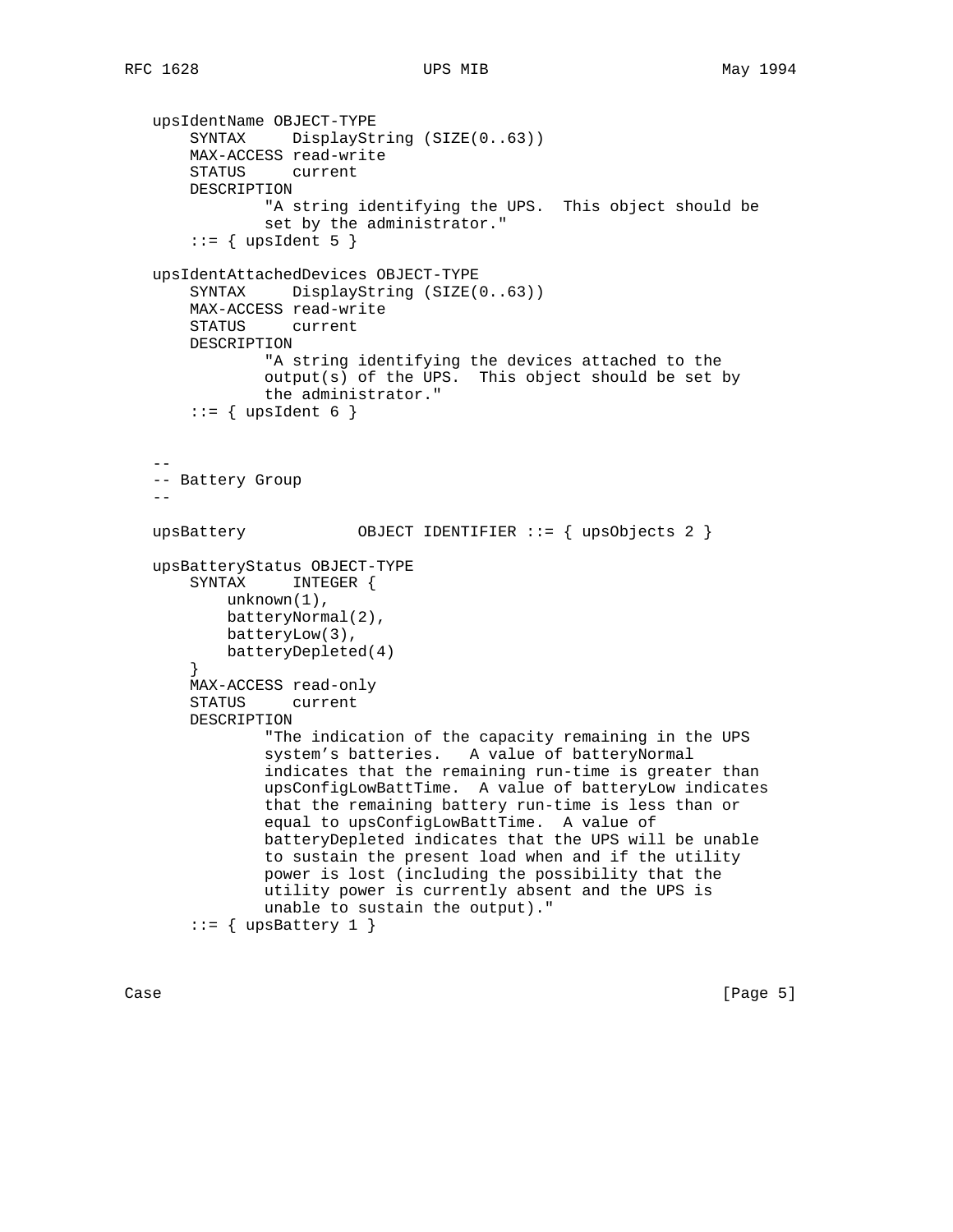```
 upsSecondsOnBattery OBJECT-TYPE
 SYNTAX NonNegativeInteger
 UNITS "seconds"
       MAX-ACCESS read-only
       STATUS current
       DESCRIPTION
               "If the unit is on battery power, the elapsed time
               since the UPS last switched to battery power, or the
               time since the network management subsystem was last
               restarted, whichever is less. Zero shall be returned
               if the unit is not on battery power."
      ::= { upsBattery 2 }
   upsEstimatedMinutesRemaining OBJECT-TYPE
       SYNTAX PositiveInteger
       UNITS "minutes"
       MAX-ACCESS read-only
       STATUS current
       DESCRIPTION
               "An estimate of the time to battery charge depletion
               under the present load conditions if the utility power
               is off and remains off, or if it were to be lost and
               remain off."
      ::= { upsBattery 3 }
   upsEstimatedChargeRemaining OBJECT-TYPE
 SYNTAX INTEGER (0..100)
 UNITS "percent"
       MAX-ACCESS read-only
       STATUS current
       DESCRIPTION
               "An estimate of the battery charge remaining expressed
               as a percent of full charge."
      ::= { upsBattery 4 }
   upsBatteryVoltage OBJECT-TYPE
       SYNTAX NonNegativeInteger
       UNITS "0.1 Volt DC"
       MAX-ACCESS read-only
       STATUS current
       DESCRIPTION
               "The magnitude of the present battery voltage."
      ::= { upsBattery 5 }
   upsBatteryCurrent OBJECT-TYPE
       SYNTAX Integer32
       UNITS "0.1 Amp DC"
       MAX-ACCESS read-only
```
Case [Page 6] [Page 6] [Page 6] [Page 6] [Page 6] [Page 6] [Page 6] [Page 6] [Page 6] [Page 6] [Page 6] [Page 6] [Page 6] [Page 6] [Page 6] [Page 6] [Page 6] [Page 6] [Page 6] [Page 6] [Page 6] [Page 6] [Page 6] [Page 6] [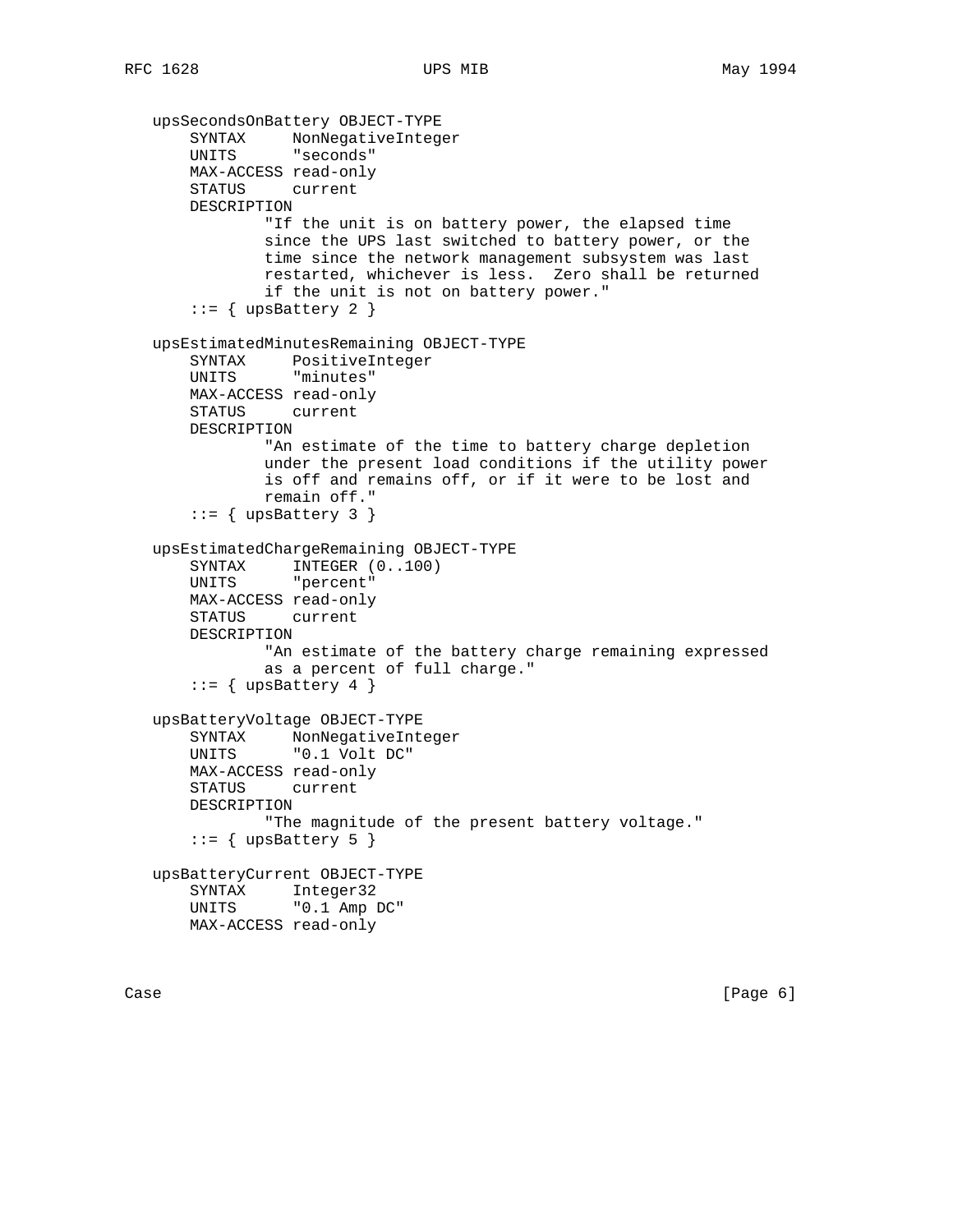```
 STATUS current
       DESCRIPTION
               "The present battery current."
      ::= { upsBattery 6 }
   upsBatteryTemperature OBJECT-TYPE
 SYNTAX Integer32
 UNITS "degrees Centigrade"
       MAX-ACCESS read-only
       STATUS current
       DESCRIPTION
               "The ambient temperature at or near the UPS Battery
               casing."
      ::= { upsBattery 7 }
 --
   -- Input Group
  - upsInput OBJECT IDENTIFIER ::= { upsObjects 3 }
   upsInputLineBads OBJECT-TYPE
       SYNTAX Counter32
       MAX-ACCESS read-only
       STATUS current
       DESCRIPTION
               "A count of the number of times the input entered an
               out-of-tolerance condition as defined by the
               manufacturer. This count is incremented by one each
               time the input transitions from zero out-of-tolerance
               lines to one or more input lines out-of-tolerance."
      ::= { upsInput 1 }
   upsInputNumLines OBJECT-TYPE
       SYNTAX NonNegativeInteger
       MAX-ACCESS read-only
       STATUS current
       DESCRIPTION
               "The number of input lines utilized in this device.
               This variable indicates the number of rows in the
               input table."
      ::= { upsInput 2 }
   upsInputTable OBJECT-TYPE
       SYNTAX SEQUENCE OF UpsInputEntry
       MAX-ACCESS not-accessible
```
Case [Page 7]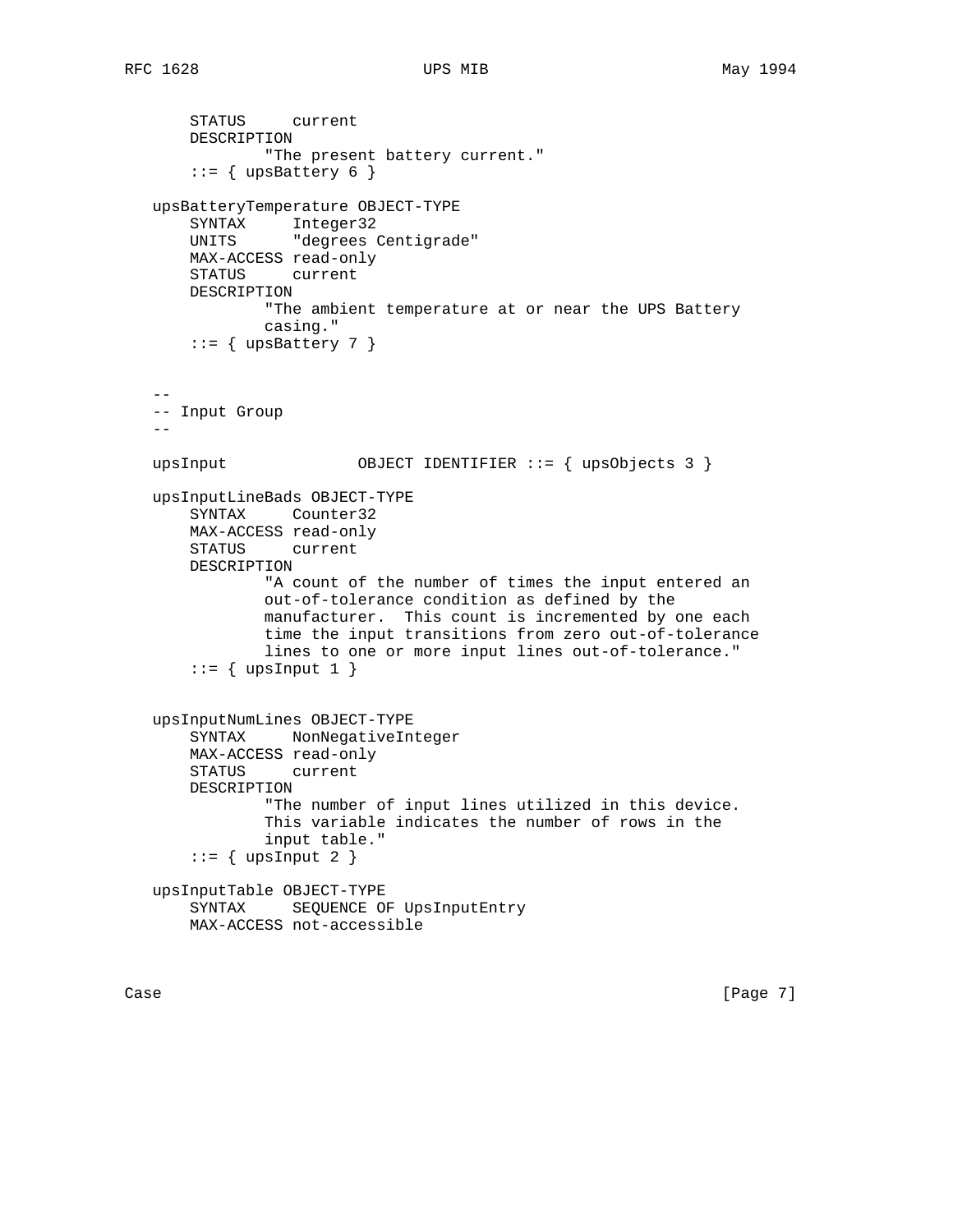```
 STATUS current
       DESCRIPTION
               "A list of input table entries. The number of entries
               is given by the value of upsInputNumLines."
      ::= { upsInput 3 }
   upsInputEntry OBJECT-TYPE
       SYNTAX UpsInputEntry
       MAX-ACCESS not-accessible
       STATUS current
       DESCRIPTION
               "An entry containing information applicable to a
               particular input line."
       INDEX { upsInputLineIndex }
      ::= { upsInputTable 1 }
   UpsInputEntry ::= SEQUENCE {
       upsInputLineIndex PositiveInteger,
       upsInputFrequency NonNegativeInteger,
 upsInputVoltage NonNegativeInteger,
 upsInputCurrent NonNegativeInteger,
       upsInputTruePower NonNegativeInteger
   }
   upsInputLineIndex OBJECT-TYPE
       SYNTAX PositiveInteger
       MAX-ACCESS not-accessible
       STATUS current
       DESCRIPTION
               "The input line identifier."
      ::= { upsInputEntry 1 }
   upsInputFrequency OBJECT-TYPE
       SYNTAX NonNegativeInteger
       UNITS "0.1 Hertz"
       MAX-ACCESS read-only
       STATUS current
       DESCRIPTION
              "The present input frequency."
      ::= { upsInputEntry 2 }
   upsInputVoltage OBJECT-TYPE
       SYNTAX NonNegativeInteger
       UNITS "RMS Volts"
       MAX-ACCESS read-only
       STATUS current
       DESCRIPTION
               "The magnitude of the present input voltage."
```
Case [Page 8]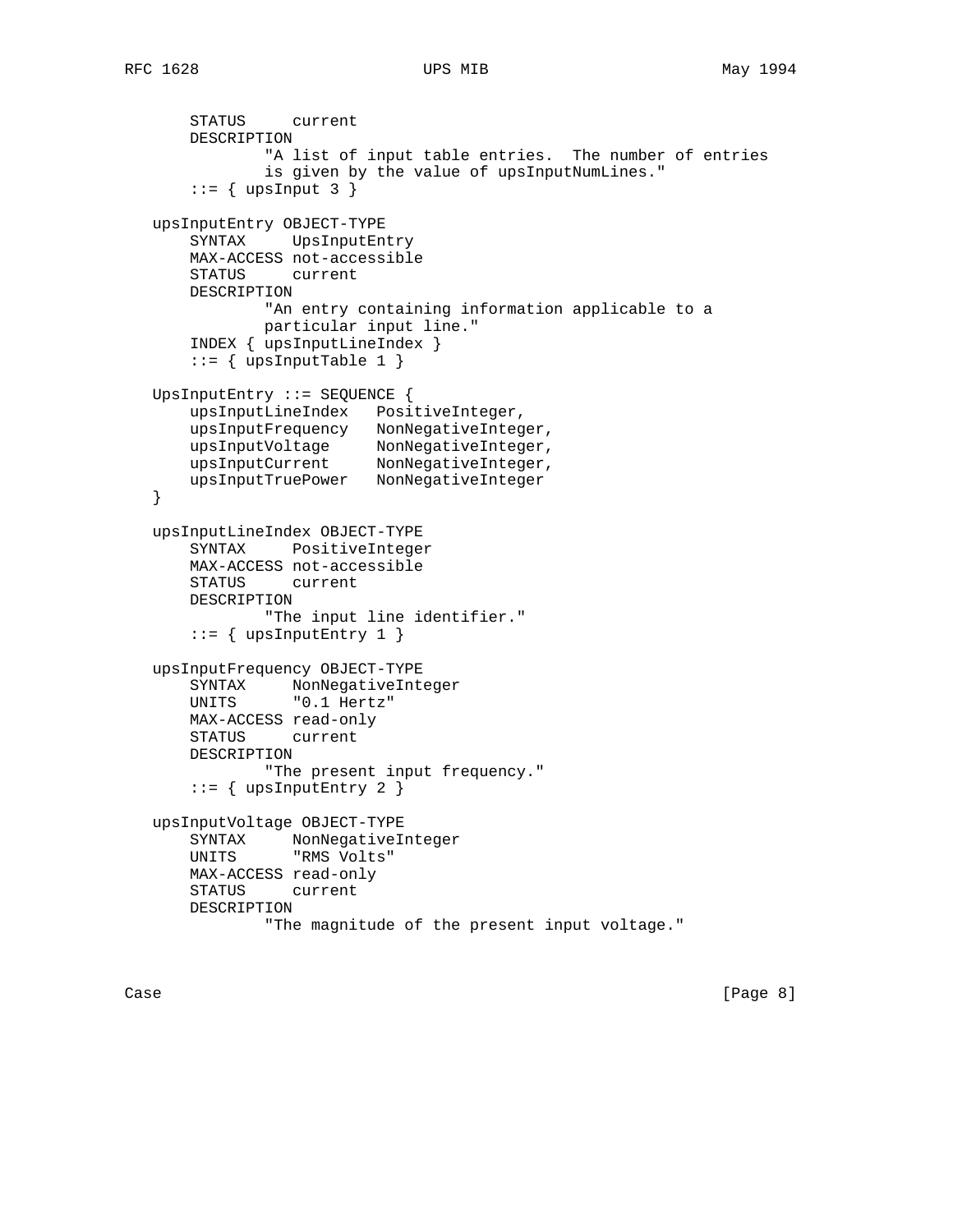```
::= { upsInputEntry 3 }
   upsInputCurrent OBJECT-TYPE
 SYNTAX NonNegativeInteger
 UNITS "0.1 RMS Amp"
       MAX-ACCESS read-only
       STATUS current
       DESCRIPTION
               "The magnitude of the present input current."
      ::= { upsInputEntry 4 }
   upsInputTruePower OBJECT-TYPE
       SYNTAX NonNegativeInteger
       UNITS "Watts"
       MAX-ACCESS read-only
       STATUS current
       DESCRIPTION
              "The magnitude of the present input true power."
      ::= { upsInputEntry 5 }
 --
   -- The Output group.
  - upsOutput OBJECT IDENTIFIER ::= { upsObjects 4 }
   upsOutputSource OBJECT-TYPE
       SYNTAX INTEGER {
           other(1),
           none(2),
           normal(3),
           bypass(4),
           battery(5),
           booster(6),
           reducer(7)
       }
       MAX-ACCESS read-only
       STATUS current
       DESCRIPTION
               "The present source of output power. The enumeration
               none(2) indicates that there is no source of output
               power (and therefore no output power), for example,
               the system has opened the output breaker."
      ::= { upsOutput 1 }
   upsOutputFrequency OBJECT-TYPE
       SYNTAX NonNegativeInteger
```
Case [Page 9]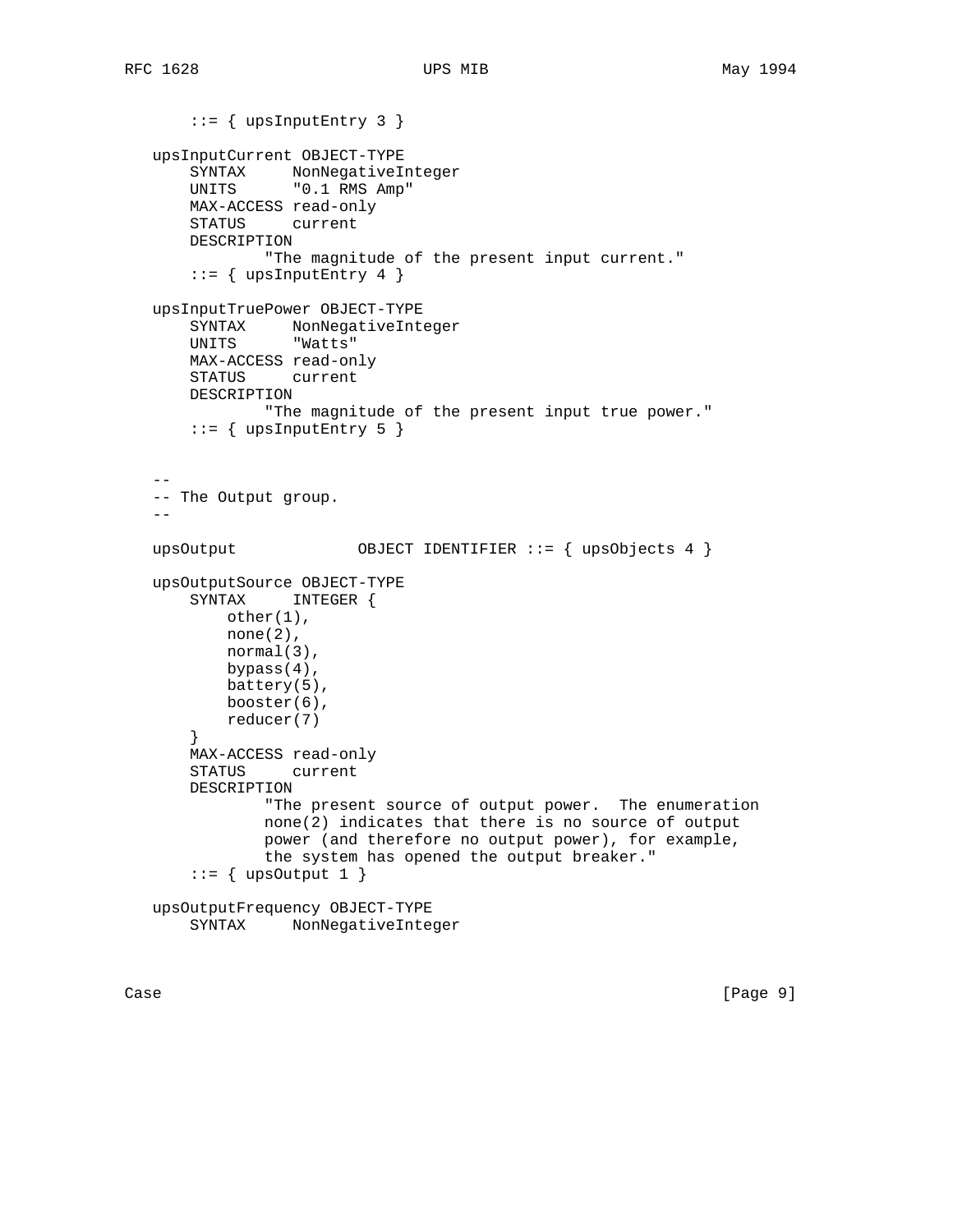```
 UNITS "0.1 Hertz"
       MAX-ACCESS read-only
       STATUS current
       DESCRIPTION
               "The present output frequency."
      ::= { upsOutput 2 }
   upsOutputNumLines OBJECT-TYPE
       SYNTAX NonNegativeInteger
       MAX-ACCESS read-only
       STATUS current
       DESCRIPTION
               "The number of output lines utilized in this device.
               This variable indicates the number of rows in the
               output table."
      ::= { upsOutput 3 }
   upsOutputTable OBJECT-TYPE
       SYNTAX SEQUENCE OF UpsOutputEntry
       MAX-ACCESS not-accessible
       STATUS current
       DESCRIPTION
               "A list of output table entries. The number of
               entries is given by the value of upsOutputNumLines."
      ::= { upsOutput 4 }
   upsOutputEntry OBJECT-TYPE
       SYNTAX UpsOutputEntry
       MAX-ACCESS not-accessible
       STATUS current
       DESCRIPTION
               "An entry containing information applicable to a
               particular output line."
       INDEX { upsOutputLineIndex }
      ::= { upsOutputTable 1 }
   UpsOutputEntry ::= SEQUENCE {
       upsOutputLineIndex PositiveInteger,
 upsOutputVoltage NonNegativeInteger,
 upsOutputCurrent NonNegativeInteger,
 upsOutputPower NonNegativeInteger,
       upsOutputPercentLoad INTEGER
   }
   upsOutputLineIndex OBJECT-TYPE
       SYNTAX PositiveInteger
       MAX-ACCESS not-accessible
       STATUS current
```
Case [Page 10]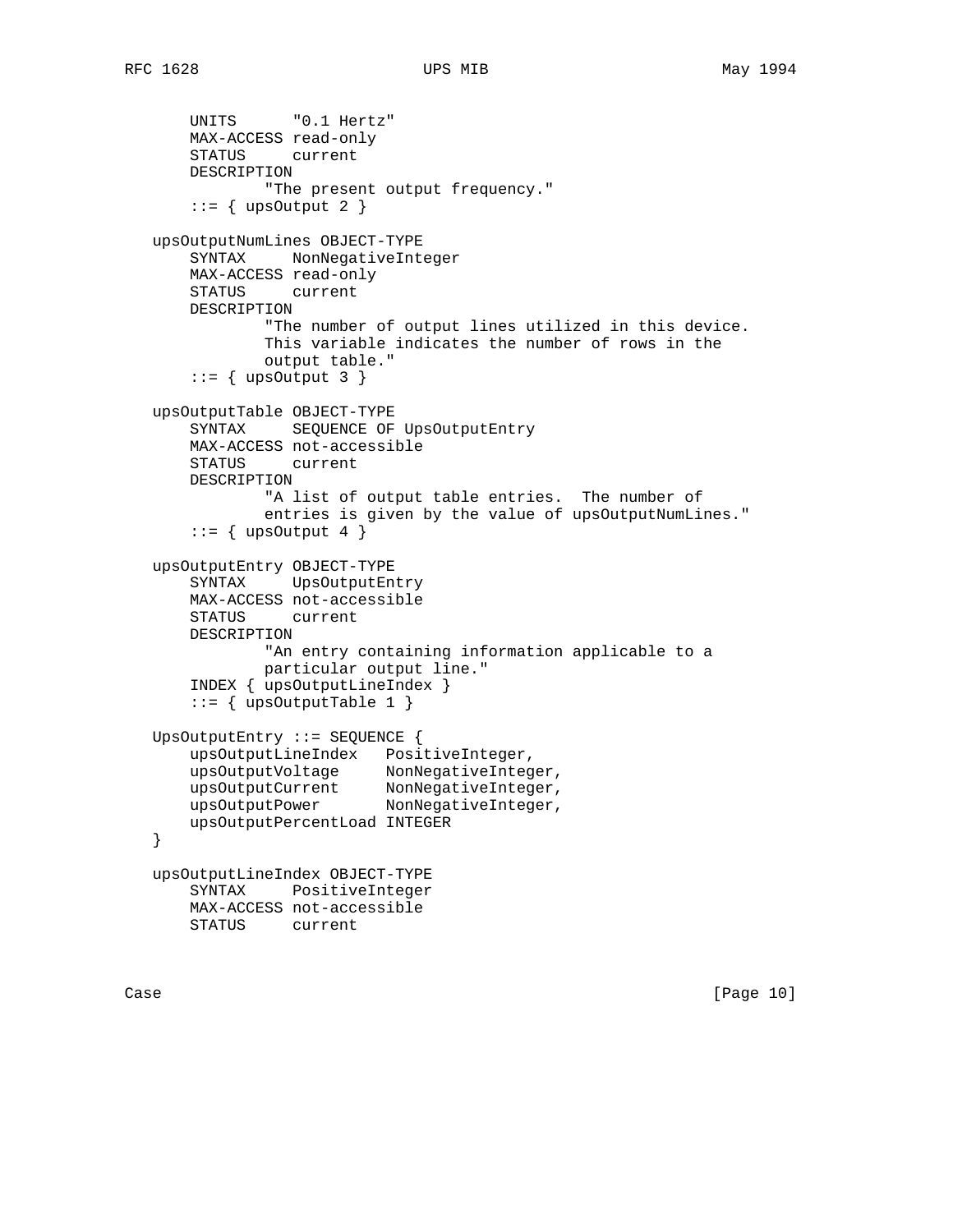DESCRIPTION

```
 "The output line identifier."
      ::= { upsOutputEntry 1 }
   upsOutputVoltage OBJECT-TYPE
      SYNTAX NonNegativeInteger<br>UNITS "RMS Volts"
                "RMS Volts"
       MAX-ACCESS read-only
       STATUS current
       DESCRIPTION
               "The present output voltage."
      ::= { upsOutputEntry 2 }
   upsOutputCurrent OBJECT-TYPE
 SYNTAX NonNegativeInteger
 UNITS "0.1 RMS Amp"
       MAX-ACCESS read-only
       STATUS current
       DESCRIPTION
               "The present output current."
      ::= { upsOutputEntry 3 }
   upsOutputPower OBJECT-TYPE
 SYNTAX NonNegativeInteger
 UNITS "Watts"
       MAX-ACCESS read-only
       STATUS current
       DESCRIPTION
               "The present output true power."
      ::= { upsOutputEntry 4 }
   upsOutputPercentLoad OBJECT-TYPE
       SYNTAX INTEGER (0..200)
       UNITS "percent"
       MAX-ACCESS read-only
       STATUS current
       DESCRIPTION
               "The percentage of the UPS power capacity presently
               being used on this output line, i.e., the greater of
               the percent load of true power capacity and the
               percent load of VA."
      ::= { upsOutputEntry 5 }
```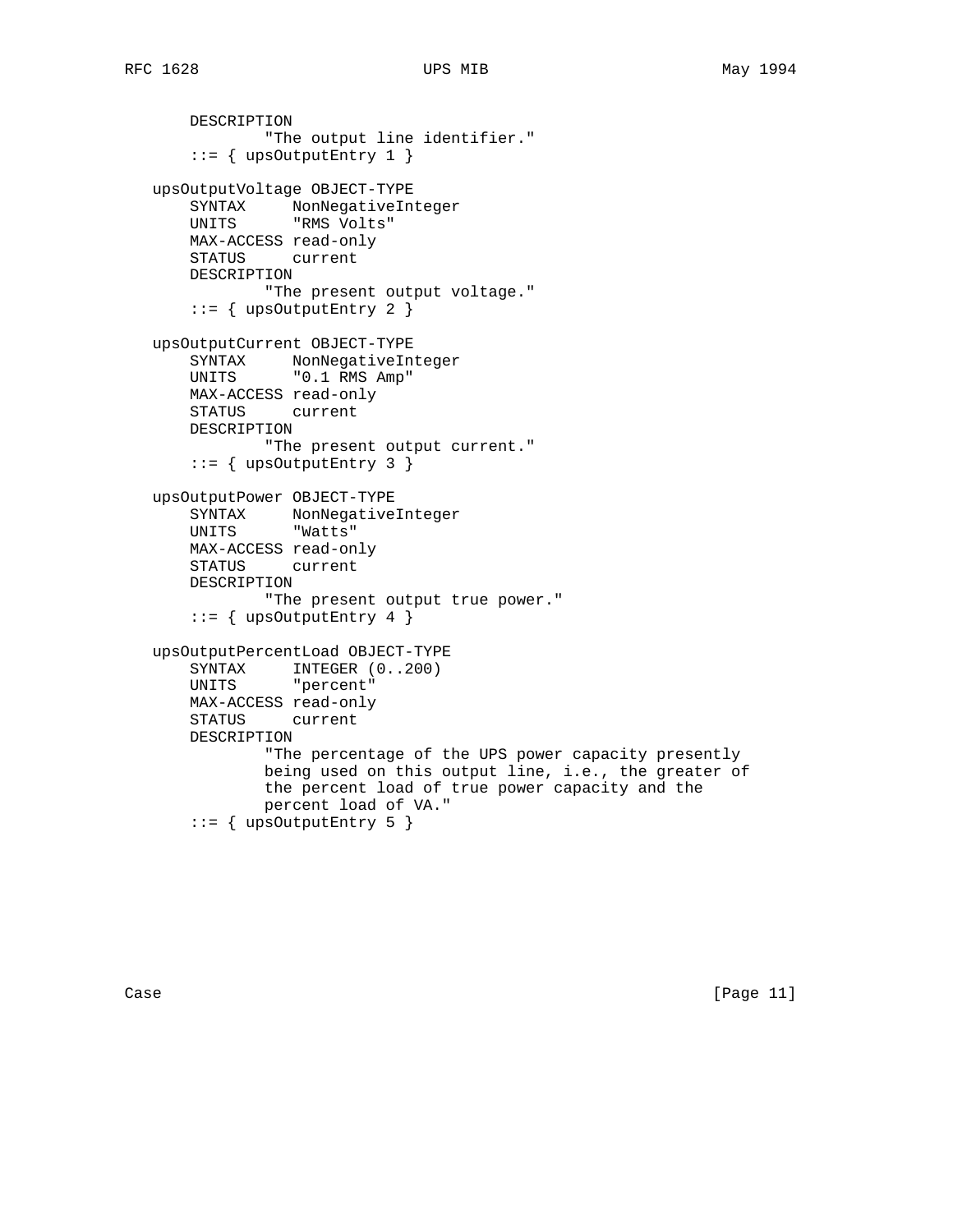```
 --
   -- The Bypass group.
- upsBypass OBJECT IDENTIFIER ::= { upsObjects 5 }
   upsBypassFrequency OBJECT-TYPE
       SYNTAX NonNegativeInteger
       UNITS "0.1 Hertz"
       MAX-ACCESS read-only
       STATUS current
       DESCRIPTION
               "The present bypass frequency."
      ::= { upsBypass 1 }
   upsBypassNumLines OBJECT-TYPE
       SYNTAX NonNegativeInteger
       MAX-ACCESS read-only
       STATUS current
       DESCRIPTION
               "The number of bypass lines utilized in this device.
               This entry indicates the number of rows in the bypass
               table."
      ::= { upsBypass 2 }
   upsBypassTable OBJECT-TYPE
       SYNTAX SEQUENCE OF UpsBypassEntry
       MAX-ACCESS not-accessible
       STATUS current
       DESCRIPTION
              "A list of bypass table entries. The number of
               entries is given by the value of upsBypassNumLines."
      ::= { upsBypass 3 }
   upsBypassEntry OBJECT-TYPE
       SYNTAX UpsBypassEntry
       MAX-ACCESS not-accessible
       STATUS current
       DESCRIPTION
               "An entry containing information applicable to a
               particular bypass input."
       INDEX { upsBypassLineIndex }
       ::= { upsBypassTable 1 }
   UpsBypassEntry ::= SEQUENCE {
       upsBypassLineIndex PositiveInteger,
 upsBypassVoltage NonNegativeInteger,
 upsBypassCurrent NonNegativeInteger,
```
Case [Page 12]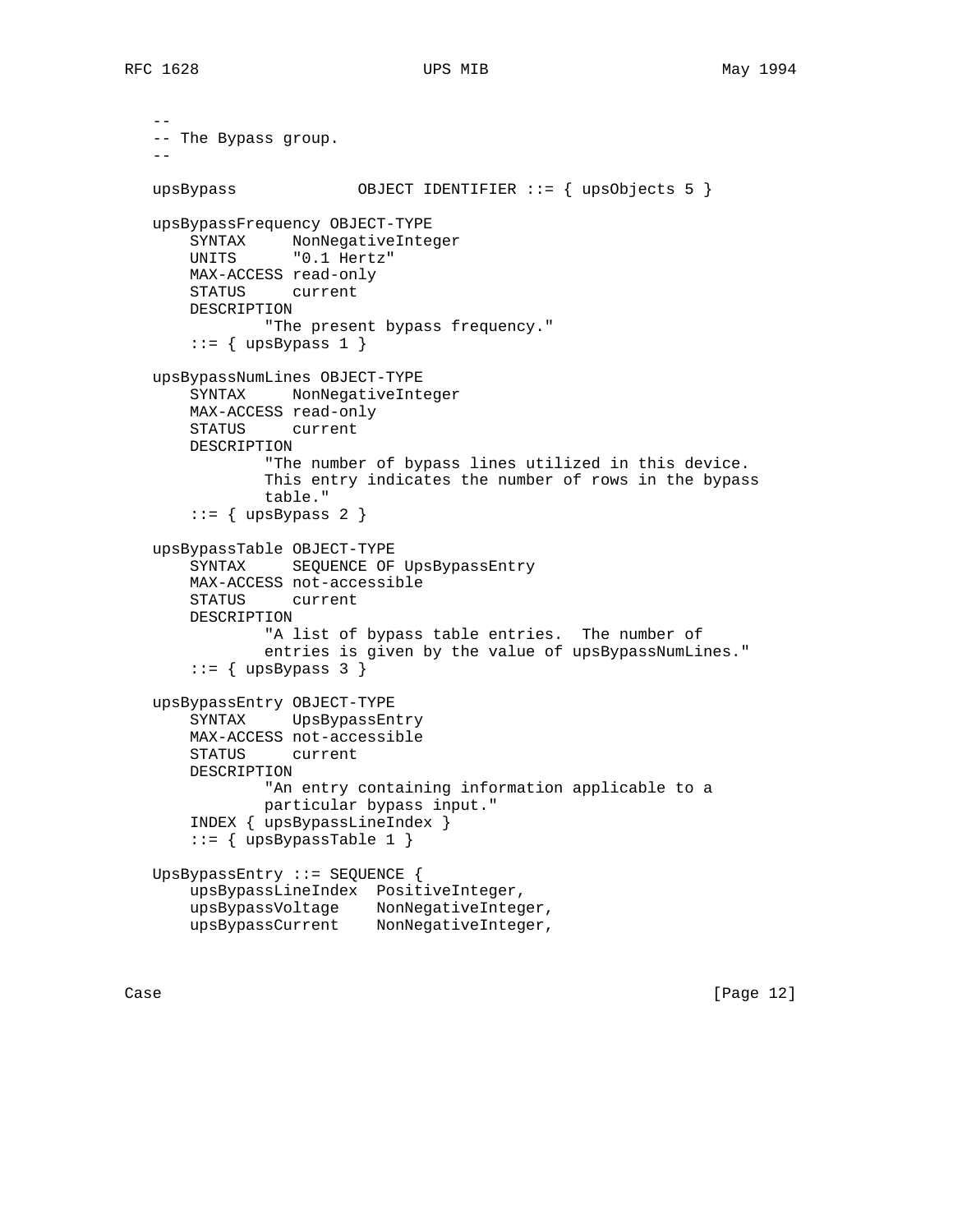```
 upsBypassPower NonNegativeInteger
   }
   upsBypassLineIndex OBJECT-TYPE
       SYNTAX PositiveInteger
       MAX-ACCESS not-accessible
       STATUS current
       DESCRIPTION
               "The bypass line identifier."
       ::= { upsBypassEntry 1 }
   upsBypassVoltage OBJECT-TYPE
 SYNTAX NonNegativeInteger
 UNITS "RMS Volts"
       MAX-ACCESS read-only
       STATUS current
       DESCRIPTION
              "The present bypass voltage."
       ::= { upsBypassEntry 2 }
   upsBypassCurrent OBJECT-TYPE
       SYNTAX NonNegativeInteger
       UNITS "0.1 RMS Amp"
      MAX-ACCESS read-only<br>STATUS current
              current
       DESCRIPTION
               "The present bypass current."
       ::= { upsBypassEntry 3 }
   upsBypassPower OBJECT-TYPE
       SYNTAX NonNegativeInteger
       UNITS "Watts"
       MAX-ACCESS read-only
       STATUS current
       DESCRIPTION
               "The present true power conveyed by the bypass."
      ::= { upsBypassEntry 4 }
 --
   -- The Alarm group.
  - - upsAlarm OBJECT IDENTIFIER ::= { upsObjects 6 }
   upsAlarmsPresent OBJECT-TYPE
       SYNTAX Gauge32
       MAX-ACCESS read-only
```
Case [Page 13]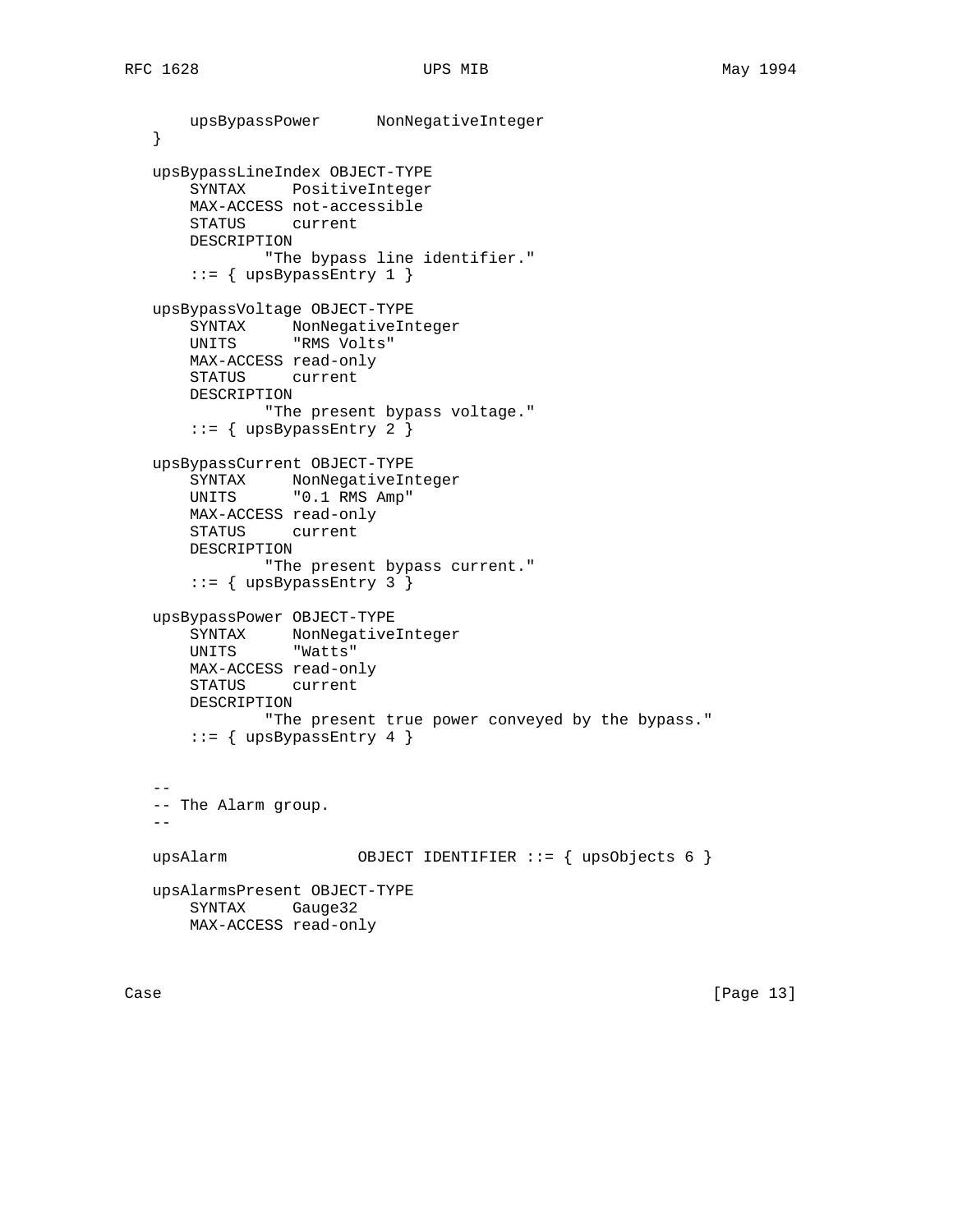STATUS current DESCRIPTION "The present number of active alarm conditions."  $::=$  { upsAlarm 1 } upsAlarmTable OBJECT-TYPE SYNTAX SEQUENCE OF UpsAlarmEntry MAX-ACCESS not-accessible STATUS current DESCRIPTION "A list of alarm table entries. The table contains zero, one, or many rows at any moment, depending upon the number of alarm conditions in effect. The table is initially empty at agent startup. The agent creates a row in the table each time a condition is detected and deletes that row when that condition no longer pertains. The agent creates the first row with upsAlarmId equal to 1, and increments the value of upsAlarmId each time a new row is created, wrapping to the first free value greater than or equal to 1 when the maximum value of upsAlarmId would otherwise be exceeded. Consequently, after multiple operations, the table may become sparse, e.g., containing entries for rows 95, 100, 101, and 203 and the entries should not be assumed to be in chronological order because upsAlarmId might have wrapped. Alarms are named by an AutonomousType (OBJECT IDENTIFIER), upsAlarmDescr, to allow a single table to reflect well known alarms plus alarms defined by a particular implementation, i.e., as documented in the private enterprise MIB definition for the device. No two rows will have the same value of upsAlarmDescr, since alarms define conditions. In order to meet this requirement, care should be taken in the definition of alarm conditions to insure that a system cannot enter the same condition multiple times simultaneously. The number of rows in the table at any given time is reflected by the value of upsAlarmsPresent."  $::=$  { upsAlarm 2 } upsAlarmEntry OBJECT-TYPE SYNTAX UpsAlarmEntry MAX-ACCESS not-accessible STATUS current DESCRIPTION "An entry containing information applicable to a

Case [Page 14]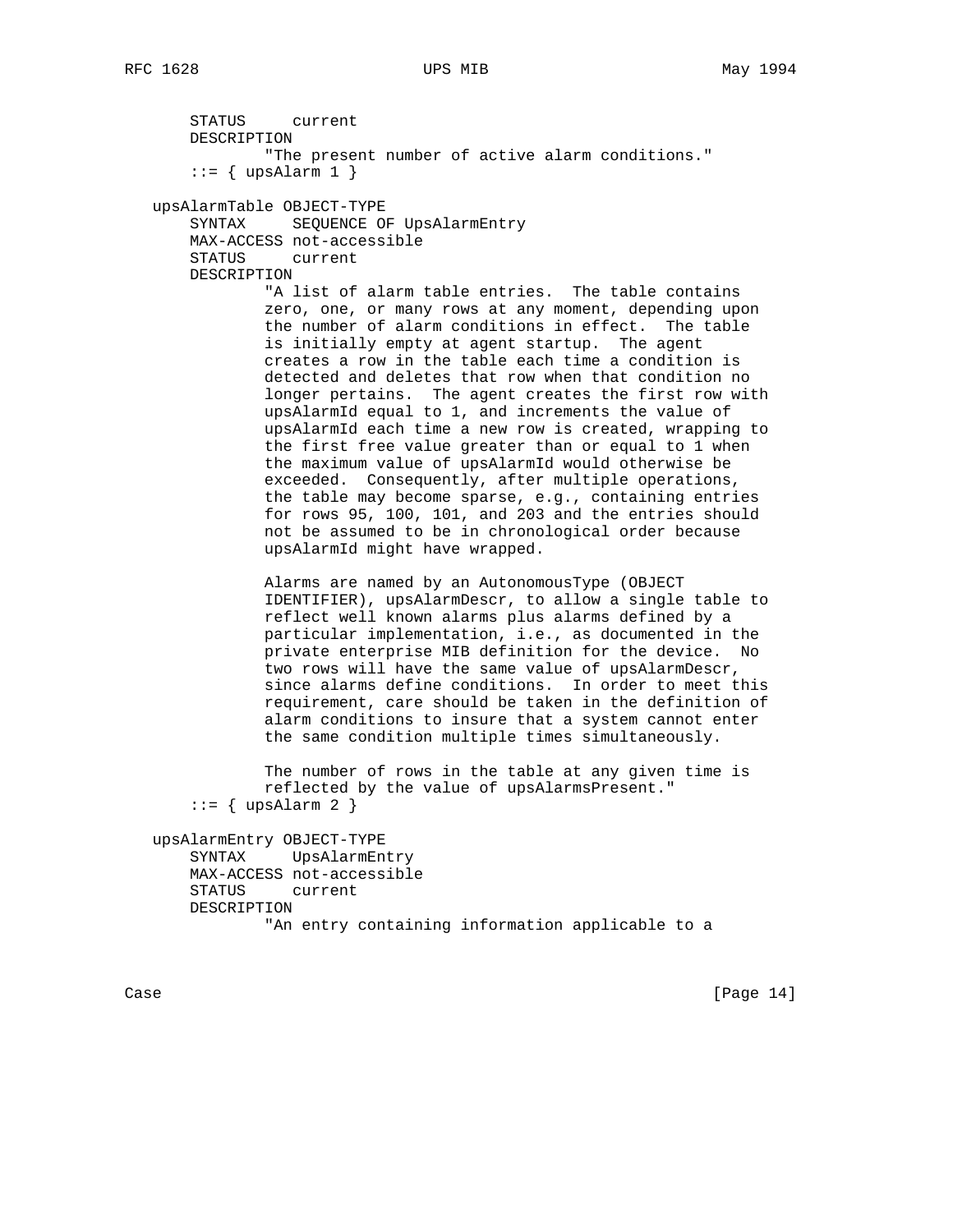```
 particular alarm."
       INDEX { upsAlarmId }
       ::= { upsAlarmTable 1 }
   UpsAlarmEntry ::= SEQUENCE {
       upsAlarmId PositiveInteger,
       upsAlarmDescr AutonomousType,
      upsAlarmTime TimeStamp
   }
   upsAlarmId OBJECT-TYPE
       SYNTAX PositiveInteger
       MAX-ACCESS not-accessible
       STATUS current
       DESCRIPTION
               "A unique identifier for an alarm condition. This
               value must remain constant."
      ::= { upsAlarmEntry 1 }
   upsAlarmDescr OBJECT-TYPE
       SYNTAX AutonomousType
       MAX-ACCESS read-only
       STATUS current
       DESCRIPTION
               "A reference to an alarm description object. The
               object referenced should not be accessible, but rather
               be used to provide a unique description of the alarm
               condition."
      ::= { upsAlarmEntry 2 }
   upsAlarmTime OBJECT-TYPE
       SYNTAX TimeStamp
       MAX-ACCESS read-only
       STATUS current
       DESCRIPTION
               "The value of sysUpTime when the alarm condition was
               detected. If the alarm condition was detected at the
               time of agent startup and presumably existed before
               agent startup, the value of upsAlarmTime shall equal
               0."
      ::= { upsAlarmEntry 3 }
 --
   -- Well known alarm conditions.
  - upsWellKnownAlarms OBJECT IDENTIFIER ::= { upsAlarm 3 }
```
Case [Page 15]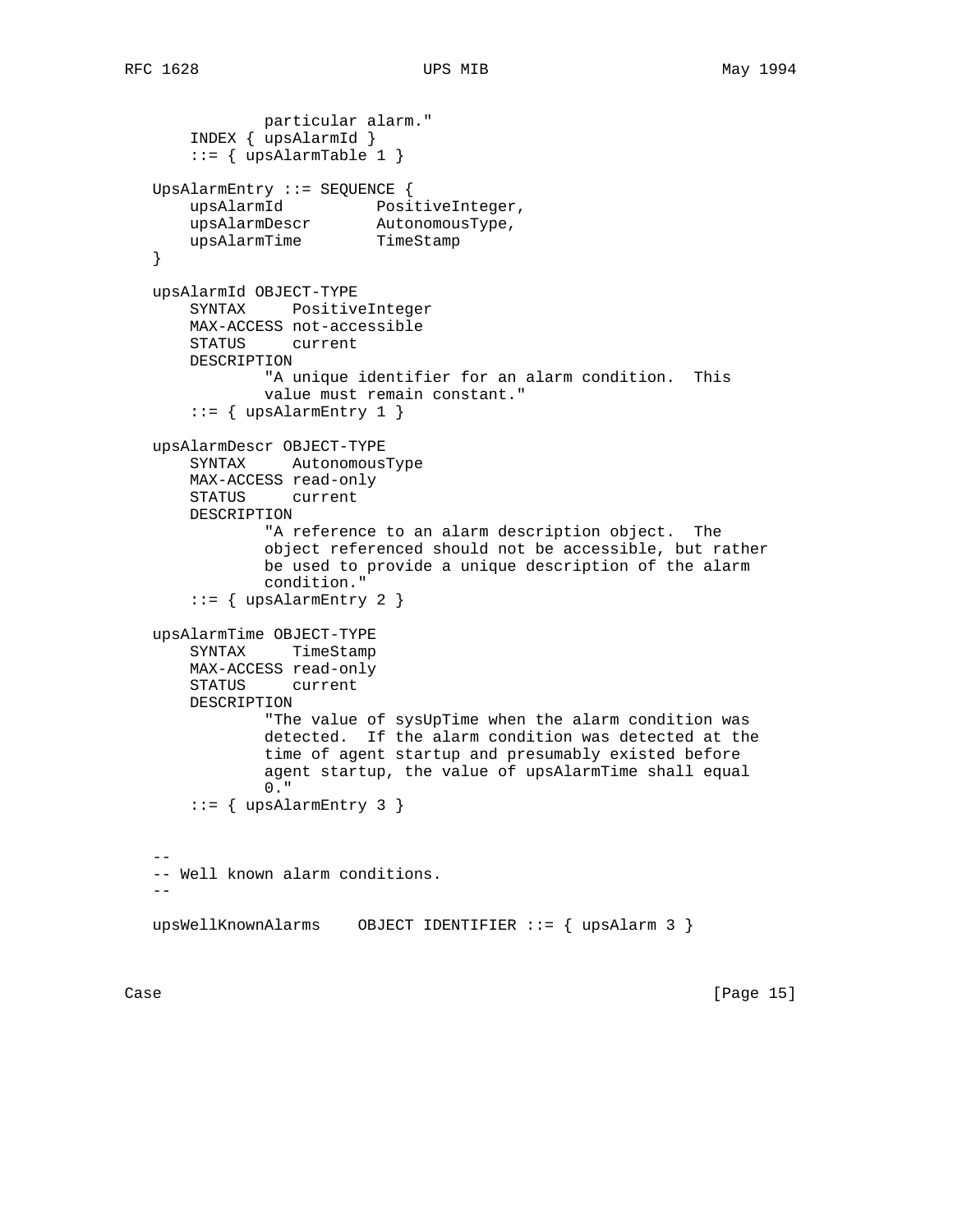```
 upsAlarmBatteryBad OBJECT-IDENTITY
     STATUS current
    DESCRIPTION
             "One or more batteries have been determined to require
             replacement."
     ::= { upsWellKnownAlarms 1 }
 upsAlarmOnBattery OBJECT-IDENTITY
    STATUS current
    DESCRIPTION
             "The UPS is drawing power from the batteries."
     ::= { upsWellKnownAlarms 2 }
 upsAlarmLowBattery OBJECT-IDENTITY
    STATUS current
    DESCRIPTION
             "The remaining battery run-time is less than or equal
             to upsConfigLowBattTime."
     ::= { upsWellKnownAlarms 3 }
 upsAlarmDepletedBattery OBJECT-IDENTITY
    STATUS current
    DESCRIPTION
             "The UPS will be unable to sustain the present load
             when and if the utility power is lost."
     ::= { upsWellKnownAlarms 4 }
 upsAlarmTempBad OBJECT-IDENTITY
     STATUS current
    DESCRIPTION
             "A temperature is out of tolerance."
     ::= { upsWellKnownAlarms 5 }
 upsAlarmInputBad OBJECT-IDENTITY
    STATUS current
    DESCRIPTION
             "An input condition is out of tolerance."
     ::= { upsWellKnownAlarms 6 }
 upsAlarmOutputBad OBJECT-IDENTITY
    STATUS current
    DESCRIPTION
             "An output condition (other than OutputOverload) is
             out of tolerance."
     ::= { upsWellKnownAlarms 7 }
```
upsAlarmOutputOverload OBJECT-IDENTITY

Case [Page 16]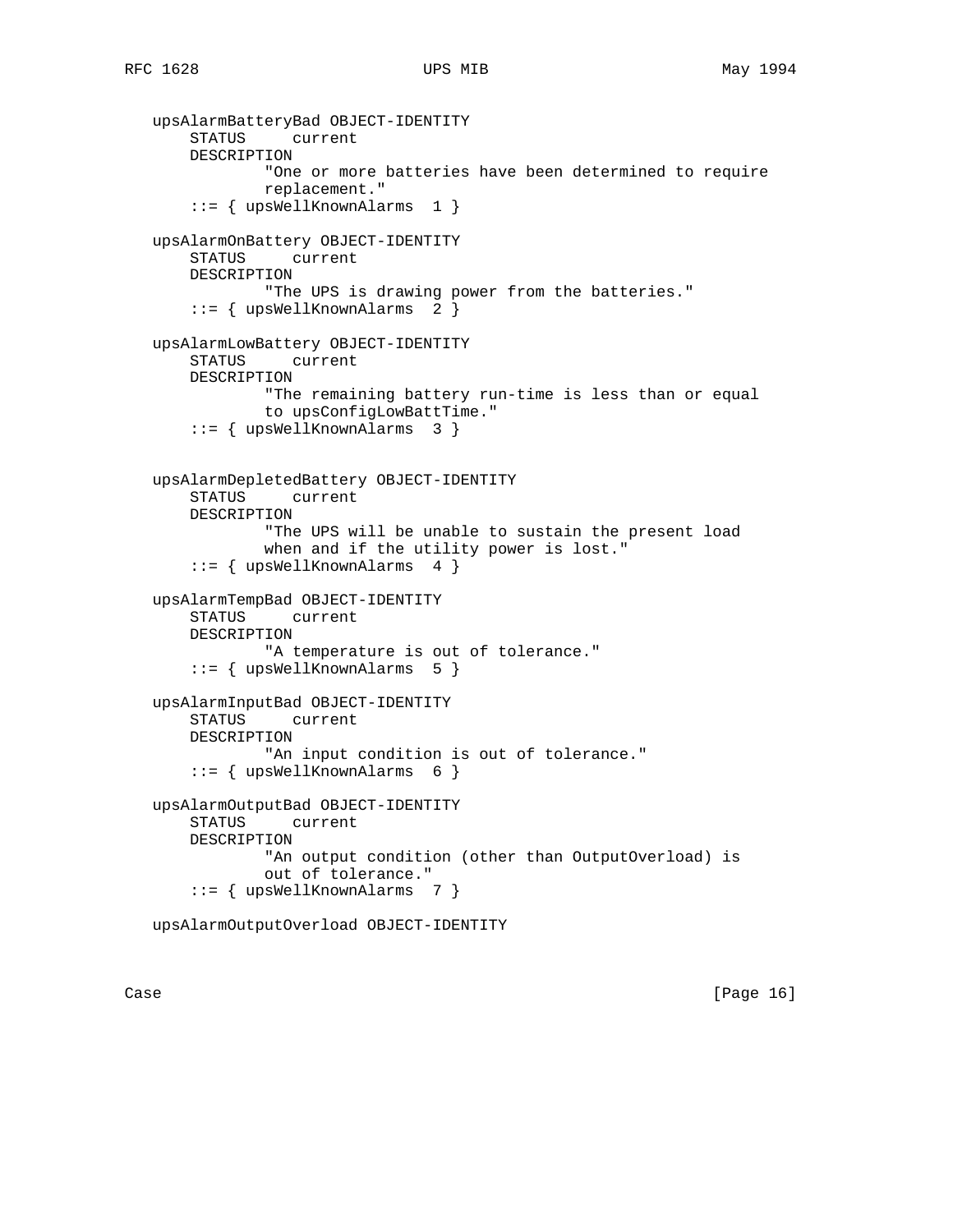STATUS current DESCRIPTION "The output load exceeds the UPS output capacity." ::= { upsWellKnownAlarms 8 } upsAlarmOnBypass OBJECT-IDENTITY STATUS current DESCRIPTION "The Bypass is presently engaged on the UPS." ::= { upsWellKnownAlarms 9 } upsAlarmBypassBad OBJECT-IDENTITY current DESCRIPTION "The Bypass is out of tolerance." ::= { upsWellKnownAlarms 10 } upsAlarmOutputOffAsRequested OBJECT-IDENTITY STATUS current DESCRIPTION "The UPS has shutdown as requested, i.e., the output is off." ::= { upsWellKnownAlarms 11 } upsAlarmUpsOffAsRequested OBJECT-IDENTITY STATUS current DESCRIPTION "The entire UPS has shutdown as commanded." ::= { upsWellKnownAlarms 12 } upsAlarmChargerFailed OBJECT-IDENTITY STATUS current DESCRIPTION "An uncorrected problem has been detected within the UPS charger subsystem." ::= { upsWellKnownAlarms 13 } upsAlarmUpsOutputOff OBJECT-IDENTITY STATUS current DESCRIPTION "The output of the UPS is in the off state." ::= { upsWellKnownAlarms 14 } upsAlarmUpsSystemOff OBJECT-IDENTITY STATUS current DESCRIPTION "The UPS system is in the off state." ::= { upsWellKnownAlarms 15 }

Case [Page 17]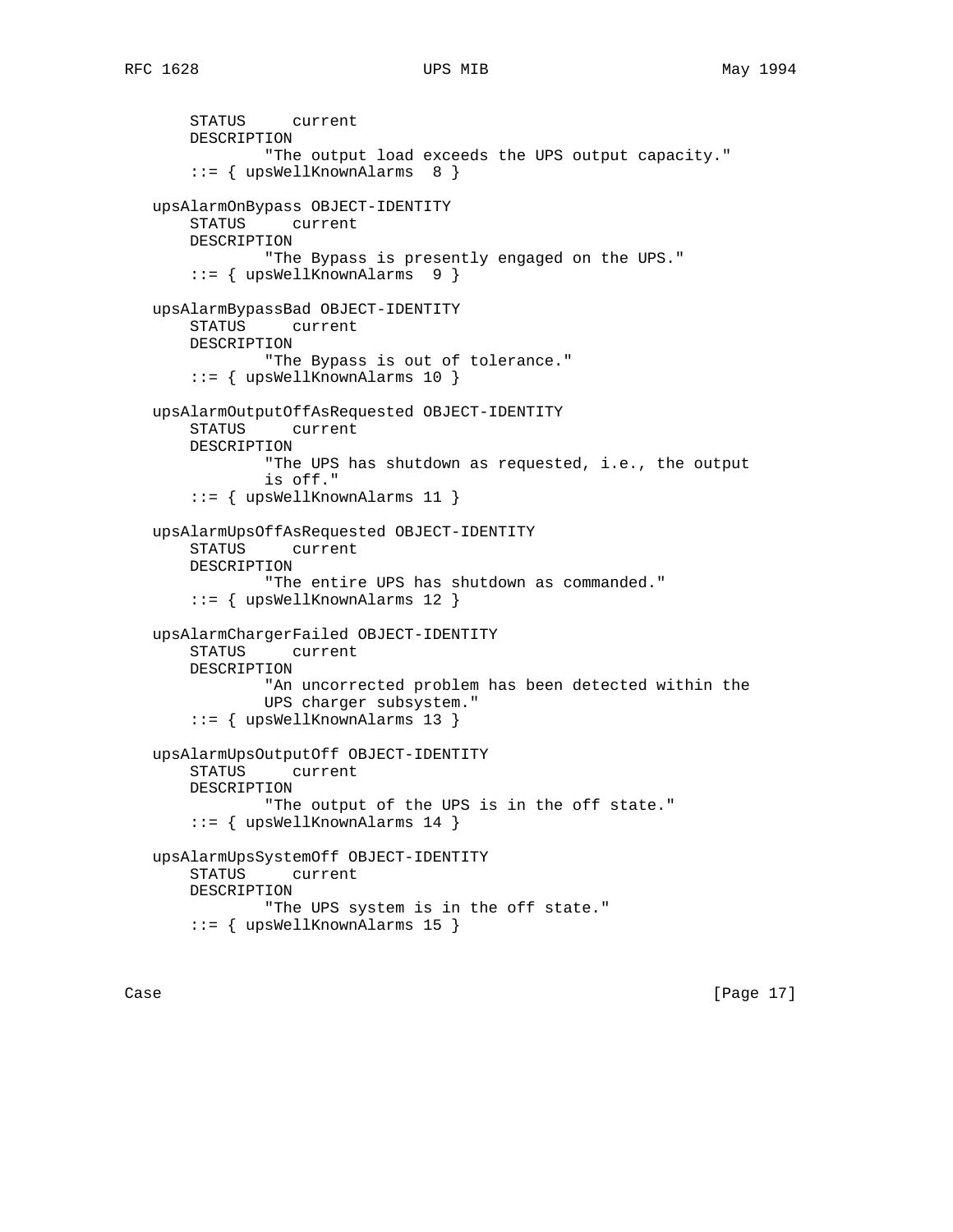```
 upsAlarmFanFailure OBJECT-IDENTITY
     STATUS current
    DESCRIPTION
             "The failure of one or more fans in the UPS has been
             detected."
     ::= { upsWellKnownAlarms 16 }
 upsAlarmFuseFailure OBJECT-IDENTITY
    STATUS current
    DESCRIPTION
             "The failure of one or more fuses has been detected."
     ::= { upsWellKnownAlarms 17 }
 upsAlarmGeneralFault OBJECT-IDENTITY
    STATUS current
    DESCRIPTION
             "A general fault in the UPS has been detected."
     ::= { upsWellKnownAlarms 18 }
 upsAlarmDiagnosticTestFailed OBJECT-IDENTITY
    STATUS current
    DESCRIPTION
             "The result of the last diagnostic test indicates a
             failure."
     ::= { upsWellKnownAlarms 19 }
 upsAlarmCommunicationsLost OBJECT-IDENTITY
     STATUS current
    DESCRIPTION
             "A problem has been encountered in the communications
             between the agent and the UPS."
     ::= { upsWellKnownAlarms 20 }
 upsAlarmAwaitingPower OBJECT-IDENTITY
    STATUS current
    DESCRIPTION
             "The UPS output is off and the UPS is awaiting the
             return of input power."
     ::= { upsWellKnownAlarms 21 }
 upsAlarmShutdownPending OBJECT-IDENTITY
    STATUS current
    DESCRIPTION
             "A upsShutdownAfterDelay countdown is underway."
     ::= { upsWellKnownAlarms 22 }
 upsAlarmShutdownImminent OBJECT-IDENTITY
    STATUS current
```
Case [Page 18]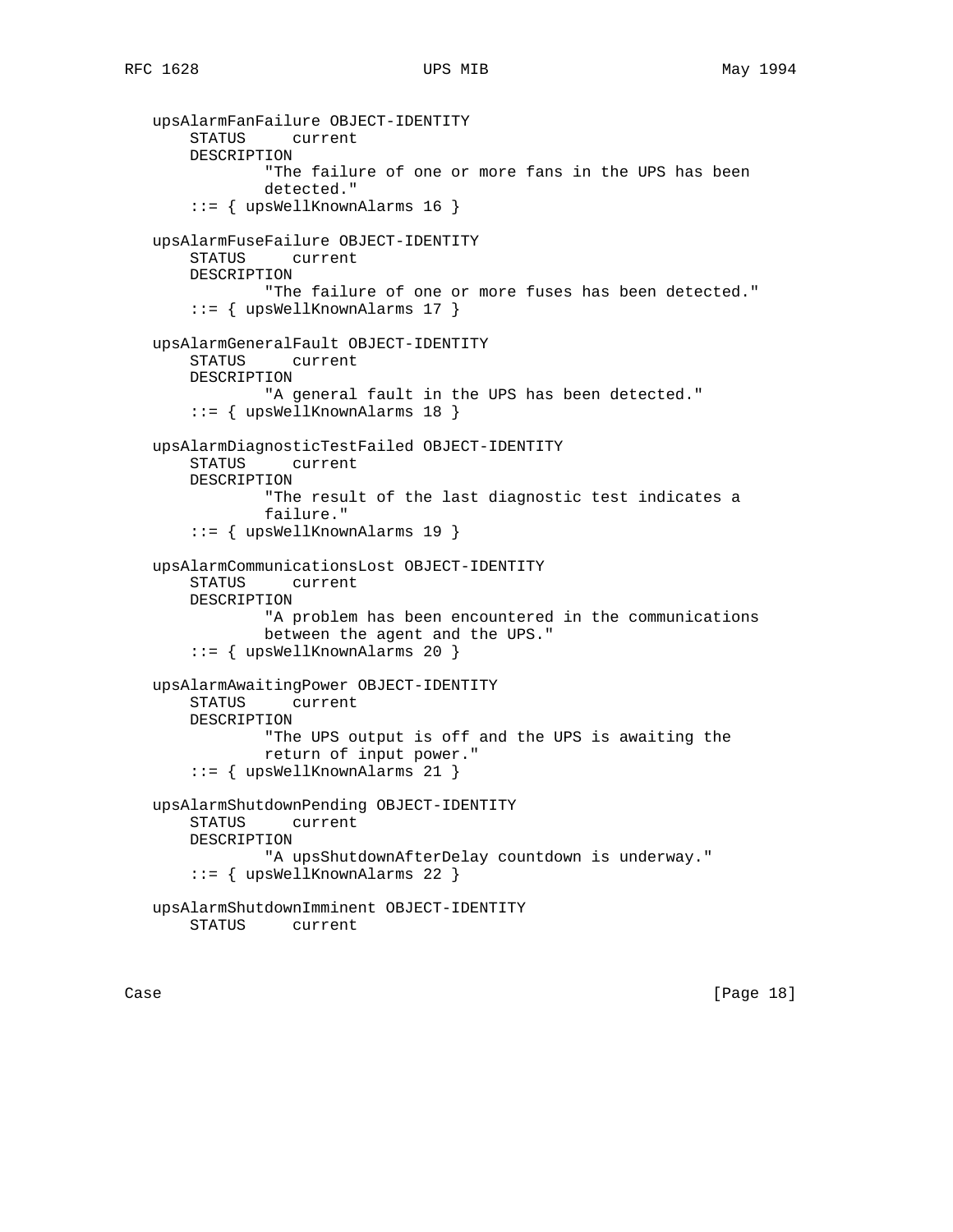DESCRIPTION "The UPS will turn off power to the load in less than 5 seconds; this may be either a timed shutdown or a low battery shutdown." ::= { upsWellKnownAlarms 23 } upsAlarmTestInProgress OBJECT-IDENTITY STATUS current DESCRIPTION "A test is in progress, as initiated and indicated by the Test Group. Tests initiated via other implementation-specific mechanisms can indicate the presence of the testing in the alarm table, if desired, via a OBJECT-IDENTITY macro in the MIB document specific to that implementation and are outside the scope of this OBJECT-IDENTITY." ::= { upsWellKnownAlarms 24 } -- -- The Test Group  $$  upsTest OBJECT IDENTIFIER ::= { upsObjects 7 } upsTestId OBJECT-TYPE SYNTAX OBJECT IDENTIFIER MAX-ACCESS read-write STATUS current DESCRIPTION "The test is named by an OBJECT IDENTIFIER which allows a standard mechanism for the initiation of tests, including the well known tests identified in this document as well as those introduced by a particular implementation, i.e., as documented in the private enterprise MIB definition for the device. Setting this variable initiates the named test. Sets to this variable require the presence of upsTestSpinLock in the same SNMP message. The set request will be rejected with an appropriate error message if the requested test cannot be performed, including attempts to start a test when another test is already in progress. The status of the current or last test is maintained in upsTestResultsSummary. Tests in progress may be aborted by setting the upsTestId variable to

Case [Page 19]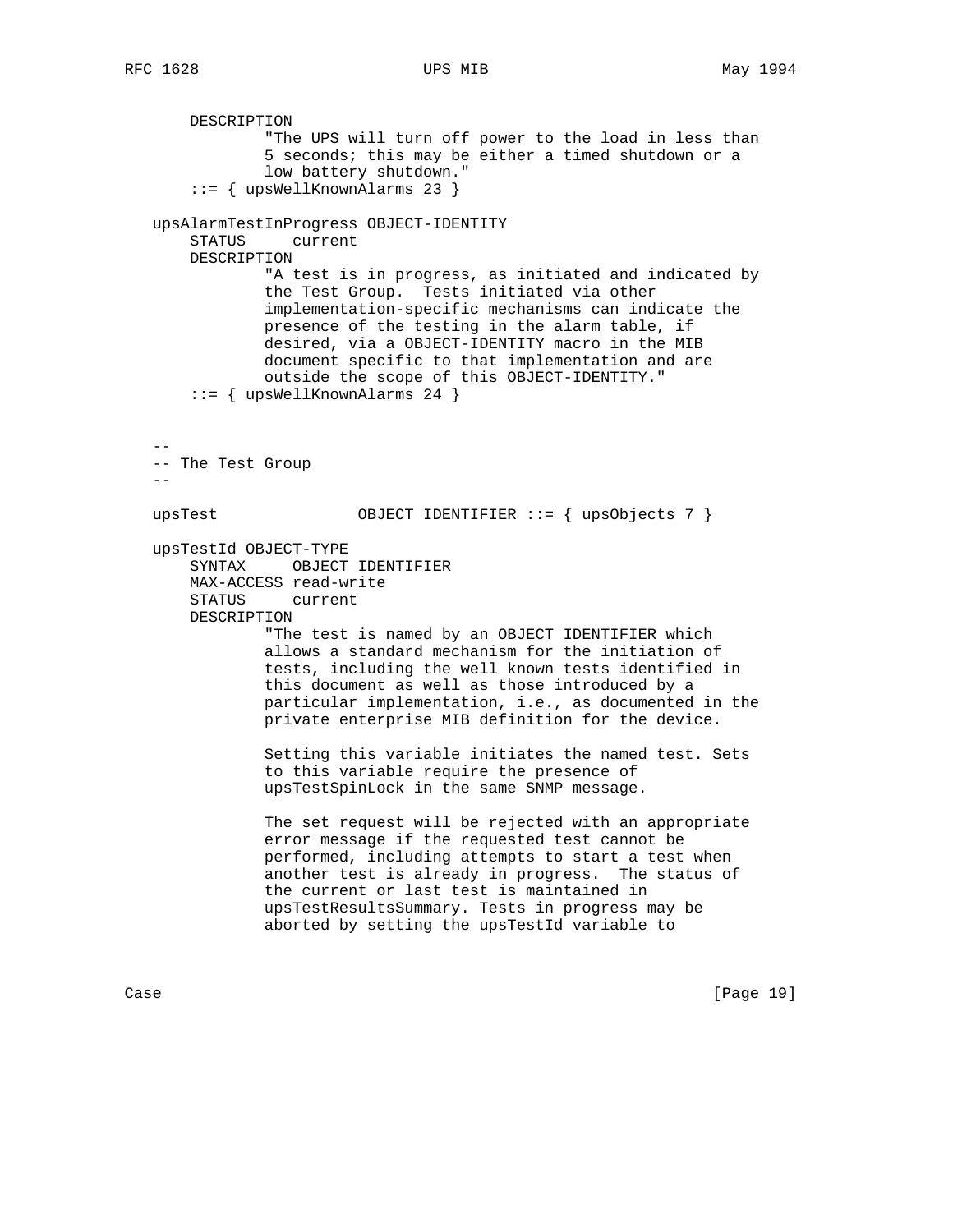upsTestAbortTestInProgress.

 Read operations return the value of the name of the test in progress if a test is in progress or the name of the last test performed if no test is in progress, unless no test has been run, in which case the well known value upsTestNoTestsInitiated is returned."  $::=$  { upsTest 1 } -- see [6] for more information on the semantics of objects with -- syntax of TestAndIncr upsTestSpinLock OBJECT-TYPE SYNTAX TestAndIncr MAX-ACCESS read-write STATUS current DESCRIPTION "A spin lock on the test subsystem. The spinlock is used as follows. Before starting a test, a manager-station should make sure that a test is not in progress as follows: try\_again: get (upsTestSpinLock) while (upsTestResultsSummary == inProgress) { /\* loop while a test is running for another manager \*/ short delay get (upsTestSpinLock) } lock\_value = upsTestSpinLock /\* no test in progress, start the test \*/ set (upsTestSpinLock = lock\_value, upsTestId = requested\_test) if (error\_index == 1)  $\frac{1}{3}$  /\* (upsTestSpinLock failed) \*/ /\* if problem is not access control, then some other manager slipped in ahead of us \*/ \*/ goto try\_again } if (error\_index == 2)  $\frac{1}{2}$  /\* (upsTestId) \*/ /\* cannot perform the test \*/ give up } /\* test started ok \*/ /\* wait for test completion by polling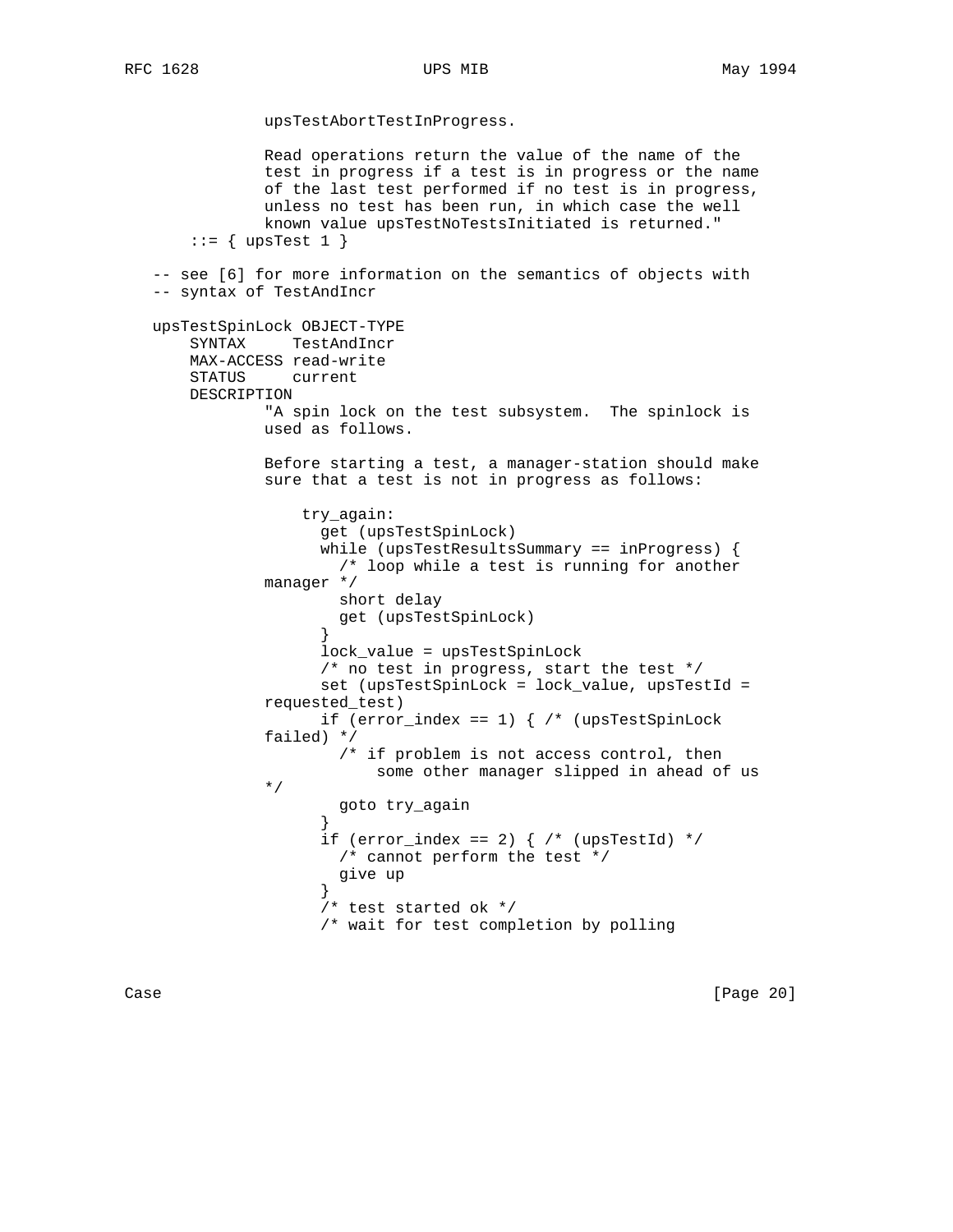```
 upsTestResultsSummary */
                      get (upsTestSpinLock, upsTestResultsSummary,
                upsTestResultsDetail)
                      while (upsTestResultsSummary == inProgress) {
                        short delay
                        get (upsTestSpinLock, upsTestResultsSummary,
                upsTestResultsDetail)
 }
                      /* when test completes, retrieve any additional
                test results */
                      /* if upsTestSpinLock == lock_value + 1, then
                these are our test */
                      /* results (as opposed to another manager's */
                      The initial value of upsTestSpinLock at agent
                initialization shall
                      be 1."
        ::= { upsTest 2 }
   upsTestResultsSummary OBJECT-TYPE
       SYNTAX INTEGER {
           donePass(1),
           doneWarning(2),
           doneError(3),
           aborted(4),
           inProgress(5),
           noTestsInitiated(6)
        }
       MAX-ACCESS read-only
       STATUS current
       DESCRIPTION
                "The results of the current or last UPS diagnostics
                test performed. The values for donePass(1),
                doneWarning(2), and doneError(3) indicate that the
                test completed either successfully, with a warning, or
                with an error, respectively. The value aborted(4) is
                returned for tests which are aborted by setting the
                value of upsTestId to upsTestAbortTestInProgress.
                Tests which have not yet concluded are indicated by
                inProgress(5). The value noTestsInitiated(6)
                indicates that no previous test results are available,
                such as is the case when no tests have been run since
                the last reinitialization of the network management
                subsystem and the system has no provision for non-
                volatile storage of test results."
       ::= { upsTest 3 }
   upsTestResultsDetail OBJECT-TYPE
```

```
 SYNTAX DisplayString (SIZE (0..255))
```
Case [Page 21]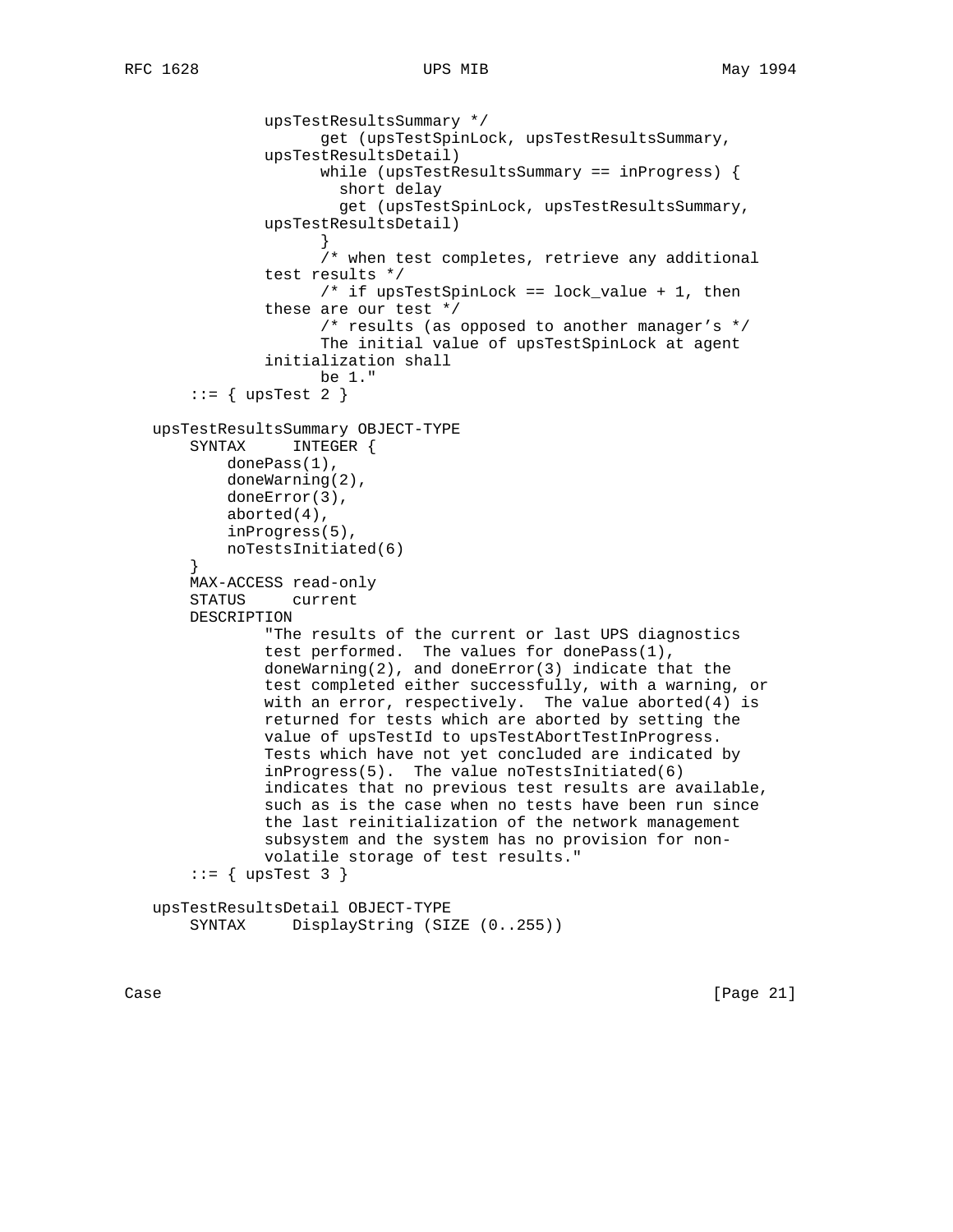```
 MAX-ACCESS read-only
       STATUS current
       DESCRIPTION
                "Additional information about upsTestResultsSummary.
               If no additional information available, a zero length
               string is returned."
       ::= { upsTest 4 }
   upsTestStartTime OBJECT-TYPE
       SYNTAX TimeStamp
       MAX-ACCESS read-only
       STATUS current
       DESCRIPTION
               "The value of sysUpTime at the time the test in
               progress was initiated, or, if no test is in progress,
               the time the previous test was initiated. If the
               value of upsTestResultsSummary is noTestsInitiated(6),
               upsTestStartTime has the value 0."
       ::= { upsTest 5 }
   upsTestElapsedTime OBJECT-TYPE
       SYNTAX TimeInterval
       MAX-ACCESS read-only
       STATUS current
       DESCRIPTION
               "The amount of time, in TimeTicks, since the test in
               progress was initiated, or, if no test is in progress,
               the previous test took to complete. If the value of
               upsTestResultsSummary is noTestsInitiated(6),
               upsTestElapsedTime has the value 0."
       ::= { upsTest 6 }
- -- Well known tests.
 --
   upsWellKnownTests OBJECT IDENTIFIER ::= { upsTest 7 }
   upsTestNoTestsInitiated OBJECT-IDENTITY
       STATUS current
       DESCRIPTION
               "No tests have been initiated and no test is in
               progress."
        ::= { upsWellKnownTests 1 }
   upsTestAbortTestInProgress OBJECT-IDENTITY
       STATUS current
```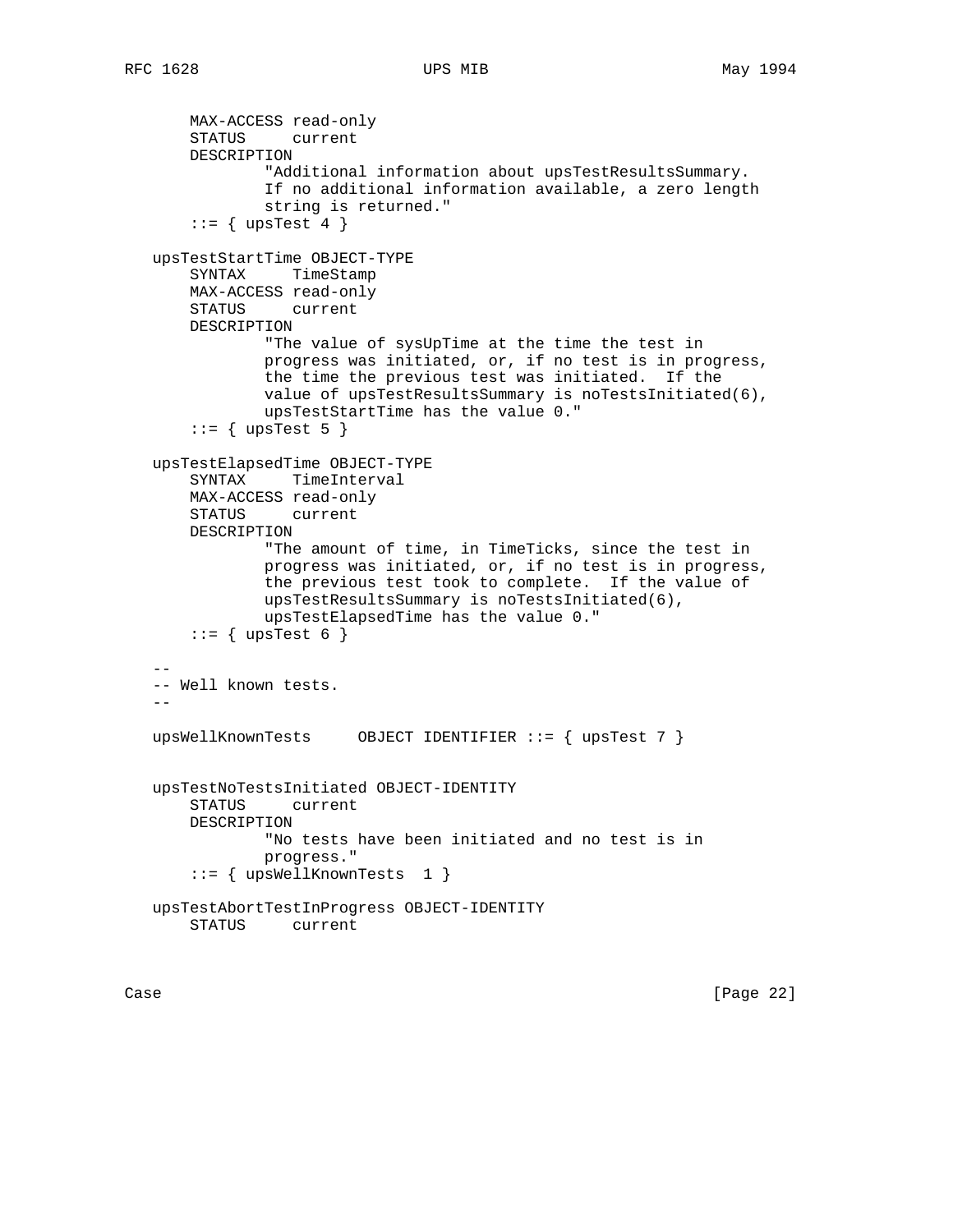```
 DESCRIPTION
                "The test in progress is to be aborted / the test in
               progress was aborted."
        ::= { upsWellKnownTests 2 }
   upsTestGeneralSystemsTest OBJECT-IDENTITY
       STATUS current
       DESCRIPTION
               "The manufacturer's standard test of UPS device
               systems."
        ::= { upsWellKnownTests 3 }
   upsTestQuickBatteryTest OBJECT-IDENTITY
       STATUS current
       DESCRIPTION
               "A test that is sufficient to determine if the battery
               needs replacement."
        ::= { upsWellKnownTests 4 }
   upsTestDeepBatteryCalibration OBJECT-IDENTITY
       STATUS current
       DESCRIPTION
                "The system is placed on battery to a discharge level,
                set by the manufacturer, sufficient to determine
               battery replacement and battery run-time with a high
               degree of confidence. WARNING: this test will leave
               the battery in a low charge state and will require
               time for recharging to a level sufficient to provide
               normal battery duration for the protected load."
        ::= { upsWellKnownTests 5 }
- -- The Control group.
  - - upsControl OBJECT IDENTIFIER ::= { upsObjects 8 }
   upsShutdownType OBJECT-TYPE
       SYNTAX INTEGER {
           output(1),
           system(2)
        }
       MAX-ACCESS read-write
       STATUS current
       DESCRIPTION
                "This object determines the nature of the action to be
                taken at the time when the countdown of the
```
Case [Page 23]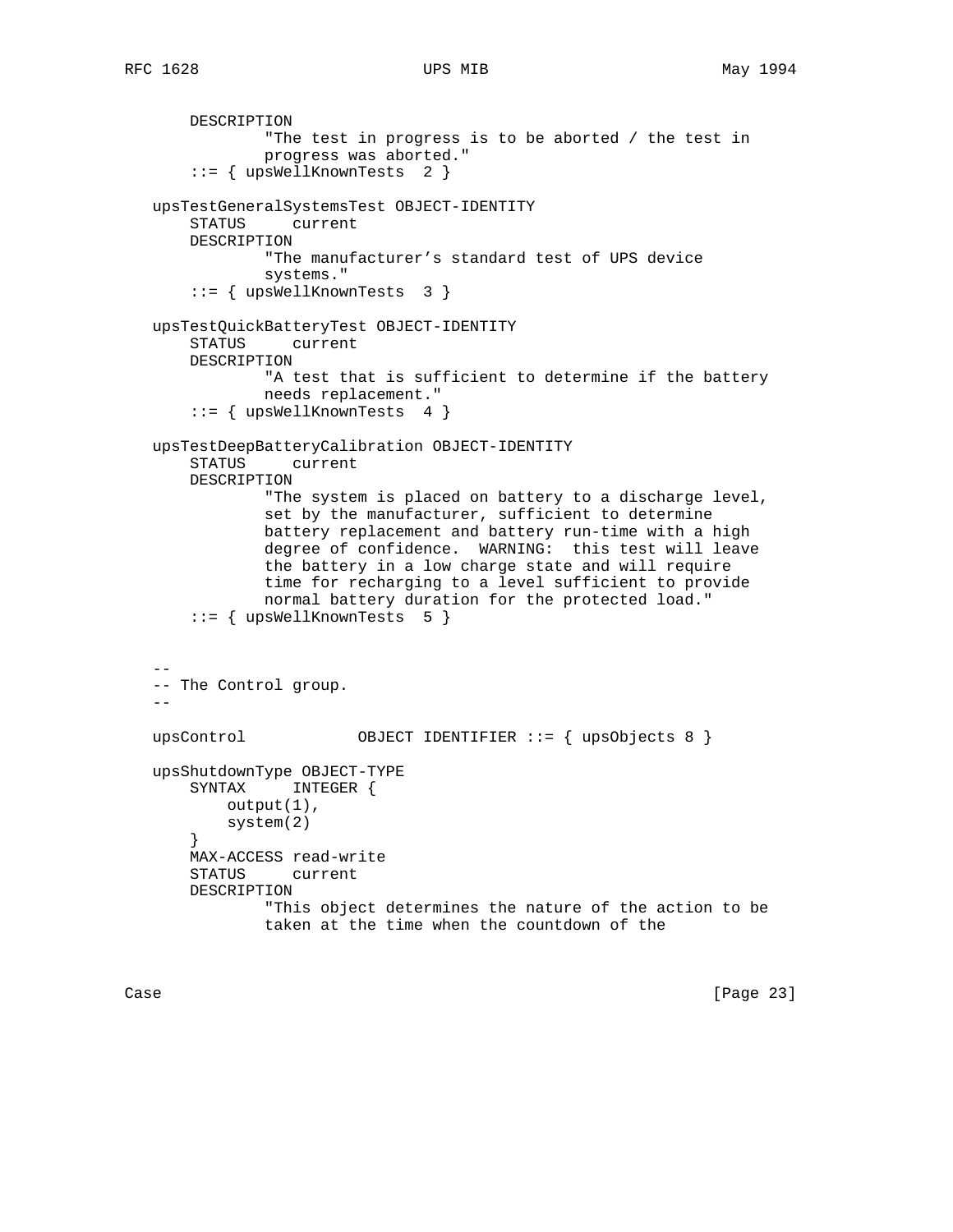upsShutdownAfterDelay and upsRebootWithDuration objects reaches zero. Setting this object to output(1) indicates that shutdown requests should cause only the output of the UPS to turn off. Setting this object to system(2) indicates that shutdown requests will cause the entire UPS system to turn off."  $::=$  { upsControl 1 } upsShutdownAfterDelay OBJECT-TYPE SYNTAX INTEGER (-1..2147483648) UNITS "seconds" MAX-ACCESS read-write STATUS current DESCRIPTION "Setting this object will shutdown (i.e., turn off) either the UPS output or the UPS system (as determined by the value of upsShutdownType at the time of shutdown) after the indicated number of seconds, or less if the UPS batteries become depleted. Setting this object to 0 will cause the shutdown to occur immediately. Setting this object to -1 will abort the countdown. If the system is already in the desired state at the time the countdown reaches 0, then nothing will happen. That is, there is no additional action at that time if upsShutdownType = system and the system is already off. Similarly, there is no additional action at that time if upsShutdownType = output and the output is already off. When read, upsShutdownAfterDelay will return the number of seconds remaining until shutdown, or -1 if no shutdown countdown is in effect. On some systems, if the agent is restarted while a shutdown countdown is in effect, the countdown may be aborted. Sets to this object override any upsShutdownAfterDelay already in effect."  $::=$  { upsControl 2 } upsStartupAfterDelay OBJECT-TYPE SYNTAX INTEGER (-1..2147483648) UNITS "seconds" MAX-ACCESS read-write STATUS current DESCRIPTION "Setting this object will start the output after the indicated number of seconds, including starting the UPS, if necessary. Setting this object to 0 will cause the startup to occur immediately. Setting this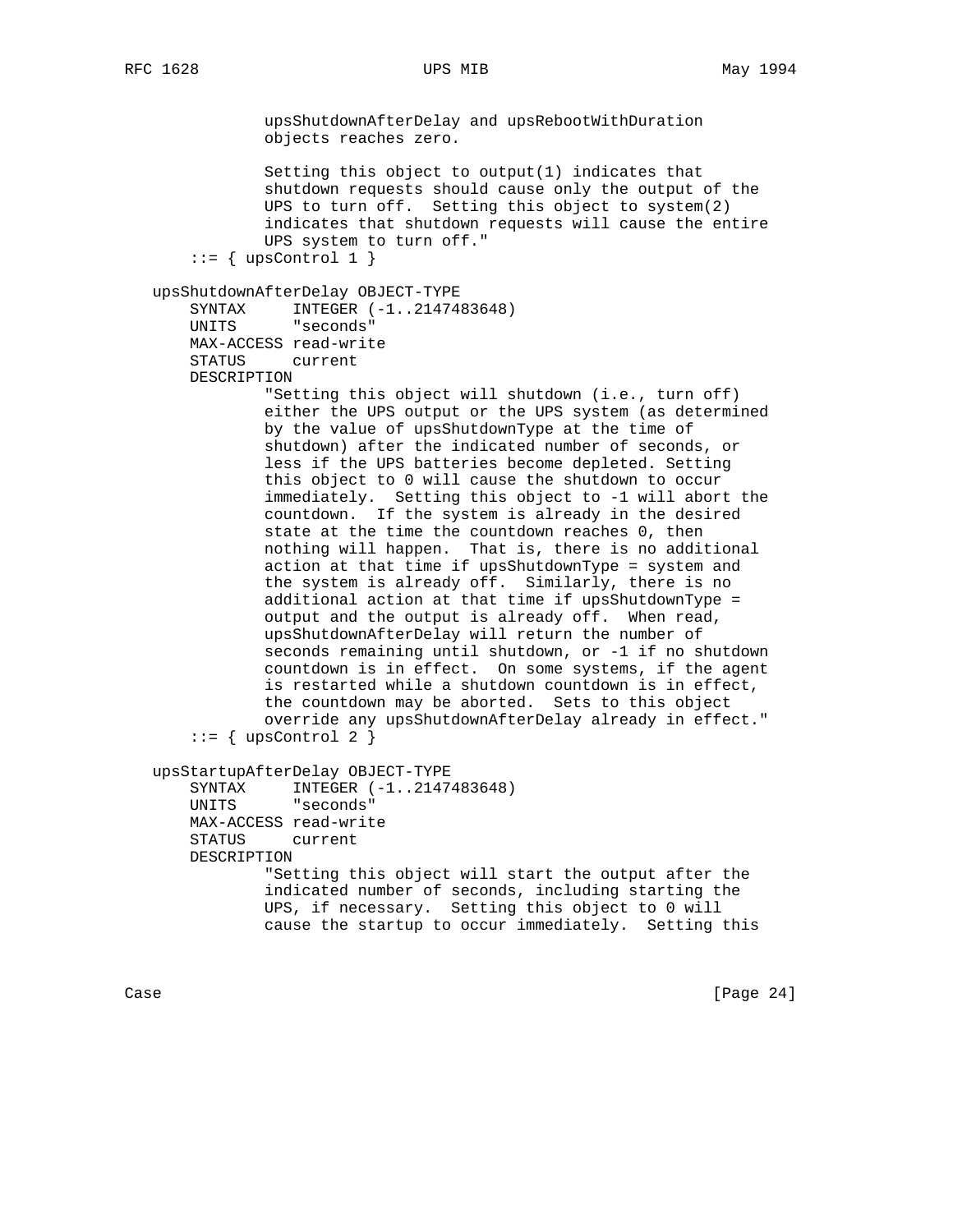```
 object to -1 will abort the countdown. If the output
             is already on at the time the countdown reaches 0,
             then nothing will happen. Sets to this object
             override the effect of any upsStartupAfterDelay
             countdown or upsRebootWithDuration countdown in
             progress. When read, upsStartupAfterDelay will return
             the number of seconds until startup, or -1 if no
             startup countdown is in effect. If the countdown
             expires during a utility failure, the startup shall
             not occur until the utility power is restored. On
             some systems, if the agent is restarted while a
             startup countdown is in effect, the countdown is
             aborted."
    ::= { upsControl 3 }
 upsRebootWithDuration OBJECT-TYPE
   SYNTAX INTEGER (-1..300)
    UNITS "seconds"
    MAX-ACCESS read-write
     STATUS current
    DESCRIPTION
             "Setting this object will immediately shutdown (i.e.,
             turn off) either the UPS output or the UPS system (as
             determined by the value of upsShutdownType at the time
             of shutdown) for a period equal to the indicated
             number of seconds, after which time the output will be
             started, including starting the UPS, if necessary. If
             the number of seconds required to perform the request
             is greater than the requested duration, then the
             requested shutdown and startup cycle shall be
             performed in the minimum time possible, but in no case
             shall this require more than the requested duration
             plus 60 seconds. When read, upsRebootWithDuration
             shall return the number of seconds remaining in the
             countdown, or -1 if no countdown is in progress. If
             the startup should occur during a utility failure, the
             startup shall not occur until the utility power is
             restored."
    ::= { upsControl 4 }
 upsAutoRestart OBJECT-TYPE
    SYNTAX INTEGER {
       on(1),
        off(2) }
    MAX-ACCESS read-write
    STATUS current
    DESCRIPTION
```
Case [Page 25]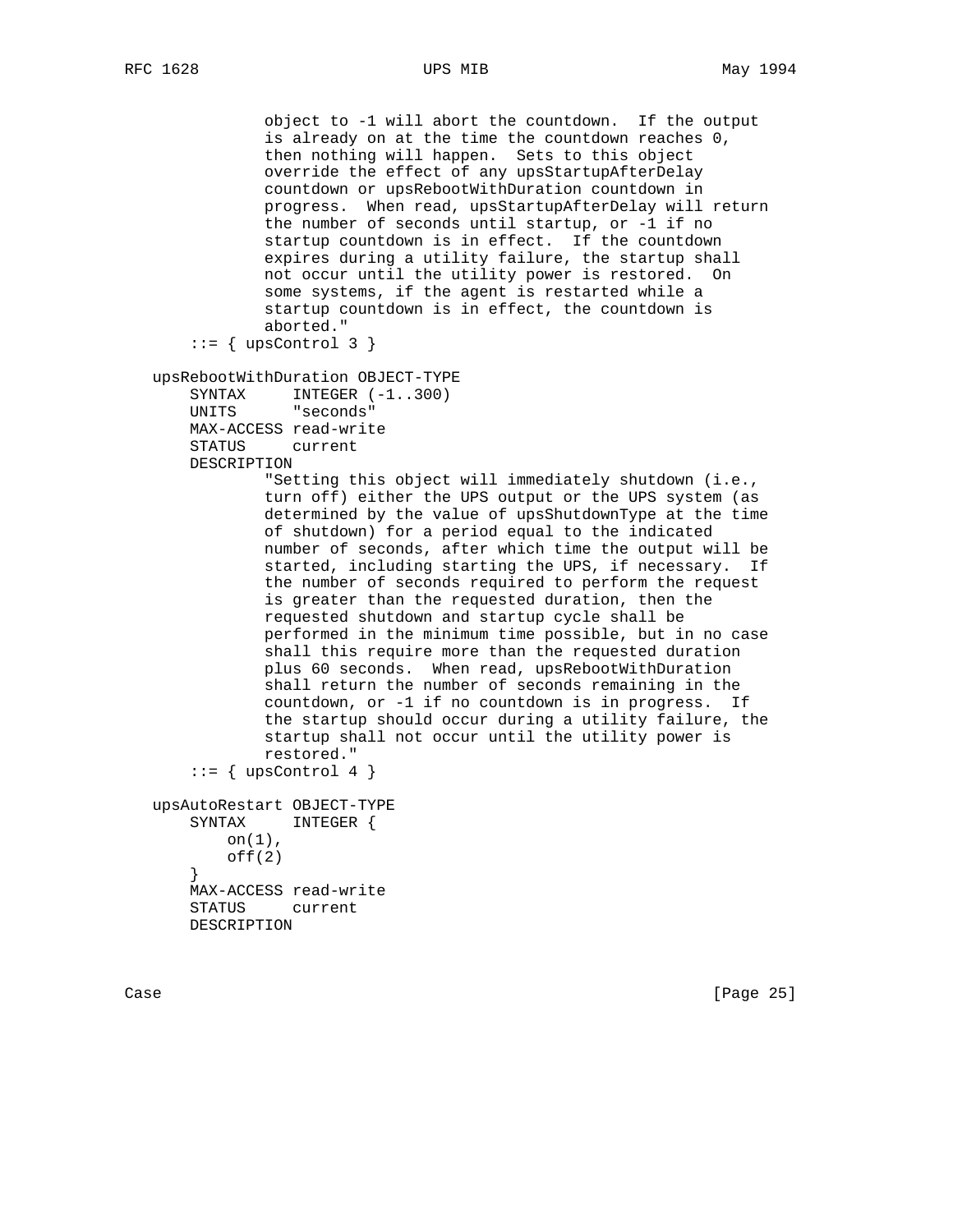"Setting this object to 'on' will cause the UPS system to restart after a shutdown if the shutdown occurred during a power loss as a result of either a upsShutdownAfterDelay or an internal battery depleted condition. Setting this object to 'off' will prevent the UPS system from restarting after a shutdown until an operator manually or remotely explicitly restarts it. If the UPS is in a startup or reboot countdown, then the UPS will not restart until that delay has been satisfied."  $::=$  { upsControl 5 } -- -- The Configuration group. - upsConfig OBJECT IDENTIFIER ::= { upsObjects 9 } upsConfigInputVoltage OBJECT-TYPE SYNTAX NonNegativeInteger UNITS "RMS Volts" MAX-ACCESS read-write STATUS current DESCRIPTION "The magnitude of the nominal input voltage. On those systems which support read-write access to this object, if there is an attempt to set this variable to a value that is not supported, the request must be rejected and the agent shall respond with an appropriate error message, i.e., badValue for SNMPv1, or inconsistentValue for SNMPv2."  $::=$  { upsConfig 1 } upsConfigInputFreq OBJECT-TYPE SYNTAX NonNegativeInteger UNITS "0.1 Hertz" MAX-ACCESS read-write STATUS current DESCRIPTION "The nominal input frequency. On those systems which support read-write access to this object, if there is an attempt to set this variable to a value that is not supported, the request must be rejected and the agent shall respond with an appropriate error message, i.e., badValue for SNMPv1, or inconsistentValue for SNMPv2."  $::=$  { upsConfig 2 }

Case [Page 26]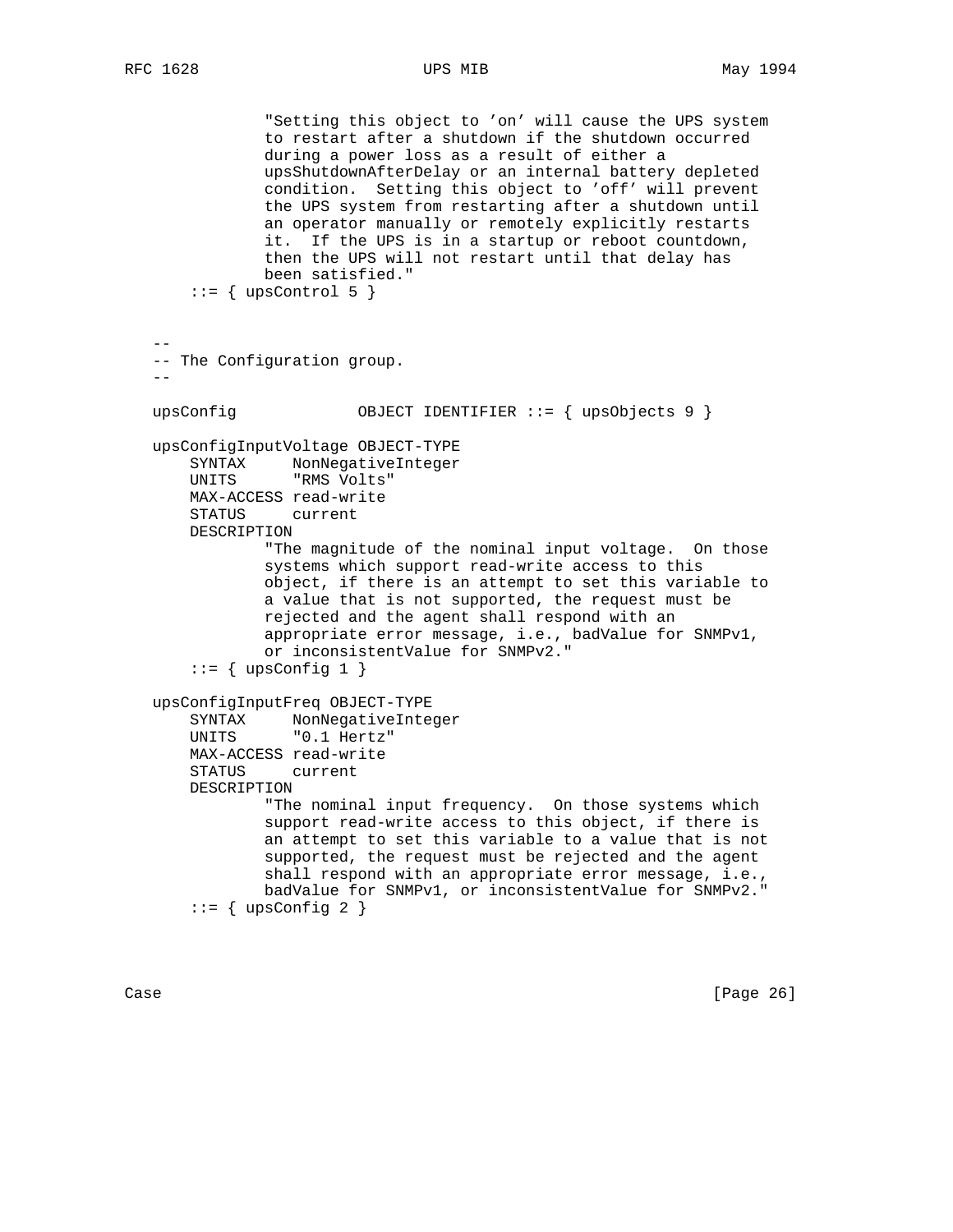```
 upsConfigOutputVoltage OBJECT-TYPE
     SYNTAX NonNegativeInteger
     UNITS "RMS Volts"
    MAX-ACCESS read-write
    STATUS current
    DESCRIPTION
             "The magnitude of the nominal output voltage. On
             those systems which support read-write access to this
             object, if there is an attempt to set this variable to
             a value that is not supported, the request must be
            rejected and the agent shall respond with an
             appropriate error message, i.e., badValue for SNMPv1,
            or inconsistentValue for SNMPv2."
    ::= { upsConfig 3 }
 upsConfigOutputFreq OBJECT-TYPE
    SYNTAX NonNegativeInteger
    UNITS "0.1 Hertz"
    MAX-ACCESS read-write
    STATUS current
    DESCRIPTION
             "The nominal output frequency. On those systems which
             support read-write access to this object, if there is
            an attempt to set this variable to a value that is not
            supported, the request must be rejected and the agent
             shall respond with an appropriate error message, i.e.,
            badValue for SNMPv1, or inconsistentValue for SNMPv2."
    ::= { upsConfig 4 }
 upsConfigOutputVA OBJECT-TYPE
    SYNTAX NonNegativeInteger
    UNITS "Volt-Amps"
    MAX-ACCESS read-only
    STATUS current
    DESCRIPTION
             "The magnitude of the nominal Volt-Amp rating."
    ::= { upsConfig 5 }
 upsConfigOutputPower OBJECT-TYPE
    SYNTAX NonNegativeInteger
    UNITS "Watts"
    MAX-ACCESS read-only
    STATUS current
    DESCRIPTION
             "The magnitude of the nominal true power rating."
    ::= { upsConfig 6 }
 upsConfigLowBattTime OBJECT-TYPE
```
Case [Page 27]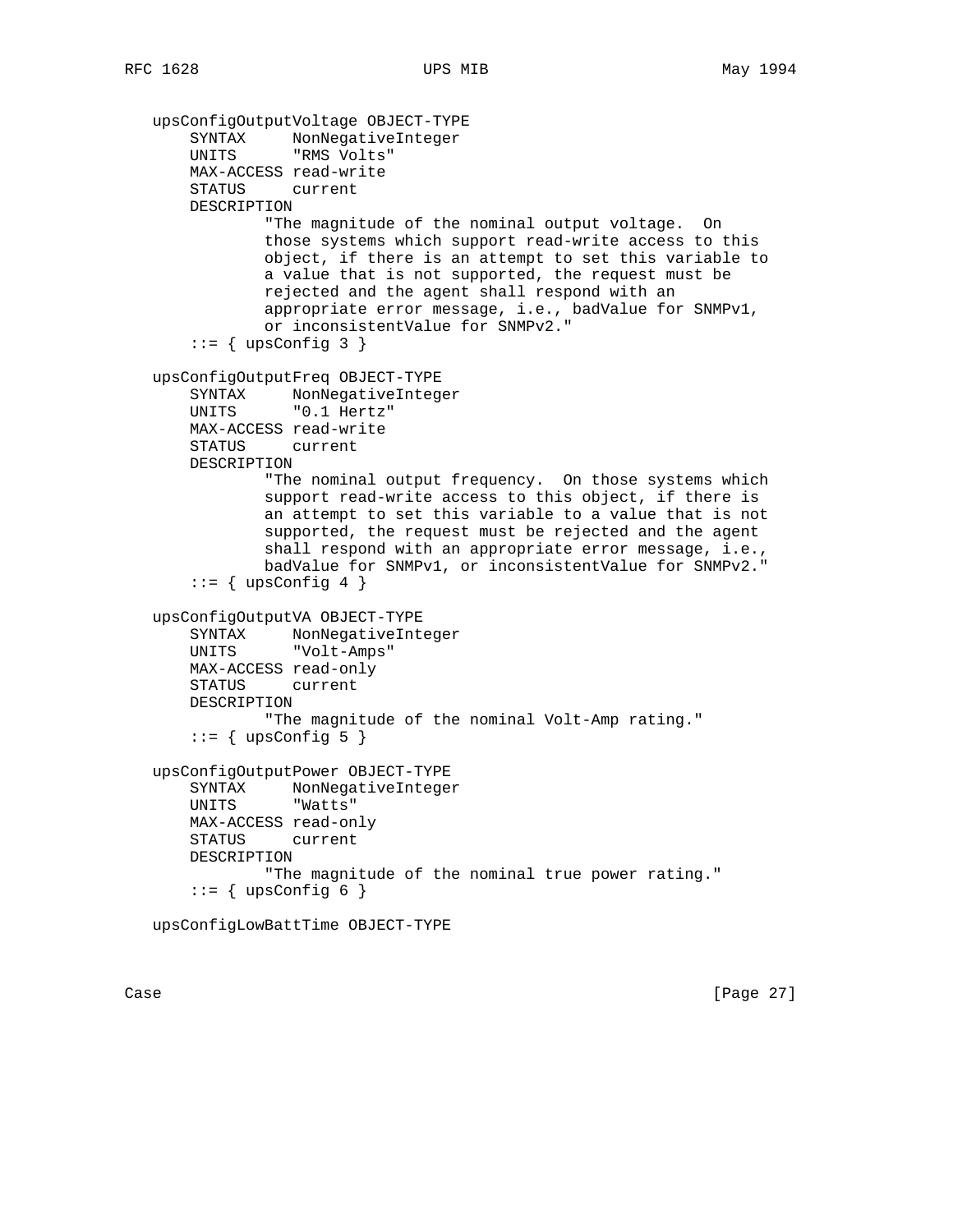```
 SYNTAX NonNegativeInteger
       UNITS "minutes"
       MAX-ACCESS read-write
       STATUS current
       DESCRIPTION
                "The value of upsEstimatedMinutesRemaining at which a
               lowBattery condition is declared. For agents which
               support only discrete (discontinuous) values, then the
               agent shall round up to the next supported value. If
               the requested value is larger than the largest
               supported value, then the largest supported value
               shall be selected."
      ::= { upsConfig 7 }
   upsConfigAudibleStatus OBJECT-TYPE
       SYNTAX INTEGER {
           disabled(1),
           enabled(2),
           muted(3)
 }
       MAX-ACCESS read-write
       STATUS current
       DESCRIPTION
                "The requested state of the audible alarm. When in
               the disabled state, the audible alarm should never
               sound. The enabled state is self-describing. Setting
               this object to muted(3) when the audible alarm is
               sounding shall temporarily silence the alarm. It will
               remain muted until it would normally stop sounding and
               the value returned for read operations during this
               period shall equal muted(3). At the end of this
               period, the value shall revert to enabled(2). Writes
               of the value muted(3) when the audible alarm is not
               sounding shall be accepted but otherwise shall have no
               effect."
      ::= { upsConfig 8 }
   upsConfigLowVoltageTransferPoint OBJECT-TYPE
       SYNTAX NonNegativeInteger
       UNITS "RMS Volts"
       MAX-ACCESS read-write
       STATUS current
       DESCRIPTION
                "The minimum input line voltage allowed before the UPS
               system transfers to battery backup."
      ::= { upsConfig 9 }
```
upsConfigHighVoltageTransferPoint OBJECT-TYPE

Case [Page 28]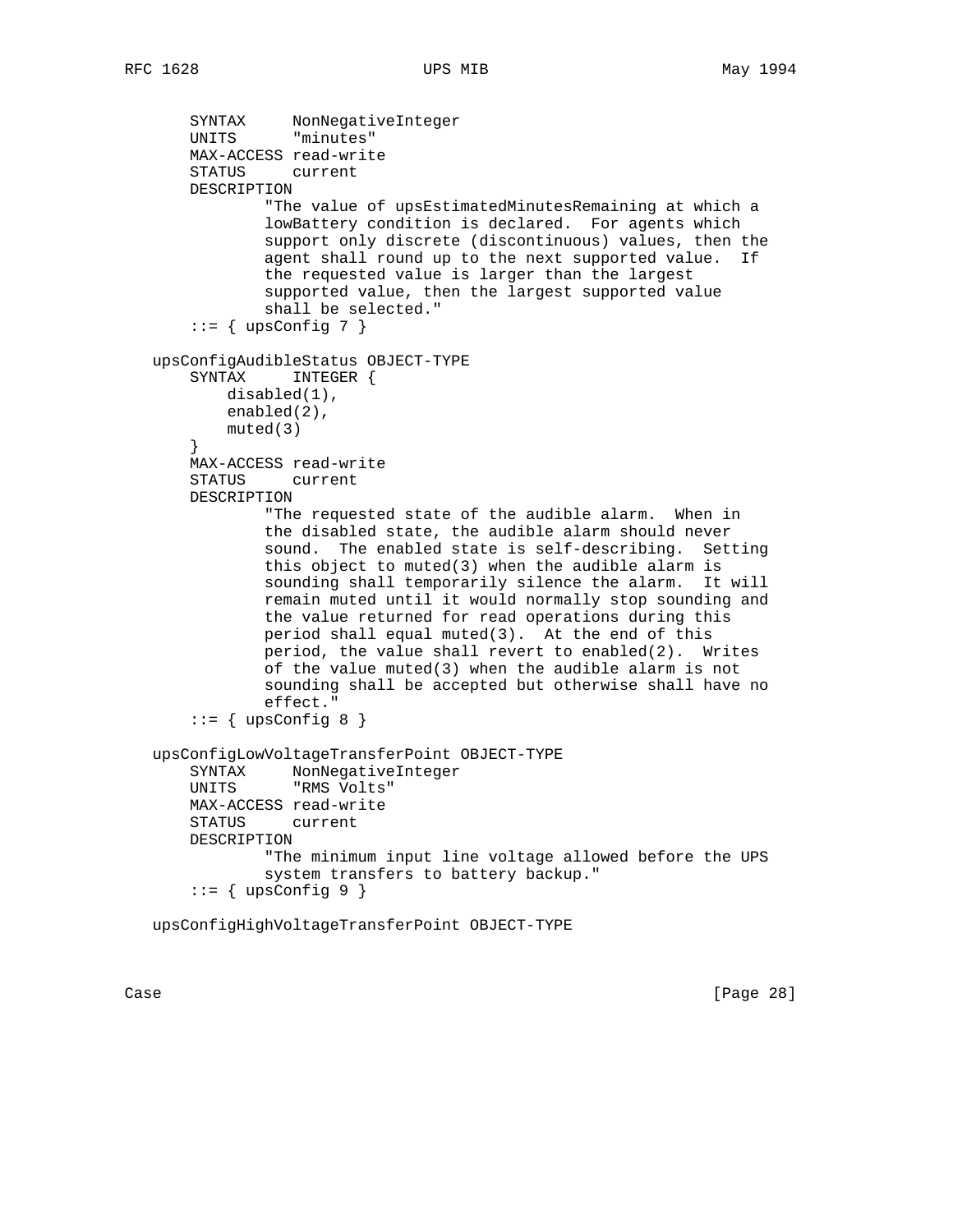```
 SYNTAX NonNegativeInteger
 UNITS "RMS Volts"
       MAX-ACCESS read-write
       STATUS current
       DESCRIPTION
               "The maximum line voltage allowed before the UPS
               system transfers to battery backup."
      ::= { upsConfig 10 }
 --
   -- notifications, i.e., traps
  - upsTraps OBJECT IDENTIFIER ::= { upsMIB 2 }
   -- This section defines the well-known notifications sent by
   -- UPS agents.
   -- Care must be taken to insure that no particular notification
   -- is sent to a single receiving entity more often than once
   -- every five seconds.
   upsTrapOnBattery NOTIFICATION-TYPE
       OBJECTS { upsEstimatedMinutesRemaining, upsSecondsOnBattery,
                 upsConfigLowBattTime }
       STATUS current
       DESCRIPTION
                "The UPS is operating on battery power. This trap is
               persistent and is resent at one minute intervals until
               the UPS either turns off or is no longer running on
               battery."
    ::= { upsTraps 1 }
   upsTrapTestCompleted NOTIFICATION-TYPE
       OBJECTS { upsTestId, upsTestSpinLock,
                 upsTestResultsSummary, upsTestResultsDetail,
                 upsTestStartTime, upsTestElapsedTime }
       STATUS current
       DESCRIPTION
               "This trap is sent upon completion of a UPS diagnostic
               test."
    ::= { upsTraps 2 }
   upsTrapAlarmEntryAdded NOTIFICATION-TYPE
       OBJECTS { upsAlarmId, upsAlarmDescr }
       STATUS current
       DESCRIPTION
               "This trap is sent each time an alarm is inserted into
               to the alarm table. It is sent on the insertion of
```
Case [Page 29]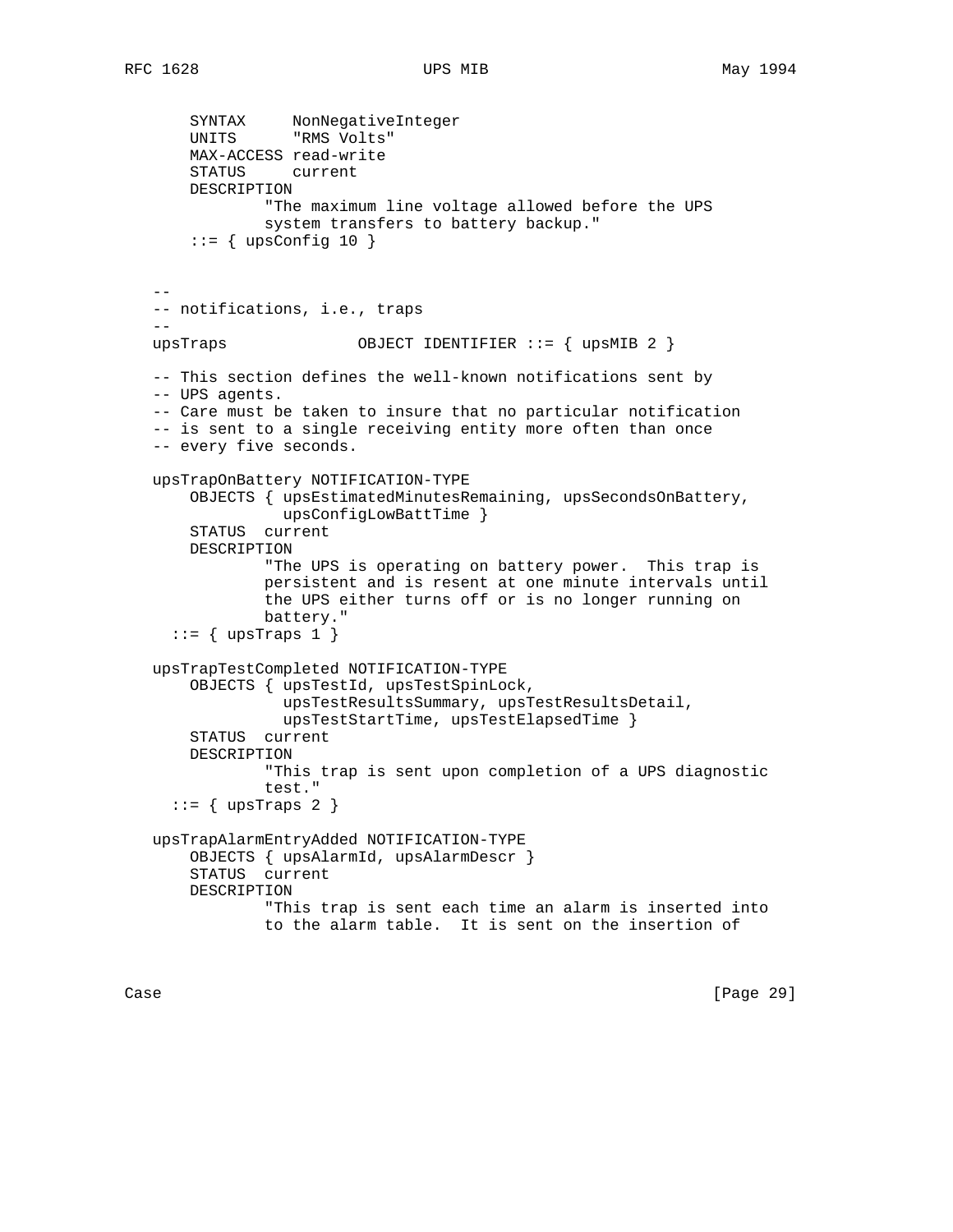```
 all alarms except for upsAlarmOnBattery and
               upsAlarmTestInProgress."
    ::= { upsTraps 3 }
   upsTrapAlarmEntryRemoved NOTIFICATION-TYPE
       OBJECTS { upsAlarmId, upsAlarmDescr }
       STATUS current
       DESCRIPTION
               "This trap is sent each time an alarm is removed from
               the alarm table. It is sent on the removal of all
               alarms except for upsAlarmTestInProgress."
    ::= { upsTraps 4 }
- -- conformance information
 --
   upsConformance OBJECT IDENTIFIER ::= { upsMIB 3 }
   upsCompliances OBJECT IDENTIFIER ::= { upsConformance 1 }
 --
   -- compliance statements
  - upsSubsetCompliance MODULE-COMPLIANCE
       STATUS current
       DESCRIPTION
                "The compliance statement for UPSs that only support
               the two-contact communication protocol."
       MODULE -- this module
           MANDATORY-GROUPS { upsSubsetIdentGroup,
                     upsSubsetBatteryGroup, upsSubsetInputGroup,
                      upsSubsetOutputGroup, upsSubsetAlarmGroup,
                      upsSubsetControlGroup, upsSubsetConfigGroup }
       OBJECT upsBatteryStatus
       SYNTAX INTEGER {
           batteryNormal(2),
           batteryLow(3)
       }
       DESCRIPTION
               "Support of the values unknown(1) and
               batteryDepleted(4) is not required."
       OBJECT upsAlarmDescr
```
Case [Page 30]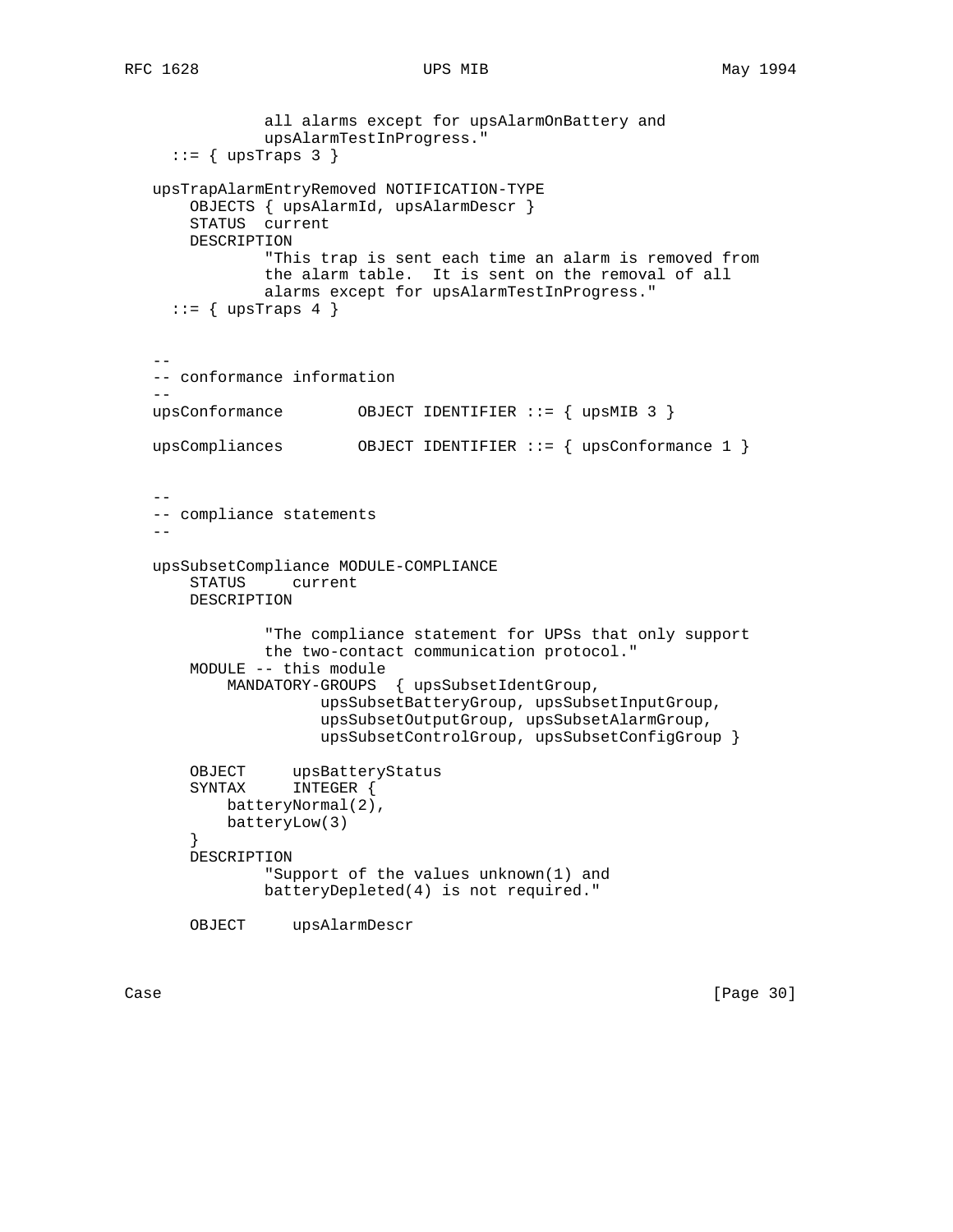DESCRIPTION "Support of all 'well known' alarm types is not required. The well known alarm types which must be supported are: upsAlarmOnBattery, upsAlarmLowBattery, upsAlarmInputBad, upsAlarmUpsOutputOff, upsAlarmUpsSystemOff, and upsAlarmTestInProgress." OBJECT upsOutputSource SYNTAX INTEGER { normal(2), battery(4) } DESCRIPTION "Support of the values other(1), none(2), bypass(4), booster(6) and reducer(7) is not required." OBJECT upsShutdownType MIN-ACCESS read-only DESCRIPTION "Read-write access is not required, i.e., compliant systems need not support more than one shutdown type." OBJECT upsAutoRestart MIN-ACCESS read-only DESCRIPTION "Read-write access is not required, i.e., compliant systems need not support more than one restart type." OBJECT upsConfigInputVoltage MIN-ACCESS read-only DESCRIPTION "Read-write access is not required." OBJECT upsConfigInputFreq MIN-ACCESS read-only DESCRIPTION "Read-write access is not required." OBJECT upsConfigOutputVoltage MIN-ACCESS read-only DESCRIPTION "Read-write access is not required." OBJECT upsConfigOutputFreq MIN-ACCESS read-only DESCRIPTION "Read-write access is not required."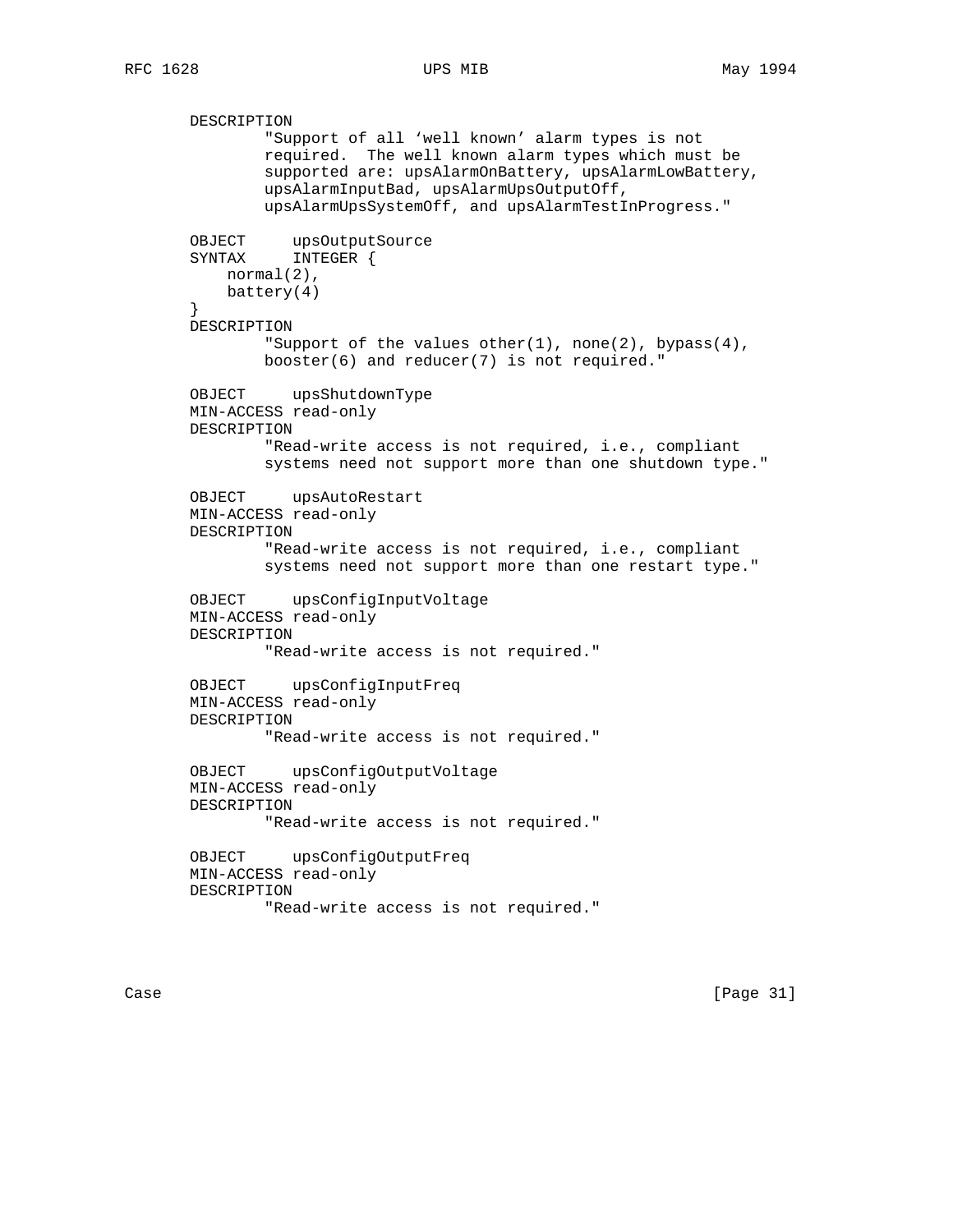::= { upsCompliances 1 } upsBasicCompliance MODULE-COMPLIANCE STATUS current DESCRIPTION "The compliance statement for UPSs that support full-featured functions, such as control." MODULE -- this module MANDATORY-GROUPS { upsBasicIdentGroup, upsBasicBatteryGroup, upsBasicInputGroup, upsBasicOutputGroup, upsBasicAlarmGroup, upsBasicTestGroup, upsBasicControlGroup, upsBasicConfigGroup } OBJECT upsAlarmDescr DESCRIPTION "Support of all 'well known' alarm types is not required. The well known alarm types which must be supported are: upsAlarmOnBattery, upsAlarmLowBattery, upsAlarmDepletedBattery, upsAlarmTempBad, upsAlarmInputBad, upsAlarmOutputOverload, upsAlarmOnBypass, upsAlarmBypassBad, upsAlarmOutputOffAsRequested, upsAlarmUpsOffAsRequested, upsAlarmUpsOutputOff, upsAlarmUpsSystemOff, upsAlarmGeneralFault, upsAlarmDiagnosticTestFailed, upsAlarmCommunicationsLost, upsAlarmShutdownPending, and upsAlarmTestInProgress." OBJECT upsTestId DESCRIPTION "Support of all 'well known' test types is not required. If no tests are supported, then the only well known test type which must be supported is upsTestNoTestsInitiated." OBJECT upsOutputSource SYNTAX INTEGER { normal(2), battery(4) } DESCRIPTION "Support of the values other(1), none(2), bypass(4), booster(6) and reducer(7) is not required." GROUP upsBasicBypassGroup

Case [Page 32]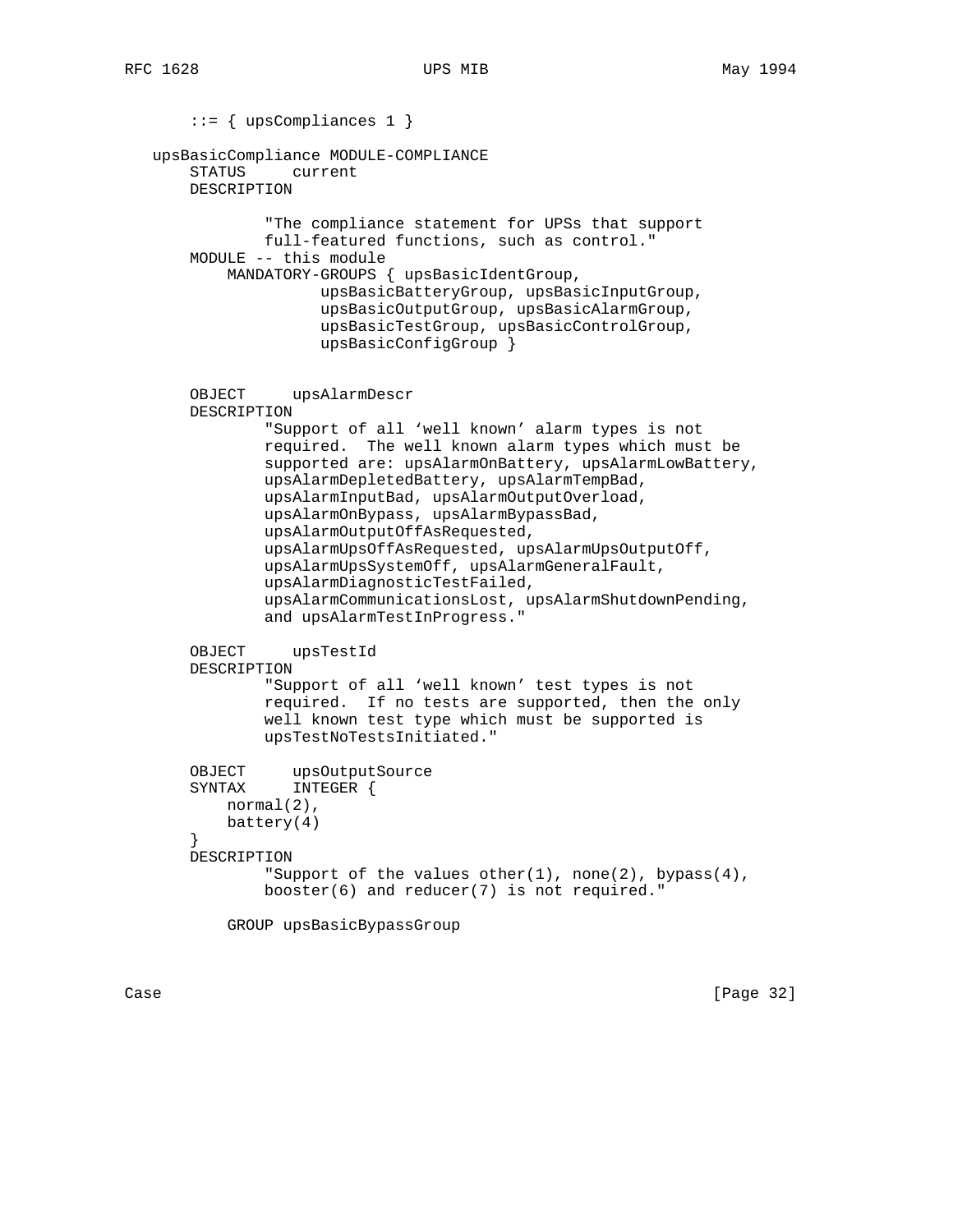DESCRIPTION "The upsBasicBypassGroup is only required for UPSs that have a Bypass present." OBJECT upsShutdownType MIN-ACCESS read-only DESCRIPTION "Read-write access is not required, i.e., compliant systems need not support more than one shutdown type." OBJECT upsAutoRestart MIN-ACCESS read-only DESCRIPTION "Read-write access is not required, i.e., compliant systems need not support more than one restart type." OBJECT upsConfigInputVoltage MIN-ACCESS read-only DESCRIPTION "Read-write access is not required." OBJECT upsConfigInputFreq MIN-ACCESS read-only DESCRIPTION "Read-write access is not required." OBJECT upsConfigOutputVoltage MIN-ACCESS read-only DESCRIPTION "Read-write access is not required." OBJECT upsConfigOutputFreq MIN-ACCESS read-only DESCRIPTION "Read-write access is not required." OBJECT upsConfigLowBattTime DESCRIPTION "Implementation of all possible values may be onerous for some systems. Consequently, not all possible values must be supported. However, at least two different manufacturer-selected values must be supported." ::= { upsCompliances 2 } upsFullCompliance MODULE-COMPLIANCE STATUS current DESCRIPTION

Case [Page 33]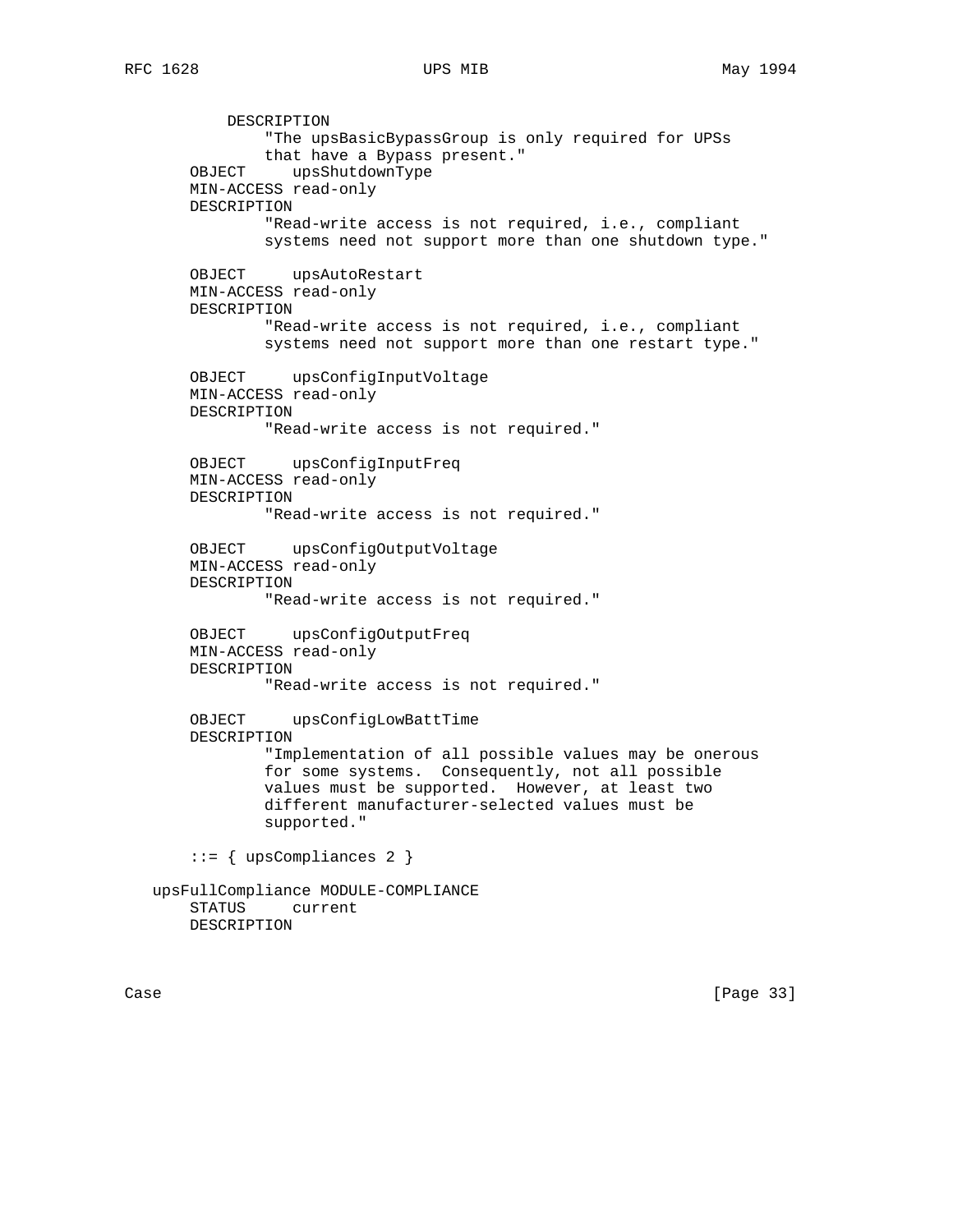"The compliance statement for UPSs that support advanced full-featured functions." MODULE -- this module MANDATORY-GROUPS { upsFullIdentGroup, upsFullBatteryGroup, upsFullInputGroup, upsFullOutputGroup, upsFullAlarmGroup, upsFullTestGroup, upsFullControlGroup, upsFullConfigGroup } OBJECT upsAlarmDescr DESCRIPTION "Support of all 'well known' alarm types is not required. The well known alarm types which must be supported are: upsAlarmBatteryBad, upsAlarmOnBattery, upsAlarmLowBattery, upsAlarmDepletedBattery, upsAlarmTempBad, upsAlarmInputBad, upsAlarmOnBypass, upsAlarmBypassBad, upsAlarmOutputOffAsRequested, upsAlarmUpsOffAsRequested, upsAlarmUpsOutputOff, upsAlarmUpsSystemOff, upsAlarmGeneralFault, upsAlarmDiagnosticTestFailed, upsAlarmCommunicationsLost, upsAlarmShutdownPending, and upsAlarmTestInProgress." OBJECT upsTestId DESCRIPTION "Support of all 'well known' test types is not required. The well known test types which must be supported are: upsTestNoTestsInitiated, upsTestGeneralSystemsTest, and upsTestQuickBatteryTest." OBJECT upsOutputSource SYNTAX INTEGER { normal(2), battery(4) } DESCRIPTION "Support of the values other(1), none(2), bypass(4), booster(6) and reducer(7) is not required." GROUP upsFullBypassGroup DESCRIPTION "The upsFullBypassGroup is only required for UPSs that have a Bypass present." OBJECT upsShutdownType MIN-ACCESS read-only DESCRIPTION "Read-write access is not required, i.e., compliant

Case [Page 34]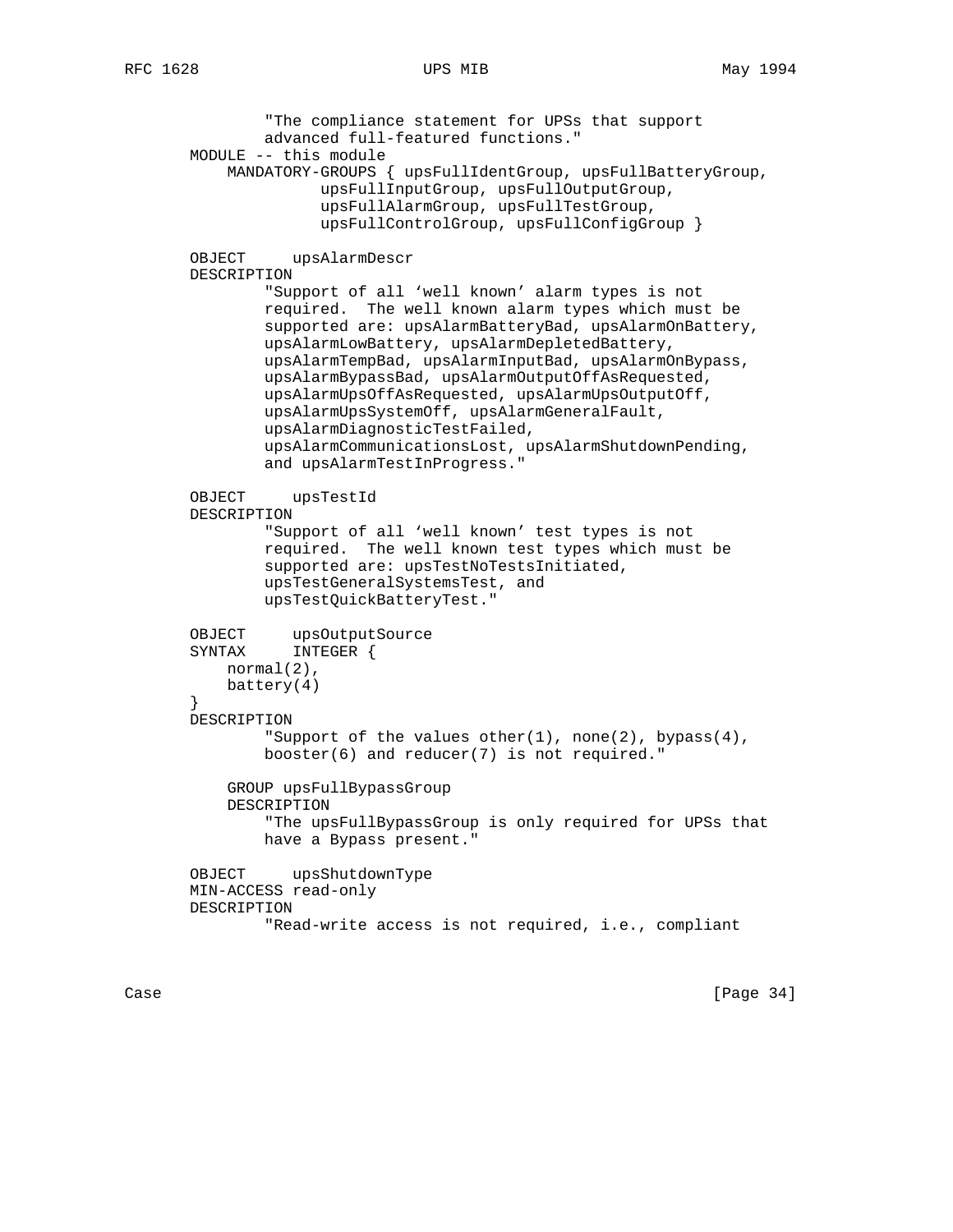systems need not support more than one shutdown type." OBJECT upsAutoRestart MIN-ACCESS read-only DESCRIPTION "Read-write access is not required, i.e., compliant systems need not support more than one restart type." OBJECT upsConfigInputVoltage MIN-ACCESS read-only DESCRIPTION "Read-write access is not required." OBJECT upsConfigInputFreq MIN-ACCESS read-only DESCRIPTION "Read-write access is not required." OBJECT upsConfigOutputVoltage MIN-ACCESS read-only DESCRIPTION "Read-write access is not required." OBJECT upsConfigOutputFreq MIN-ACCESS read-only DESCRIPTION "Read-write access is not required." OBJECT upsConfigLowBattTime DESCRIPTION "Implementation of all possible values may be onerous for some systems. Consequently, not all possible values must be supported. However, at least two different manufacturer-selected values must be supported." ::= { upsCompliances 3 } -- units of conformance -- summary at a glance: subset basic adv --upsIdentManufacturer x x x x --upsIdentModel x x x

--

 $- -$ 

Case [Page 35]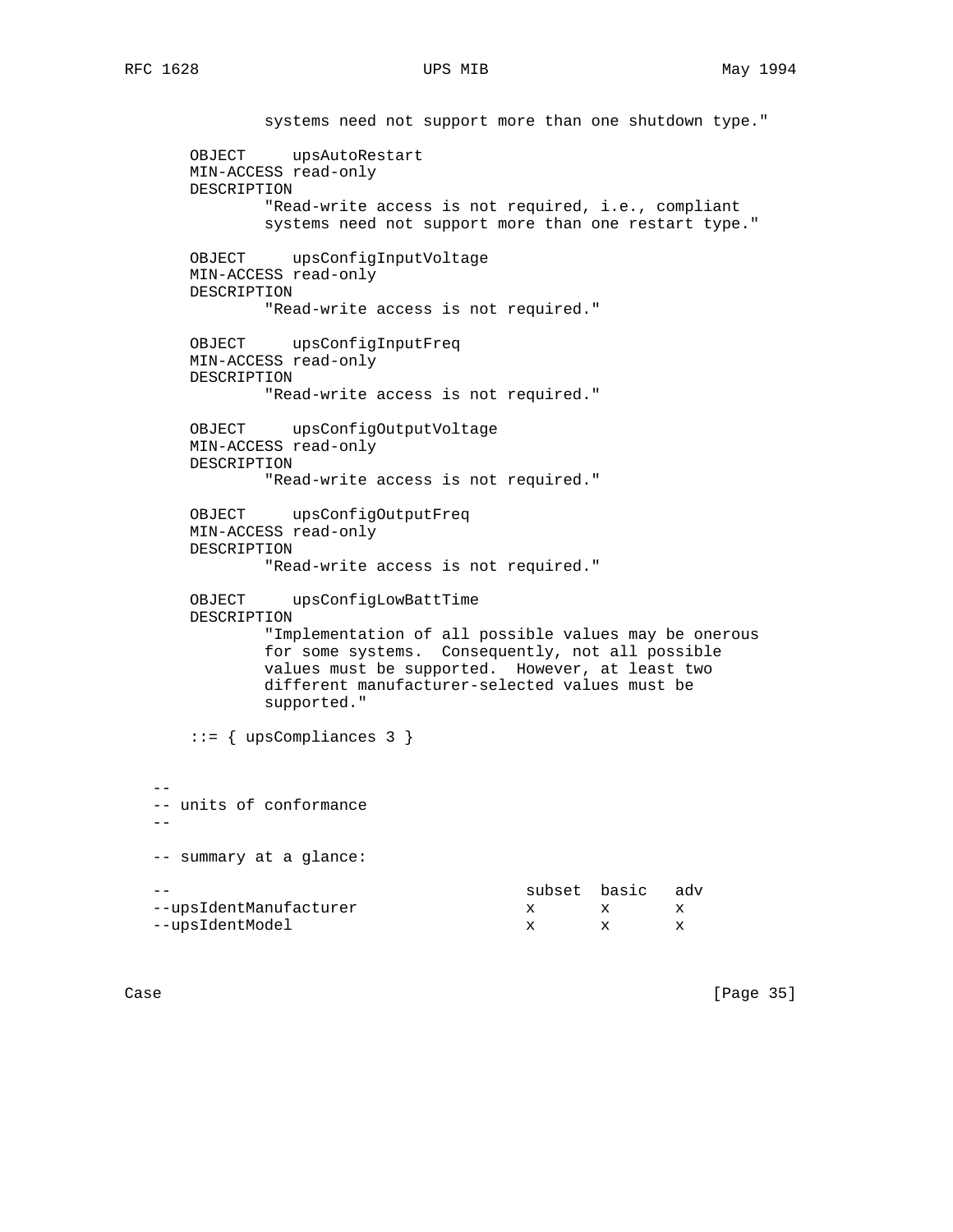Case [Page 36]

| --upsIdentUPSSoftwareVersion   |   | х | х |       |
|--------------------------------|---|---|---|-------|
| --upsIdentAgentSoftwareVersion | x | X | X |       |
| --upsIdentName                 | X | х | х |       |
| --upsIdentAttachedDevices      | х |   | х |       |
| --upsBatteryStatus             | х | х | х | notes |
| --upsSecondsOnBattery          | х | х | X |       |
| --upsEstimatedMinutesRemaining |   |   | X |       |
| --upsEstimatedChargeRemaining  |   |   | х |       |
| --upsBatteryVoltage            |   |   |   |       |
| --upsBatteryCurrent            |   |   |   |       |
| --upsBatteryTemperature        |   |   |   |       |
|                                |   |   |   |       |
| --upsInputLineBads             | х | x | X |       |
| --upsInputNumLines             |   | х | х |       |
| --upsInputFrequency            |   | х | X |       |
| --upsInputVoltage              |   | х | х |       |
| --upsInputCurrent              |   |   |   |       |
| --upsInputTruePower            |   |   |   |       |
|                                |   |   |   |       |
| --upsOutputSource              | х | х | х | notes |
| --upsOutputFrequency           |   | х | х |       |
| --upsOutputNumLines            |   | х | X |       |
| --upsOutputVoltage             |   | х | х |       |
| --upsOutputCurrent             |   |   | x |       |
| --upsOutputPower               |   |   | X |       |
| --upsOutputPercentLoad         |   |   | х |       |
|                                |   |   |   |       |
|                                |   |   |   |       |
| --upsBypassFrequency           |   | х | х | notes |
| --upsBypassNumLines            |   | х | X |       |
| --upsBypassVoltage             |   | X | X |       |
| --upsBypassCurrent             |   |   |   |       |
| --upsBypassPower               |   |   |   |       |
|                                |   |   |   |       |
|                                |   |   |   |       |
| --upsAlarmsPresent             | х | х | х |       |
| --upsAlarmDescr                | x | X | X | notes |
| --upsAlarmTime                 | х | х | х |       |
|                                |   |   |   |       |
| --upsTestId                    |   | х | х | notes |
| --upsTestSpinLock              |   | х | х |       |
| --upsTestResultsSummary        |   | х | х |       |
| --upsTestResultsDetail         |   | X | x |       |
| --upsTestStartTime             |   | х | х |       |
| --upsTestElapsedTime           |   | х | X |       |
|                                |   |   |   |       |
| --upsShutdownType              | х | х | х | notes |
|                                |   |   |   |       |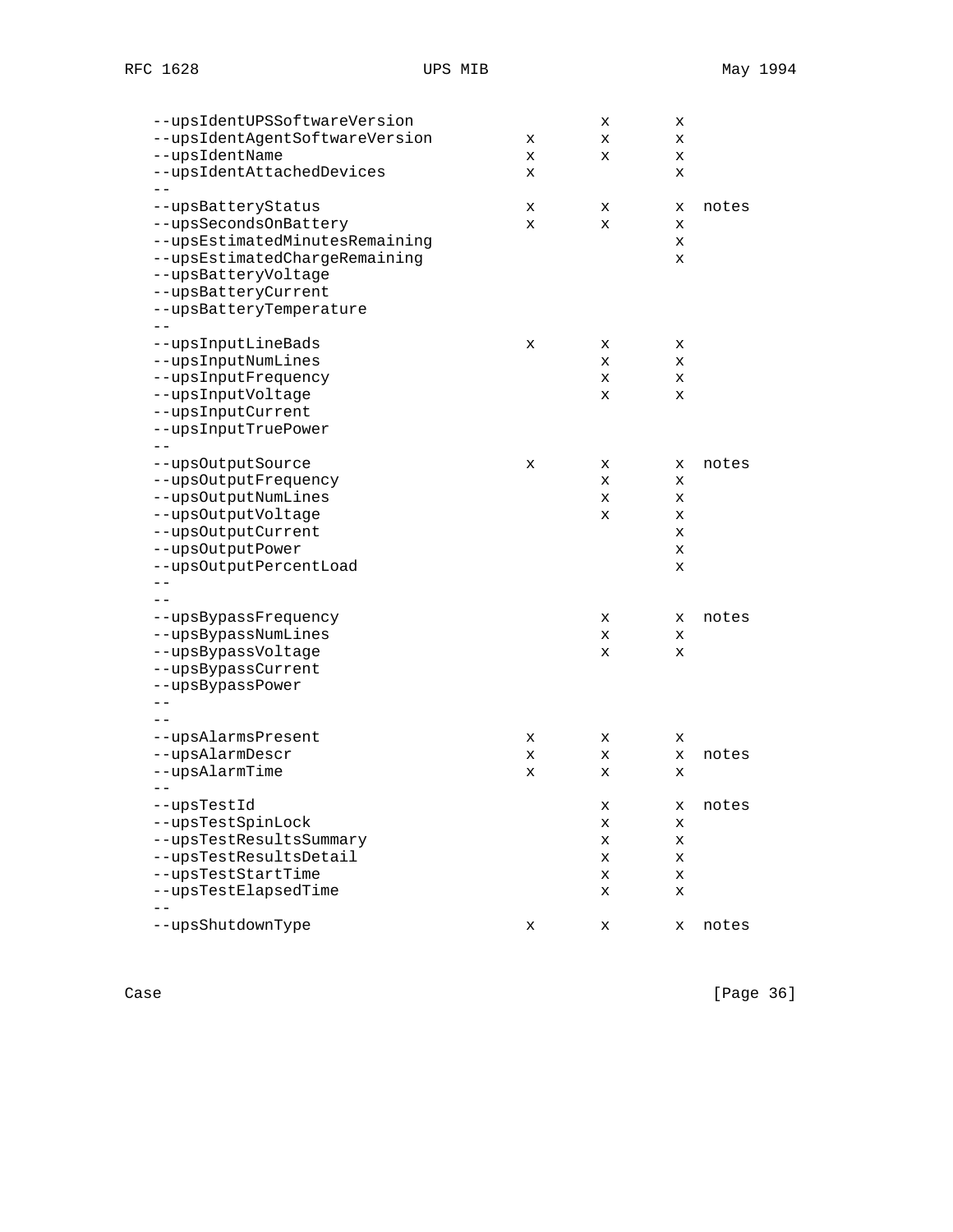| --upsShutdownAfterDelay                           |                                                       | х | х | х |       |
|---------------------------------------------------|-------------------------------------------------------|---|---|---|-------|
| --upsStartupAfterDelay                            |                                                       |   | x | X |       |
| --upsRebootWithDuration                           |                                                       |   | x | X |       |
| --upsAutoRestart                                  |                                                       | х | х | X | notes |
|                                                   |                                                       |   |   |   |       |
| --upsConfigInputVoltage                           |                                                       | х | х | X | notes |
| --upsConfigInputFreq                              |                                                       | х | х | X | notes |
| --upsConfigOutputVoltage                          |                                                       | x | X | X | notes |
| --upsConfigOutputFreq                             |                                                       | x | x | X | notes |
| --upsConfigOutputVA                               |                                                       | х | х | x |       |
| --upsConfigOutputPower                            |                                                       | х | х | х |       |
| --upsConfigLowBattTime                            |                                                       |   | х | x | notes |
| --upsConfigAudibleStatus                          |                                                       |   | х | x |       |
| --upsConfigLowVoltageTransferPoint                |                                                       |   |   |   |       |
| --upsConfigHighVoltageTransferPoint               |                                                       |   |   |   |       |
|                                                   |                                                       |   |   |   |       |
|                                                   |                                                       |   |   |   |       |
| -- units of conformance                           |                                                       |   |   |   |       |
| upsGroups                                         | OBJECT IDENTIFIER ::= $\{$ upsConformance 2 $\}$      |   |   |   |       |
| upsSubsetGroups                                   | OBJECT IDENTIFIER ::= $\{ upsGroups 1 \}$             |   |   |   |       |
|                                                   |                                                       |   |   |   |       |
| upsSubsetIdentGroup OBJECT-GROUP                  |                                                       |   |   |   |       |
| OBJECTS { upsIdentManufacturer, upsIdentModel,    |                                                       |   |   |   |       |
|                                                   | upsIdentAgentSoftwareVersion, upsIdentName,           |   |   |   |       |
|                                                   | upsIdentAttachedDevices }                             |   |   |   |       |
| <b>STATUS</b><br>current                          |                                                       |   |   |   |       |
| DESCRIPTION                                       |                                                       |   |   |   |       |
|                                                   | "The upsSubsetIdentGroup defines objects which are    |   |   |   |       |
|                                                   | common across all UPSs which meet subset compliance.  |   |   |   |       |
|                                                   | Most devices which conform to the upsSubsetIdentGroup |   |   |   |       |
|                                                   | will provide access to these objects via a proxy      |   |   |   |       |
| aqent.                                            | If the proxy agent is compatible with multiple        |   |   |   |       |
|                                                   | UPS types, configuration of the proxy agent will      |   |   |   |       |
|                                                   | require specifying some of these values, either       |   |   |   |       |
|                                                   | individually, or as a group (perhaps through a table  |   |   |   |       |
|                                                   | lookup mechanism based on the UPS model number)."     |   |   |   |       |
| $ ::= \{ upsSubsetGroups 1 \}$                    |                                                       |   |   |   |       |
|                                                   |                                                       |   |   |   |       |
| upsSubsetBatteryGroup OBJECT-GROUP                |                                                       |   |   |   |       |
| OBJECTS { upsBatteryStatus, upsSecondsOnBattery } |                                                       |   |   |   |       |
| STATUS current                                    |                                                       |   |   |   |       |
| DESCRIPTION                                       |                                                       |   |   |   |       |
|                                                   | "The upsSubsetBatteryGroup defines the objects that   |   |   |   |       |
|                                                   | are common to battery groups of two-contact UPSs."    |   |   |   |       |
| $::=$ { upsSubsetGroups 2 }                       |                                                       |   |   |   |       |
|                                                   |                                                       |   |   |   |       |
| upsSubsetInputGroup OBJECT-GROUP                  |                                                       |   |   |   |       |
|                                                   |                                                       |   |   |   |       |
|                                                   |                                                       |   |   |   |       |
|                                                   |                                                       |   |   |   |       |

Case [Page 37]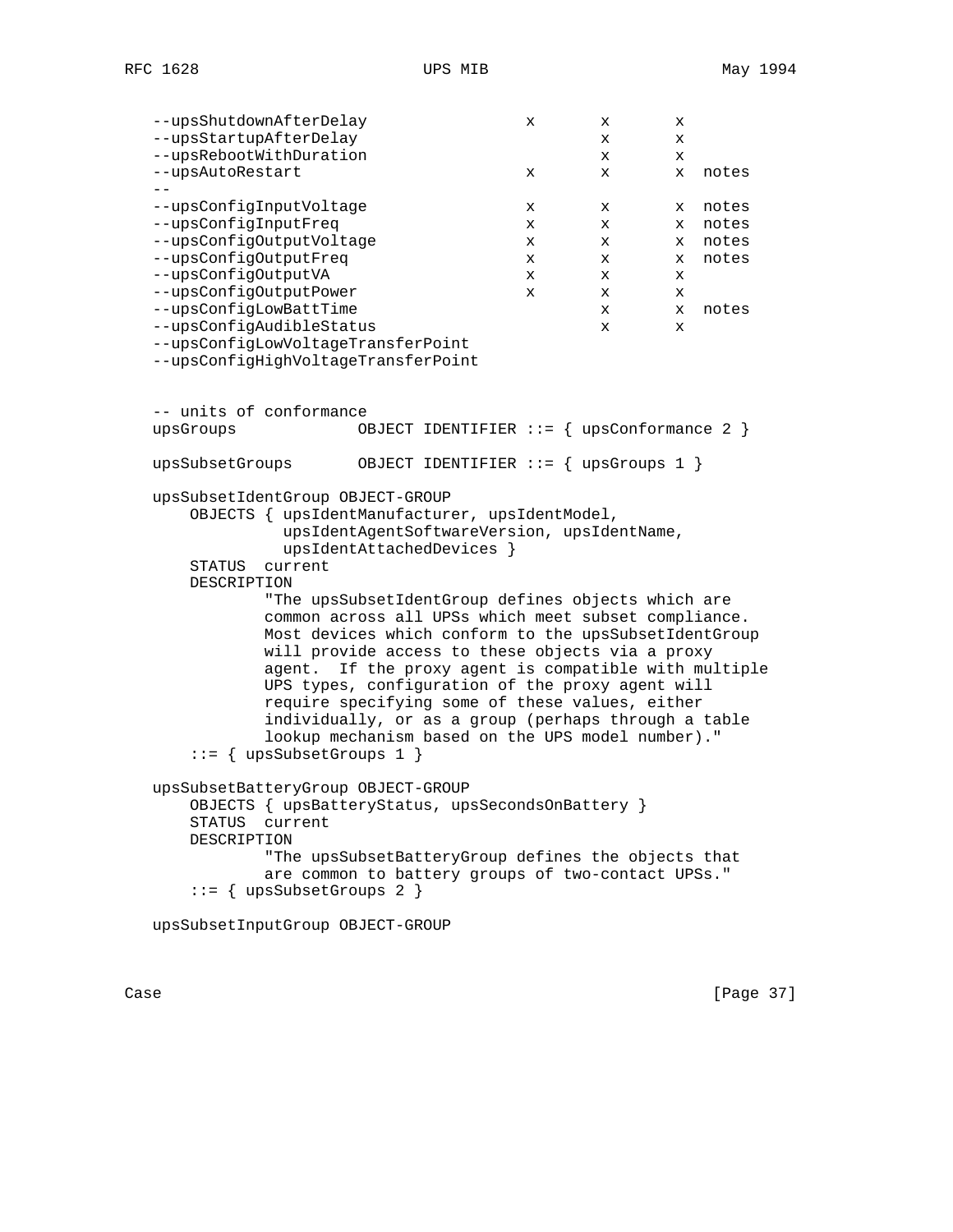```
 OBJECTS { upsInputLineBads }
     STATUS current
     DESCRIPTION
             "The upsSubsetInputGroup defines the objects that are
             common to the Input groups of two-contact UPSs."
     ::= { upsSubsetGroups 3 }
 upsSubsetOutputGroup OBJECT-GROUP
     OBJECTS { upsOutputSource }
     STATUS current
    DESCRIPTION
             "The upsSubsetOutputGroup defines the objects that are
             common to the Output groups of two-contact UPSs."
     ::= \{ upsSubsetGroups 4 \} -- { upsSubsetGroups 5 } is reserved for
 -- future use (upsSubsetBypassGroup)
 upsSubsetAlarmGroup OBJECT-GROUP
     OBJECTS { upsAlarmsPresent, upsAlarmDescr, upsAlarmTime }
     STATUS current
    DESCRIPTION
             "The upsSubsetAlarmGroup defines the objects that are
             common to the Alarm groups of two-contact UPSs."
     ::= \{ upsSubsetGroups 6 \} -- { upsSubsetGroups 7 } is reserved for
 -- future use (upsSubsetTestGroup)
 upsSubsetControlGroup OBJECT-GROUP
     OBJECTS { upsShutdownType, upsShutdownAfterDelay,
                   upsAutoRestart }
     STATUS current
     DESCRIPTION
             "The upsSubsetControlGroup defines the objects that
             are common to the Control groups of two-contact UPSs."
     ::= { upsSubsetGroups 8 }
 upsSubsetConfigGroup OBJECT-GROUP
     OBJECTS { upsConfigInputVoltage, upsConfigInputFreq,
               upsConfigOutputVoltage, upsConfigOutputFreq,
               upsConfigOutputVA, upsConfigOutputPower }
     STATUS current
     DESCRIPTION
             "The upsSubsetConfigGroup defines the objects that are
             common to the Config groups of two-contact UPSs."
     ::= { upsSubsetGroups 9 }
```
Case [Page 38]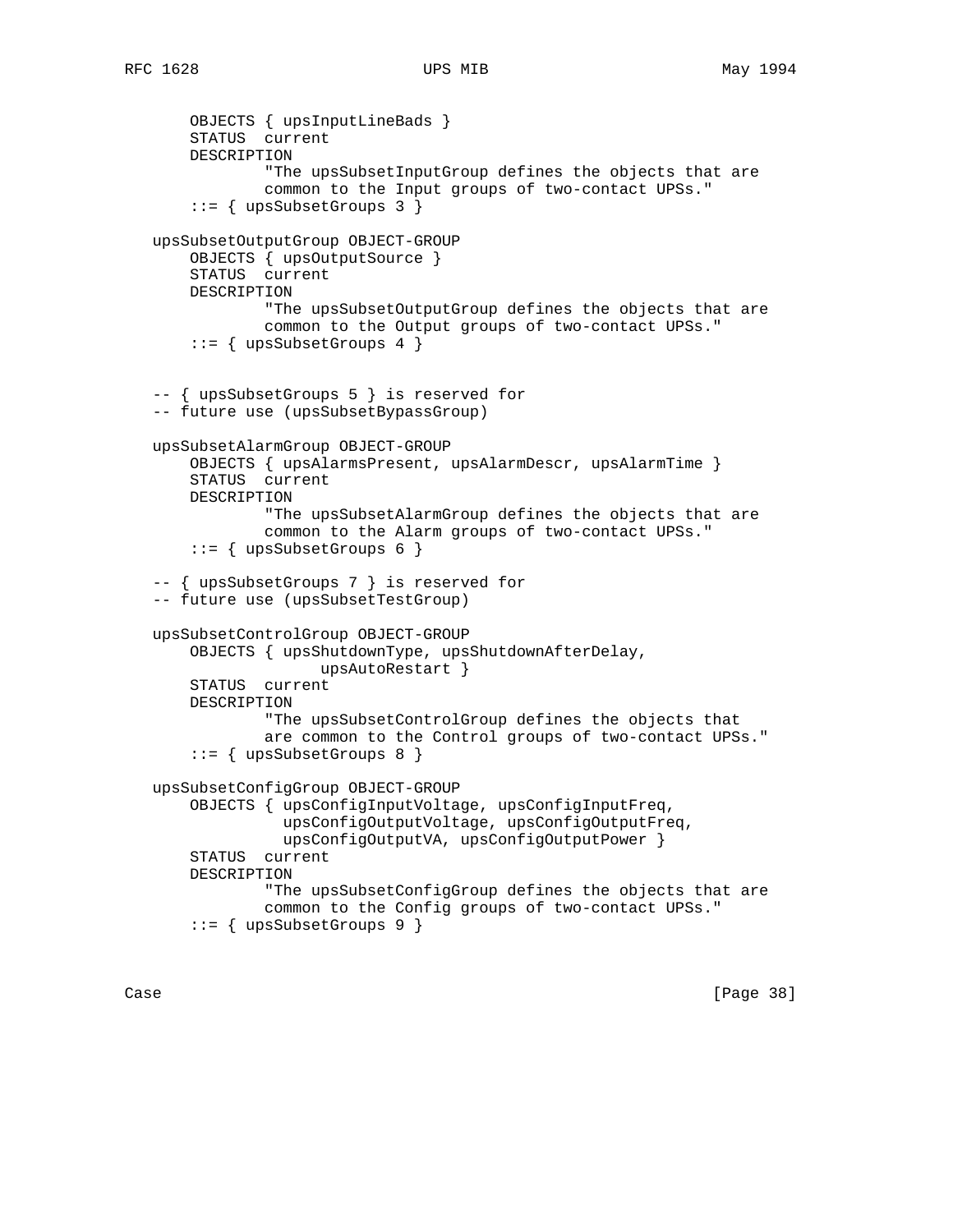```
 upsBasicGroups OBJECT IDENTIFIER ::= { upsGroups 2 }
 upsBasicIdentGroup OBJECT-GROUP
     OBJECTS { upsIdentManufacturer, upsIdentModel,
               upsIdentUPSSoftwareVersion,
               upsIdentAgentSoftwareVersion, upsIdentName }
     STATUS current
     DESCRIPTION
             "The upsBasicIdentGroup defines objects which are
             common to the Ident group of compliant UPSs which
             support basic functions."
     ::= { upsBasicGroups 1 }
 upsBasicBatteryGroup OBJECT-GROUP
     OBJECTS { upsBatteryStatus, upsSecondsOnBattery }
     STATUS current
    DESCRIPTION
             "The upsBasicBatteryGroup defines the objects that are
             common to the battery groups of compliant UPSs which
             support basic functions."
     ::= { upsBasicGroups 2 }
 upsBasicInputGroup OBJECT-GROUP
     OBJECTS { upsInputLineBads, upsInputNumLines,
               upsInputFrequency, upsInputVoltage }
     STATUS current
     DESCRIPTION
             "The upsBasicInputGroup defines the objects that are
             common to the Input groups of compliant UPSs which
             support basic functions."
     ::= { upsBasicGroups 3 }
 upsBasicOutputGroup OBJECT-GROUP
     OBJECTS { upsOutputSource, upsOutputFrequency,
               upsOutputNumLines, upsOutputVoltage }
     STATUS current
     DESCRIPTION
             "The upsBasicOutputGroup defines the objects that are
             common to the Output groups of compliant UPSs which
             support basic functions."
     ::= { upsBasicGroups 4 }
 upsBasicBypassGroup OBJECT-GROUP
     OBJECTS { upsBypassFrequency, upsBypassNumLines,
               upsBypassVoltage }
     STATUS current
     DESCRIPTION
             "The upsBasicBypassGroup defines the objects that are
```
Case [Page 39]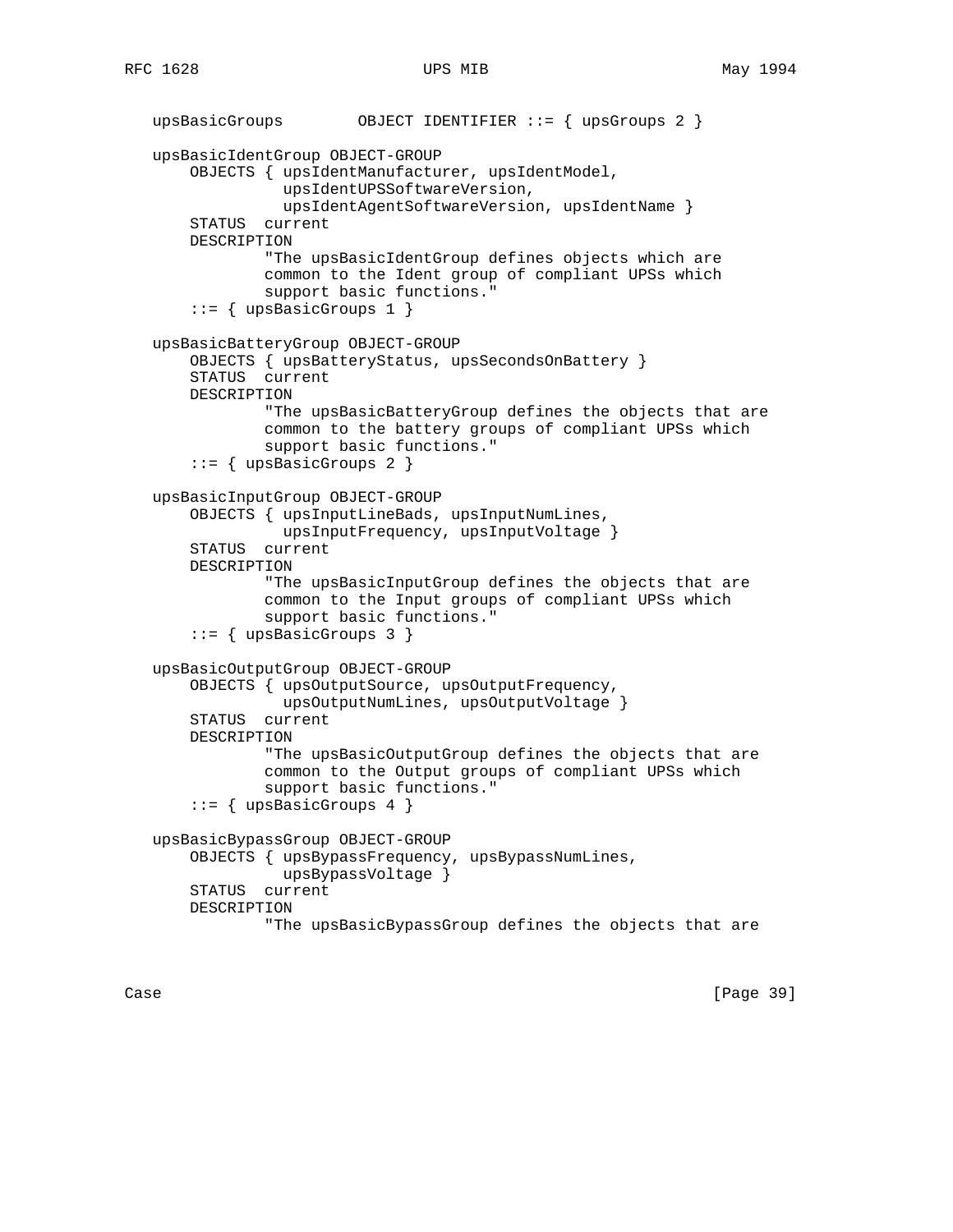```
 common to the Bypass groups of compliant UPSs which
             support basic functions."
     ::= { upsBasicGroups 5 }
 upsBasicAlarmGroup OBJECT-GROUP
     OBJECTS { upsAlarmsPresent, upsAlarmDescr, upsAlarmTime }
     STATUS current
    DESCRIPTION
             "The upsBasicAlarmGroup defines the objects that are
             common to the Alarm groups of compliant UPSs which
             support basic functions."
     ::= { upsBasicGroups 6 }
 upsBasicTestGroup OBJECT-GROUP
     OBJECTS { upsTestId, upsTestSpinLock,
               upsTestResultsSummary, upsTestResultsDetail,
               upsTestStartTime, upsTestElapsedTime }
     STATUS current
     DESCRIPTION
             "The upsBasicTestGroup defines the objects that are
             common to the Test groups of compliant UPSs which
             support basic functions."
     ::= { upsBasicGroups 7 }
 upsBasicControlGroup OBJECT-GROUP
     OBJECTS { upsShutdownType, upsShutdownAfterDelay,
               upsStartupAfterDelay, upsRebootWithDuration,
               upsAutoRestart }
     STATUS current
     DESCRIPTION
             "The upsBasicControlGroup defines the objects that are
             common to the Control groups of compliant UPSs which
             support basic functions."
     ::= { upsBasicGroups 8 }
 upsBasicConfigGroup OBJECT-GROUP
     OBJECTS { upsConfigInputVoltage, upsConfigInputFreq,
               upsConfigOutputVoltage, upsConfigOutputFreq,
               upsConfigOutputVA, upsConfigOutputPower,
               upsConfigLowBattTime, upsConfigAudibleStatus }
     STATUS current
     DESCRIPTION
             "The upsBasicConfigGroup defines the objects that are
             common to the Config groups of UPSs which support
             basic functions."
     ::= { upsBasicGroups 9 }
```
Case [Page 40]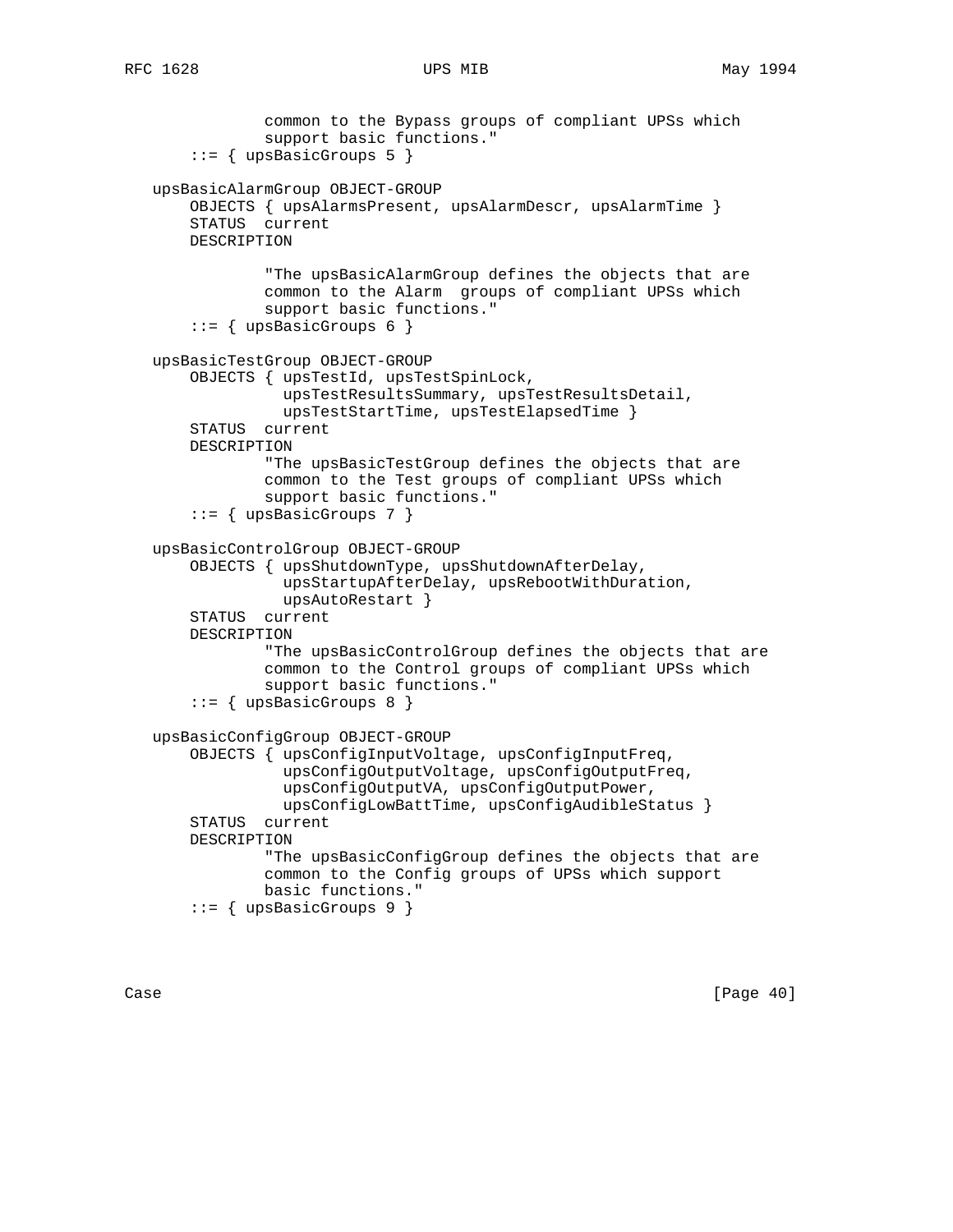```
 upsFullGroups OBJECT IDENTIFIER ::= { upsGroups 3 }
 upsFullIdentGroup OBJECT-GROUP
     OBJECTS { upsIdentManufacturer, upsIdentModel,
               upsIdentUPSSoftwareVersion,
               upsIdentAgentSoftwareVersion, upsIdentName,
               upsIdentAttachedDevices }
     STATUS current
     DESCRIPTION
             "The upsFullIdentGroup defines objects which are
             common to the Ident group of fully compliant UPSs."
    ::= { upsFullGroups 1 }
 upsFullBatteryGroup OBJECT-GROUP
     OBJECTS { upsBatteryStatus, upsSecondsOnBattery,
               upsEstimatedMinutesRemaining,
               upsEstimatedChargeRemaining }
     STATUS current
     DESCRIPTION
             "The upsFullBatteryGroup defines the objects that are
             common to the battery groups of fully compliant UPSs."
    ::= { upsFullGroups 2 }
 upsFullInputGroup OBJECT-GROUP
     OBJECTS { upsInputLineBads, upsInputNumLines,
               upsInputFrequency, upsInputVoltage }
     STATUS current
     DESCRIPTION
             "The upsFullInputGroup defines the objects that are
             common to the Input groups of fully compliant UPSs."
    ::= { upsFullGroups 3 }
 upsFullOutputGroup OBJECT-GROUP
     OBJECTS { upsOutputSource, upsOutputFrequency,
               upsOutputNumLines, upsOutputVoltage,
               upsOutputCurrent, upsOutputPower,
               upsOutputPercentLoad }
     STATUS current
     DESCRIPTION
             "The upsFullOutputGroup defines the objects that are
             common to the Output groups of fully compliant UPSs."
    ::= { upsFullGroups 4 }
 upsFullBypassGroup OBJECT-GROUP
     OBJECTS { upsBypassFrequency, upsBypassNumLines,
               upsBypassVoltage }
     STATUS current
     DESCRIPTION
```
Case [Page 41]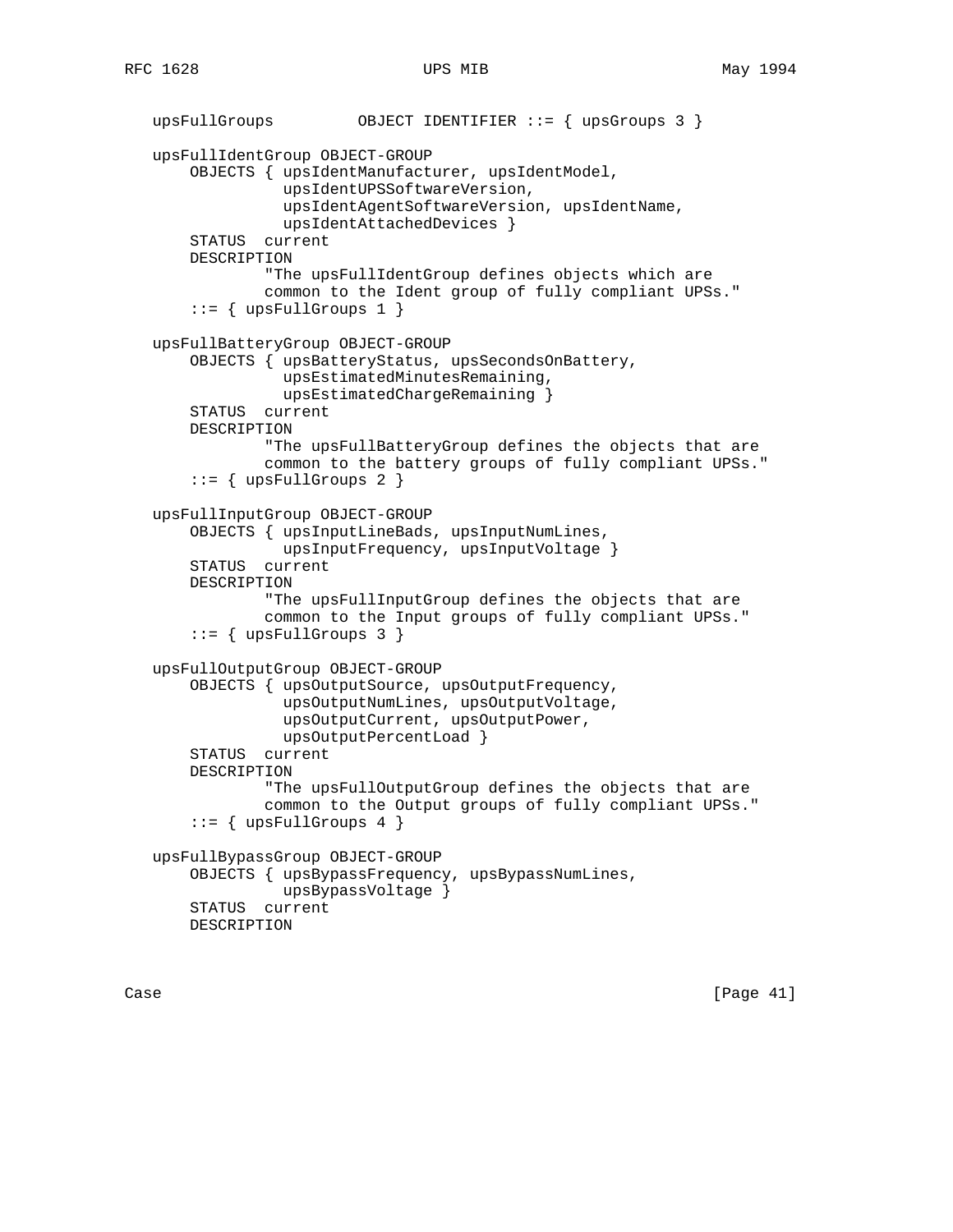```
 "The upsFullBypassGroup defines the objects that are
             common to the Bypass groups of fully compliant UPSs."
    ::= { upsFullGroups 5 }
 upsFullAlarmGroup OBJECT-GROUP
     OBJECTS { upsAlarmsPresent, upsAlarmDescr, upsAlarmTime }
     STATUS current
    DESCRIPTION
             "The upsFullAlarmGroup defines the objects that are
             common to the Alarm groups of fully compliant UPSs."
    ::= { upsFullGroups 6 }
 upsFullTestGroup OBJECT-GROUP
     OBJECTS { upsTestId, upsTestSpinLock,
               upsTestResultsSummary, upsTestResultsDetail,
               upsTestStartTime, upsTestElapsedTime }
     STATUS current
     DESCRIPTION
             "The upsFullTestGroup defines the objects that are
             common to the Test groups of fully compliant UPSs."
    ::= { upsFullGroups 7 }
 upsFullControlGroup OBJECT-GROUP
     OBJECTS { upsShutdownType, upsShutdownAfterDelay,
               upsStartupAfterDelay, upsRebootWithDuration,
               upsAutoRestart }
     STATUS current
     DESCRIPTION
 "The upsFullControlGroup defines the objects that are
 common to the Control groups of fully compliant UPSs."
    ::= { upsFullGroups 8 }
 upsFullConfigGroup OBJECT-GROUP
     OBJECTS { upsConfigInputVoltage, upsConfigInputFreq,
               upsConfigOutputVoltage, upsConfigOutputFreq,
               upsConfigOutputVA, upsConfigOutputPower,
               upsConfigLowBattTime, upsConfigAudibleStatus }
     STATUS current
     DESCRIPTION
             "The upsFullConfigGroup defines the objects that are
             common to the Config groups of fully compliant UPSs."
    ::= { upsFullGroups 9 }
```
END

Case [Page 42]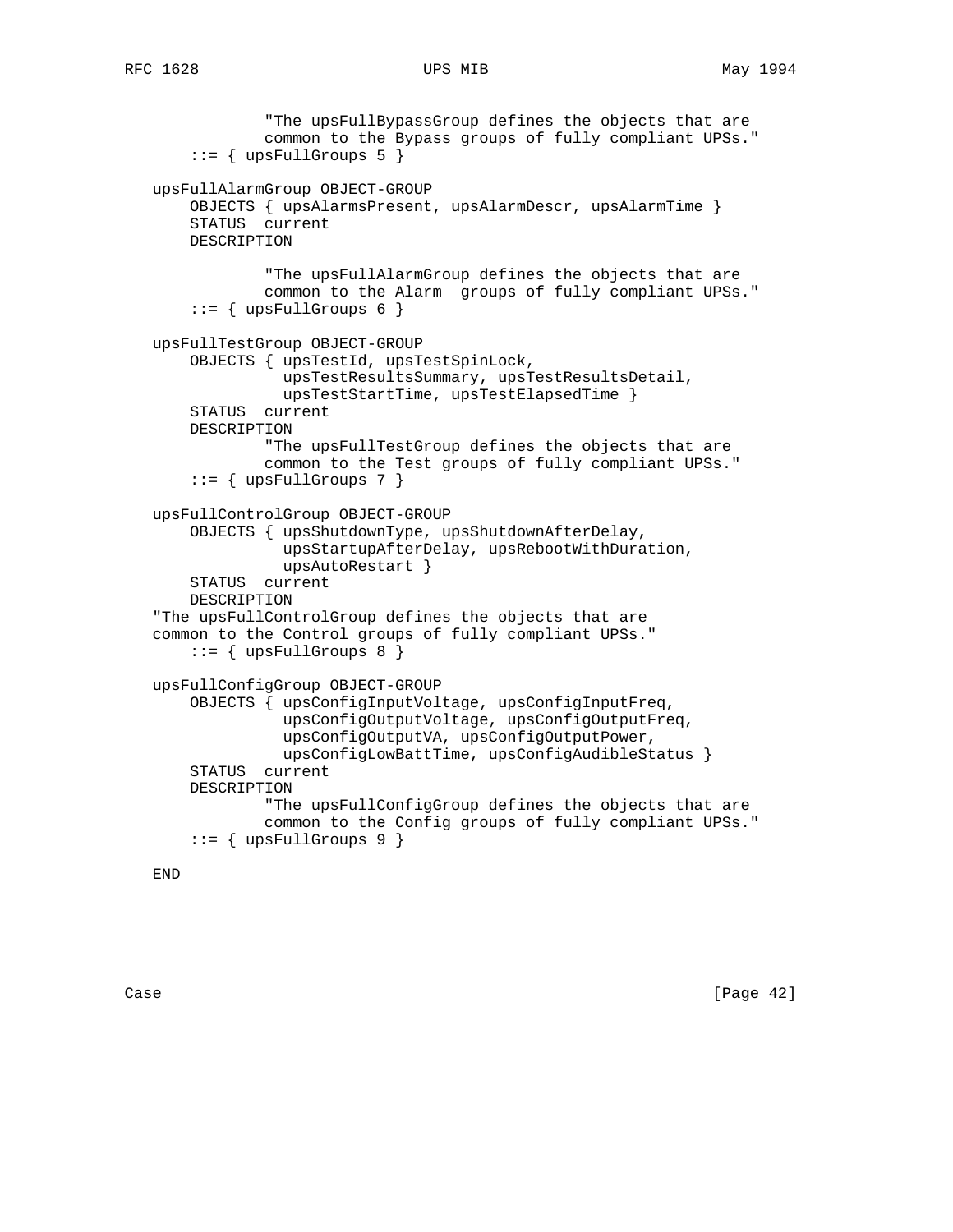# 5. Acknowledgements

 The UPS MIB represents the combined work of the IETF UPS MIB Working Group, with particular, substantial authorship contributions from:

> Mike Davison Fibercom, Inc.

 Ray Wasson Consultant

 Roger Draper Liebert Corporation

 Ken Key SNMP Research, Incorporated

 Pete Yoest American Power Conversion

 Doug Rademacher American Power Conversion

 Ron Pitt Network Security Systems, Inc

 Terry Zumwalt International Power Machines

 Lawren Markle Tripp Lite

 Bill Elliot ONEAC

 Tom Brennan Exide Electronics

 Brian Young Best Power Technology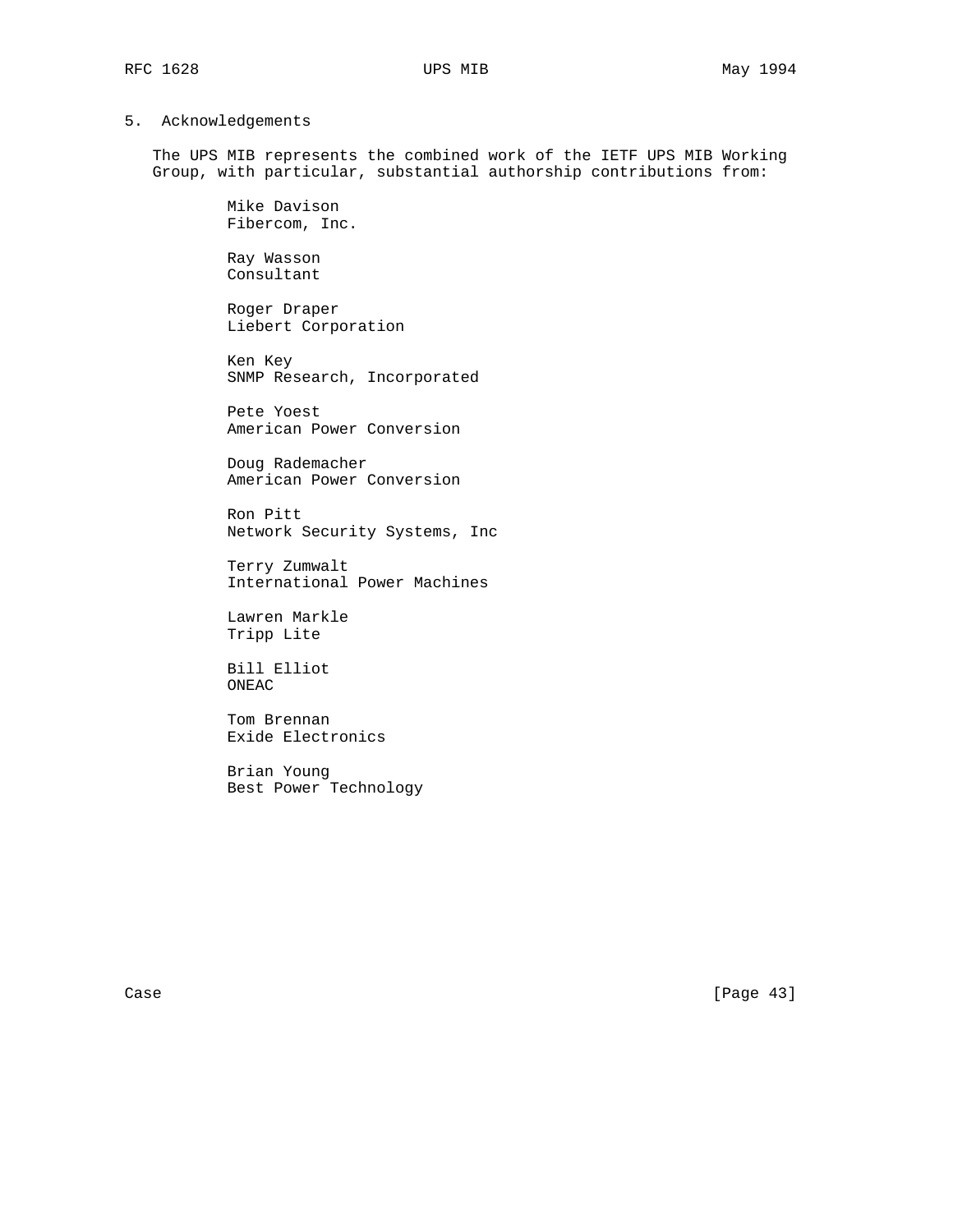### 6. References

- [1] Case, J., Fedor, M., Schoffstall, M., and J. Davin, "Simple Network Management Protocol", STD 15, RFC 1157, SNMP Research, Inc., Performance Systems International, Performance Systems International, MIT Laboratory for Computer Science, May 1990.
- [2] Case, J., McCloghrie, K., Rose, M., and S. Waldbusser, "Protocol Operations for Version 2 of the Simple Network Management Protocol (SNMPv2)", RFC 1448, SNMP Research, Inc., Hughes LAN Systems, Dover Beach Consulting, Inc., Carnegie Mellon University, April 1993.
- [3] McCloghrie, K., and M. Rose, Editors, "Management Information Base for Network Management of TCP/IP-based internets: MIB-II", STD 17, RFC 1213, Hughes LAN Systems, Performance Systems International, March 1991.
- [4] Case, J., McCloghrie, K., Rose, M., and S. Waldbusser, "Structure of Management Information for Version 2 of the Simple Network Management Protocol (SNMPv2)", RFC 1442, SNMP Research, Inc., Hughes LAN Systems, Dover Beach Consulting, Inc., Carnegie Mellon University, April 1993.
- [5] Case, J., McCloghrie, K., Rose, M., and S. Waldbusser, "Conformance Statements for Version 2 of the Simple Network Management Protocol (SNMPv2)", RFC 1444, SNMP Research, Inc., Hughes LAN Systems, Dover Beach Consulting, Inc., Carnegie Mellon University, April, 1993.
- [6] Case, J., McCloghrie, K., Rose, M., and S. Waldbusser, "Textual Conventions for Version 2 of the Simple Network Management Protocol (SNMPv2)", RFC 1443, SNMP Research, Inc., Hughes LAN Systems, Dover Beach Consulting, Inc., Carnegie Mellon University, April 1993.

Case [Page 44]